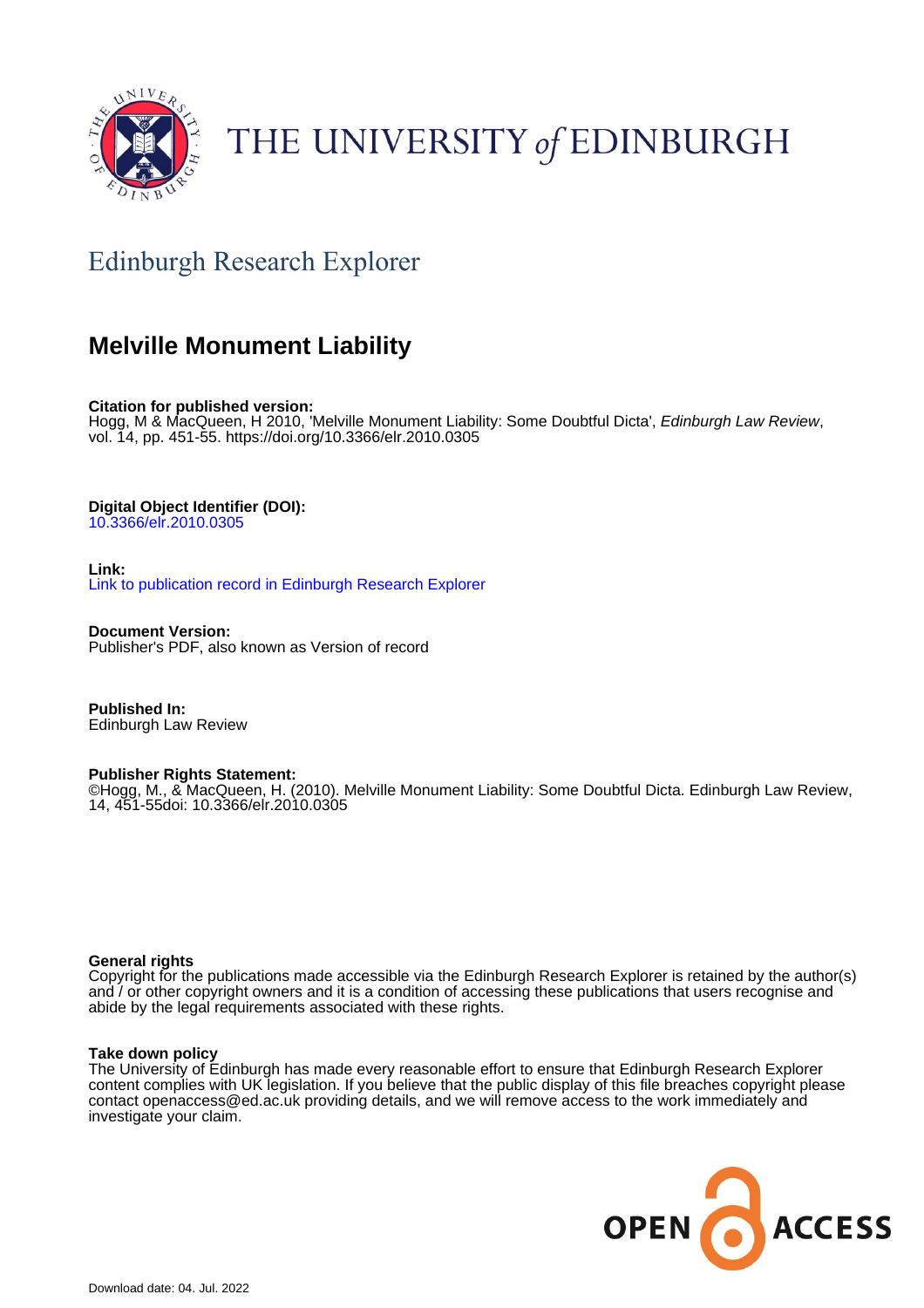*The Edinburgh Law Review* 14.3 (2010): 451-497 Edinburgh University Press © Edinburgh Law Review Trust and the Contributors www.eupjournals.com/elr

# Analysis

EdinLR Vol 14 pp 451-455 DOI: 10.3366/E1364980910001666

# Melville Monument Liability: Some Doubtful Dicta

Unlike other legal systems, Scots law has a fairly narrow and underdeveloped concept of pre-contractual liability. This reflects the fact that, traditionally, a "bright line" approach has been taken to the question of liability in contract, the bright line lying at the moment of contract formation. Before that point, the parties are deemed to be at arms' length, and there is said to be no possibility of either party incurring duties in contract to the other; after contract formation, the duties imposed under the contract can give rise to liability in appropriate circumstances. The only recognised exception to this bright-line approach (setting aside possible liabilities in delict or unjustified enrichment between negotiating parties) has been the availability of a limited remedy for wasted pre-contractual expenditure based upon the line of cases beginning with *Walker v Milne*,<sup>1</sup> and dubbed "Melville Monument liability" as a result of the subjectmatter of the not-quite-contract in that case. That limited remedy, so it was said by Lord Cullen in the Outer House in *Dawson International plc v Coats Paton*,<sup>2</sup> arises when one of the parties has acted in reliance on an implied assurance by the other that a binding contract exists between them, when in fact there is no more than an agreement falling short of a binding contract. Furthermore, before the remedy can be claimed, no other remedy (such as a claim for misrepresentation) must be available to the pursuer.3 While the type of liability established in *Walker v Milne* is clearly of very limited scope, it has not hitherto been judicially suggested that it may no longer exist. Such a suggestion was however made by an Extra Division of the Court of Session in *Khaliq v Londis*. 4

<sup>1 (1823) 2</sup> S 379.

<sup>2 1988</sup> SLT 854.

<sup>3</sup> Or so it is suggested in *Bank of Scotland v 3i plc* 1990 SC 215. The concept of subsidiarity upon which this is based is however a slippery one at best, based on a distinction between legal and equitable remedies which is itself based upon a misunderstanding of the relationship of law and equity in Scotland. Space does not allow development of this point here, but see H L MacQueen, "Unjustified enrichment, subsidiarity and contract", in V V Palmer and E C Reid (eds), *Mixed Jurisdictions Compared: Private Law in Louisiana and Scotland* (2009) 322 at 339-341, 343-345 and 350-353.

<sup>4 [2010]</sup> CSIH 13, 2010 GWD 13-237.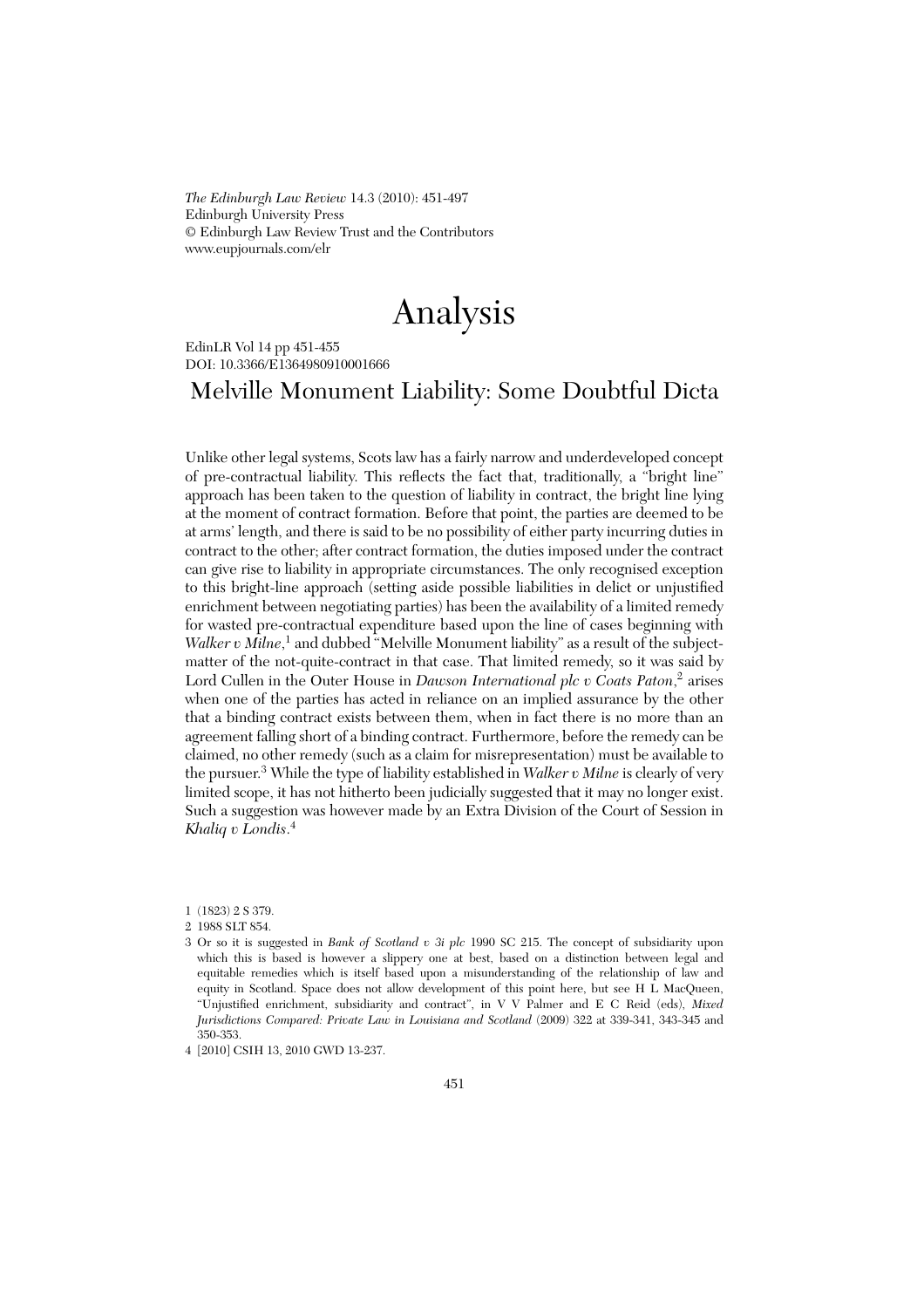#### **A. THE DECISION IN** *KHALIQ v LONDIS*

The facts of the case concerned the negotiation of an intended contractual relationship between the pursuer, a shopkeeper, and the defender, a commercial enterprise, under which the pursuer was to be granted a franchise to operate a Londis branded grocery store. Mr Khaliq owned two neighbouring shops in Glasgow, from one of which (Unit 1) he operated a fast-food outlet, the other of which (Unit 2) he had leased to a third party, though the lease was about to come to an end. Mr Khaliq obtained information from Londis about its franchising operation, including an application form to become a member of the Londis trading group. Thereafter the local Londis representative visited Mr Khaliq and advised him to switch the fast-food outlet to Unit 2 and to refurbish Unit 1 in order that he could operate a Londis store from it. He was advised to use a shop refitting company (Swallow) recommended by Londis. Mr Khaliq signed and submitted a Londis membership application form, together with a cheque for the Londis membership fee. Londis cashed the cheque and subsequently approved Mr Khaliq's application for membership, a fact of which Mr Khaliq was made aware. Londis prepared a store development plan for Unit 1, and Mr Khaliq instructed Swallow to proceed with the refitting works. Swallow's existing workload meant they could not start the refurbishment work immediately, but in the meantime Mr Khaliq began to switch the fast-food outlet to Unit 2. He contracted with a shop-fitter to refit that unit at a cost of £20,000, and he had a structural beam inserted in that unit and other associated works carried out for the further sum of just under £5,000. All of this work occurred with the knowledge of Londis. A year or so after submitting his application, Mr Khaliq was advised by Londis that his membership application would not be proceeding. Nonetheless Mr Khaliq decided the refurbishment of Unit 1 should go ahead, and it was carried out by Swallow at a cost of about £35,000.

Mr Khaliq sued the defender for approximately £60,000, this representing the costs of the work undertaken at both units. His claim was not based on breach of contract, as it was accepted by Mr Khaliq that no contract had been concluded between the parties, but was rather based (in *Walker v Milne* terms) upon the precontractual expenditure which he had undertaken, expenditure he alleged had been undertaken in reliance on the implied assurances given by Londis that a contract existed between the parties. At first instance the pursuer's claim was rejected by the sheriff; he appealed to the Inner House.

The Inner House upheld the sheriff's findings. Lord Osborne noted that the expenditure undertaken by Mr Khaliq was not made in reliance on any duty which he believed he was under in terms of a supposed contract between the parties, but was taken on the recommendation of the defender's representative. Furthermore, the pursuer, having had the units refitted, was continuing to derive a benefit from the refitting of Unit 2, from which he continued to trade, so that it would be inequitable to allow recovery of his refurbishment costs from the defender (the point being that the *Walker v Milne* remedy is said to be an equitable remedy).5

<sup>5</sup> The comment made at n 3 above is again applicable.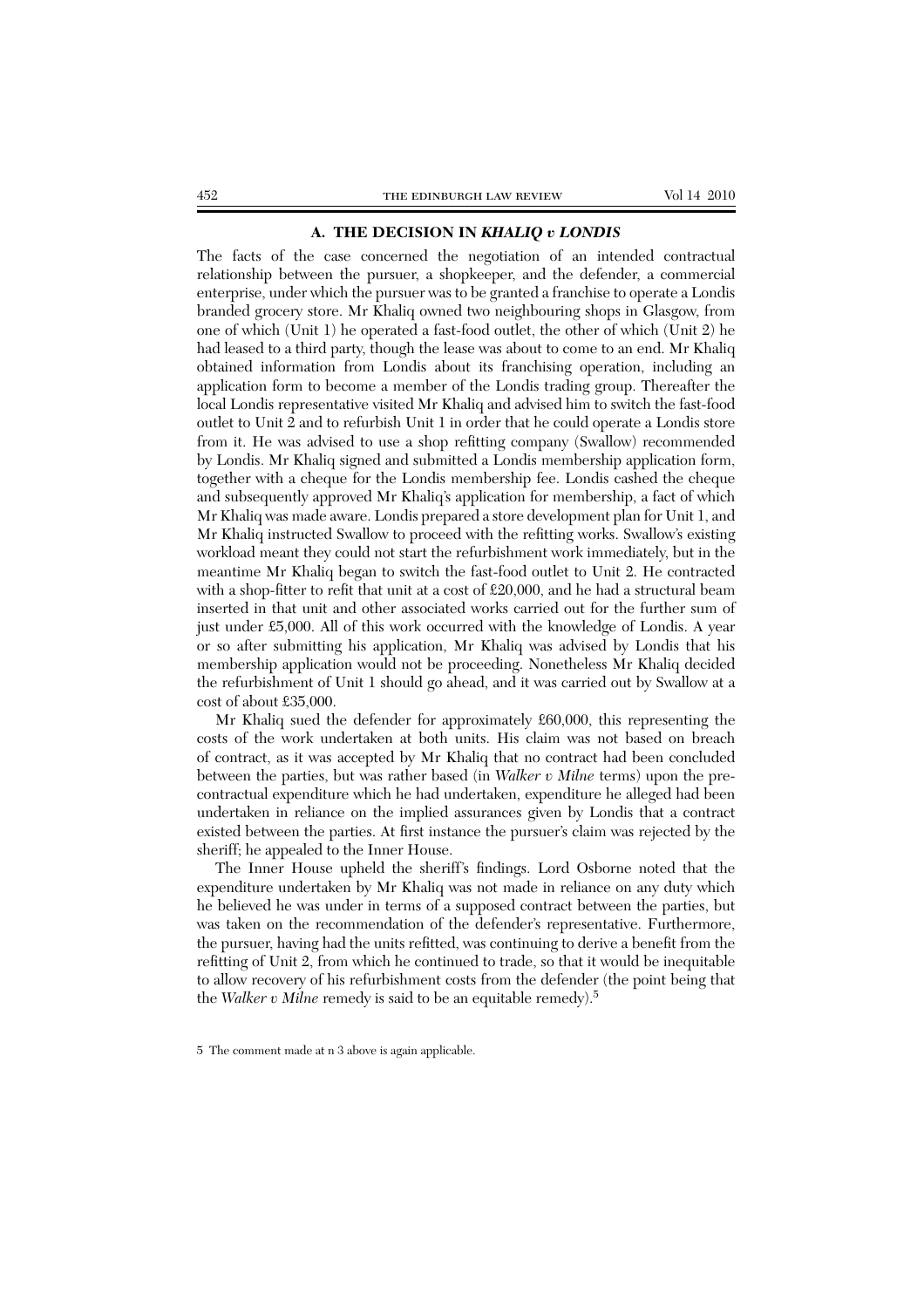#### **B. CRITIQUE**

These conclusions are doubtful, at least in part. All that the *Walker v Milne* line of cases suggests about wasted pre-contractual expenditure is that it must have been undertaken in reliance on the supposed existence of a contract, in other words that the belief of the pursuer in the existence of such a contract caused the expenditure. The authorities do not suggest that the expenditure must have been undertaken in performance of duties believed to be imposed under the supposed contract. Given this, it seems that while the claim for the £35,000 which Mr Khaliq spent refurbishing Unit 1 was properly rejected by the court, given that he knew at the time it was incurred that the franchising agreement was not going ahead, the outright rejection of the claim for the other £20,000 was questionable. That sum was spent *before* Mr Khaliq was informed that the deal was not to proceed. This is not conclusive proof that it was incurred in reliance on an implied assurance of a contract being in place: Mr Khaliq would still have to show that such an implied assurance was given to him. In this respect however, it seems he had a fairly strong case. The local Londis representative had shown Mr Khaliq an email from Londis Head Office stating "Please be advised that Mr Khaliq has now been passed for membership"; his membership cheque had been cashed; and the wording of the Store Development Plan which he was asked to sign stated "Whereas the Retailer is a Member of the Londis Group...". All of this seems supportive of the idea that Mr Khaliq had indeed been given an implied assurance that he was in a contractual relationship with Londis, even if that assurance was false given that Londis had never formally accepted Mr Khaliq's application for membership of the group. This suggests that the claim for the £20,000 should not have been rejected by the court so hastily, though perhaps the point that it was not wasted expenditure (given the use to which he was putting it) might still have proved fatal to its recovery. Even then, however, Mr Khaliq might conceivably have tried to argue that, having spent the money on premises owned by him, he could do no other than derive some use from it, though not the use he had intended when he carried out the expenditure.

For these reasons, the decision is questionable, at least in part. More worrying however are dicta from two of the judges casting doubt on the continued existence of the remedy for wasted pre-contractual expenditure. In his judgment, Lord Osborne remarked that section 1 of the Civil Evidence (Scotland) Act 1988,<sup>6</sup> sections 1 and 2 of the Requirements of Writing (Scotland) Act  $1995<sup>7</sup>$  and changes in the law relating to negligent misrepresentation, had each contributed to development of the law since *Walker v Milne,* such that "in an appropriate case, there may be justification for reconsideration of the *raison d'être*, or at least the scope, of Melville Monument liability", though adding that "in the particular circumstances of this case, I do not find it necessary to undertake such a reconsideration".8 This view was reiterated by Lord Marnoch, who commented, again in *obiter* remarks, that "I am inclined to agree

<sup>6</sup> Which abolished the rule requiring corroboration in civil proceedings.

<sup>7</sup> Which reformed the rules on the form required validly to constitute certain types of contract.

<sup>8</sup> *Khaliq* at para 26.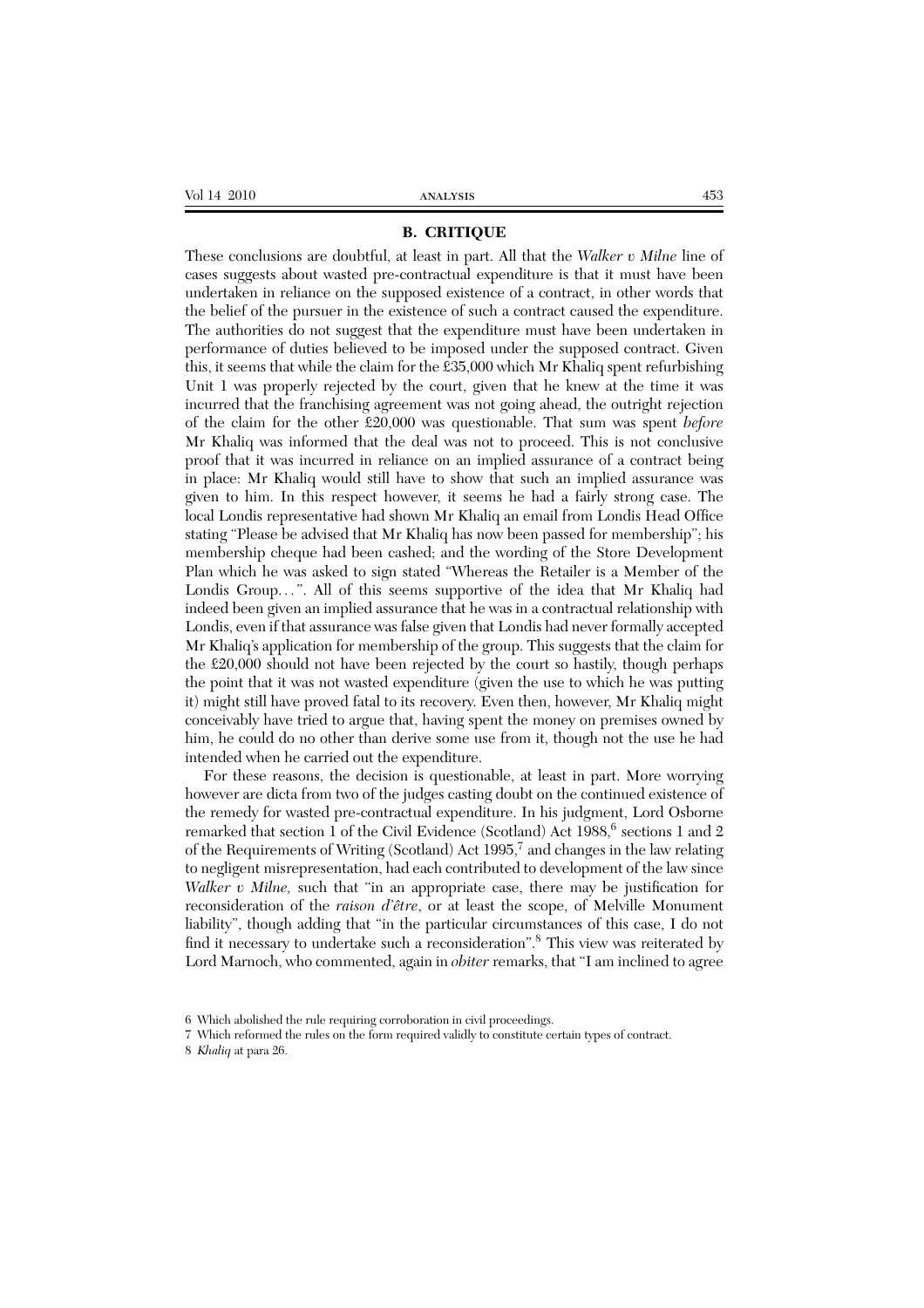with counsel for the respondent that this whole line of authority, such as it is, has now been superseded by the legislation to which your Lordship in the Chair has referred and perhaps, also, by what are relatively recent developments in the common law of delict".<sup>9</sup> Lord Marnoch went on to suggest, in effect, that Lord Cullen had mis-stated the law: "It follows that, albeit with respect to Lord Cullen, as he then was, I, for my part, wish most distinctly to reserve my opinion on the correctness of the dicta or, it may be, the decision in *Dawson International plc v Coats Patons plc* insofar as relevant to this branch of the law."10

These comments seem highly questionable. The facts of the *Khaliq* case demonstrate precisely why the various enactments and common law developments referred to judicially have *not* removed the *raison d'être* of *Walker v Milne*. Mr Khaliq was *not* arguing that a failure to meet requirements of formal writing should be remedied by statutory personal bar; he was *not* arguing that he lacked corroborative evidence for his claim; and he was *not* arguing that the defender had at any point made a statement that could be classed as an actionable misrepresentation. On the contrary, his claim would have been unlikely to have been made under or even with reference to any of these rules, a fact which surely underlies the continuing need for the *Walker v Milne* remedy, even given the developments in the other areas of law referred to by the court. Scots law still needs a common law remedy designed to deal with cases, not otherwise remediable in law, where a party has been strung along into believing that a contract exists when it does not, and on the faith of the assurances given has undertaken expenditure in good faith which turns out to be wasted. Such a remedy has long been thought equitable, and there is no reason to suggest that the equities in such cases have recently been shifted by, as it were, legislative side-winds or even developments in other parts of the common law.11

#### **C. CONCLUSION**

If anything, this area of law may need opening up rather than restriction or removal from the books. English and Irish law always apart, modern legal systems in Europe support the availability of a damages remedy in certain cases of *culpa in contrahendo* where a negotiating party's pre-contractual expenditure is wasted when the other party breaks off the negotiations contrary to requirements of good faith.<sup>12</sup> Such claims are not limited to cases of assurances that there *is* a contract, but extend to situations where the party now seeking recovery reasonably believed that there *would* be a contract. Even US Common Law has recognised the inequity of allowing those who have undertaken expenditure on the faith of a promised contract to go

9 Para 37.

- 11 The continued existence of the liability has been fairly recently accepted without question in W W McBryde, *The Law of Contract in Scotland*, 3<sup>rd</sup> edn (2007) paras 2.34, 5.60; H L MacQueen and J Thomson, *Contract Law in Scotland,* 2nd edn (2007) paras 2.91-2.96; M Hogg, *Obligations*, 2nd edn (2006) paras 3.36, 5.13-5.20; E C Reid and J W G Blackie, *Personal Bar* (2006) para 5.23 n 82.
- 12 See J Cartwright and M Hesselink (eds), *Precontractual Liability in European Private Law* (2008) (reviewed at 526 below).

<sup>10</sup> Para 38.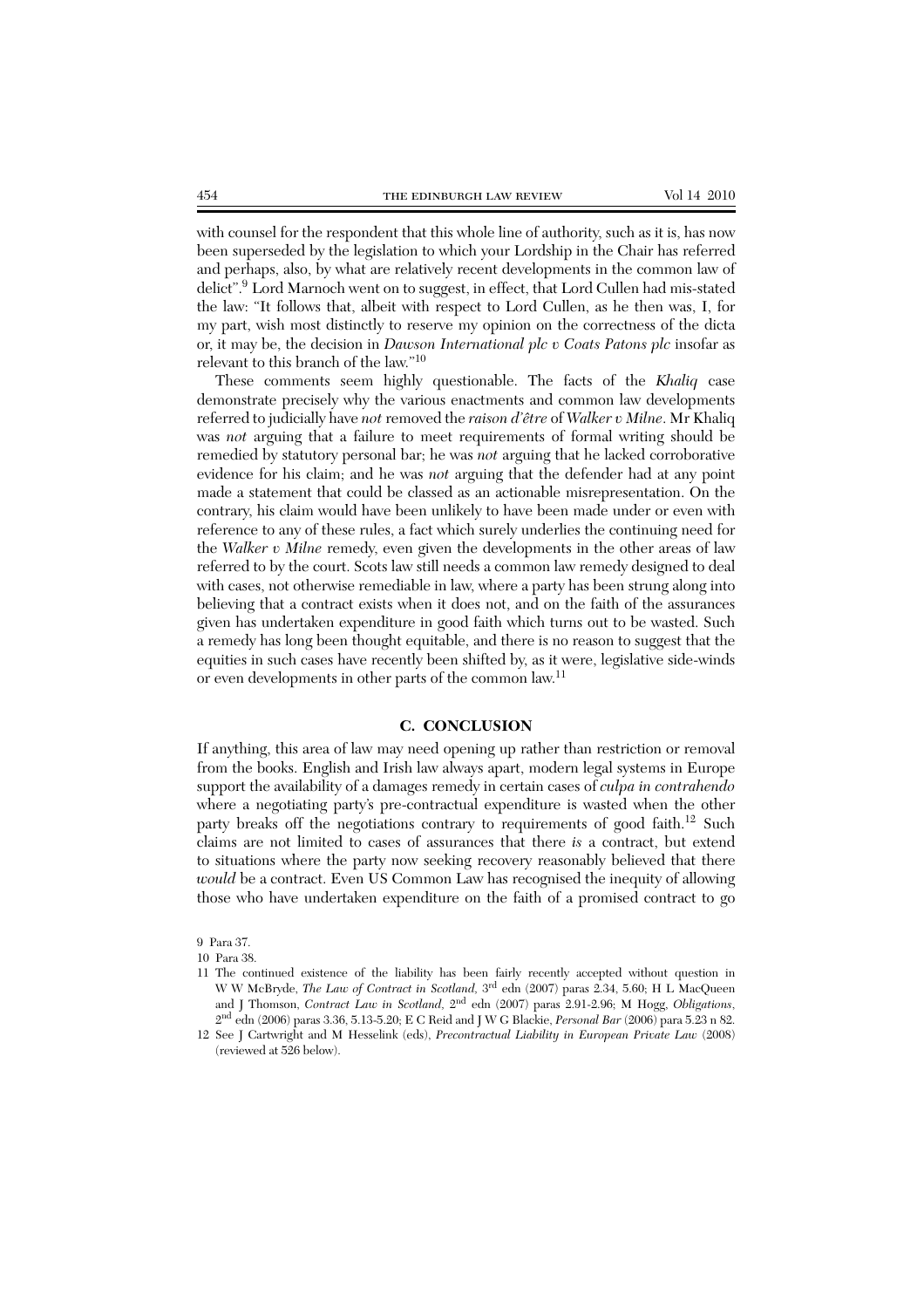| Vol<br>71<br>$\Delta$<br>. | $    -$<br>14 J J J J J J | $- -$<br>エンセ |
|----------------------------|---------------------------|--------------|
|                            |                           |              |

uncompensated, as may be seen from the decision in *Hoffman v Red Owl Stores*, 13 on facts involving an abortive franchising agreement very similar to those in *Khaliq*. The classic fact scenario, not unknown in recent Scottish case  $\text{law}^{\{14\}}$  is given in the Draft Common Frame of Reference for European Private Law: a party who enters into or continues negotiations for a contract without any real intention of reaching an agreement with the other is liable for any loss caused to that other by the noncompletion of the contract.<sup>15</sup> It is to be hoped that the strongly-stated dicta in *Khaliq* do not stultify development of Melville Monument liability and leave Scots law on pre-contractual liability in a dark alleyway from which most of the rest of Europe escaped a long time ago; but it is to be feared they will have just that effect, given that this is a Division criticising an Outer House judgment, albeit one handed down by one of the most distinguished of modern Scottish judges.

> *Martin Hogg and Hector MacQueen University of Edinburgh*

EdinLR Vol 14 pp 455-458 DOI: 10.3366/E1364980910001678

# Property Issues in Lien

Lien is a complex type of security right. It can be viewed from the perspective of contract law, as it arises typically in the context of reciprocal obligations. Equally, it can be seen as part of property law because it is a right relating to a thing which is effective in insolvency. As with many other areas of private law, there is a relatively large nineteenth-century case law, but little in modern times.<sup>1</sup> Two recent cases, however, raise important issues in relation to the property aspects of lien.

- 13 *Hoffman v Red Owl Stores, Inc*, 26 Wis.2d 683 (1965). An interesting article on the case, based partly upon recent interviews conducted with Mr Hoffmann (whose name, it transpires, was wrongly spelt with only one 'n' in the court proceedings), is W Whitford and S Macaulay, "*Hoffman v Red Owl Stores*: the rest of the story" (2010) 61 Hastings LJ 801. An Australian court pushed the boundaries of recovery in cases of failed negotiations even further in *Sabemo Pty Ltd v North Sydney Municipal Council* [1977] NSWLR 880, when the New South Wales Supreme Court awarded damages against a party simply for having unilaterally broken off negotiations. That conclusion, though followed in subsequent Australian cases, goes beyond what would be considered acceptable recovery in some jurisdictions, including Scotland, but not in others, the Netherlands being a good example of the latter.
- 14 *W S Karoulias SA v The Drambuie Liqueur Co Ltd* 2005 SLT 813. See further G Black, "*W S Karoulias SA v The Drambuie Liqueur Co Ltd*" (2006) 10 EdinLR 132 at 137-140.
- 15 C von Bar, E Clive and H Schulte-Nölke (eds), *Principles, Definitions and Model Rules of European Private Law: Draft Common Frame of Reference (DCFR)* (2009), art III.–3 : 301.

<sup>1</sup> But see most recently, *Air and General Finance Ltd v RYB Marine Ltd* [2007] CSOH 177, discussed in A J M Steven, "Missing the boat: lien for damages" (2008) 12 EdinLR 270, and *Onyvax Ltd v Endpoint Research (UK) Ltd* [2007] CSOH 211, discussed in A J M Steven, "Lien as an excludable and equitable right" (2008) 12 EdinLR 280.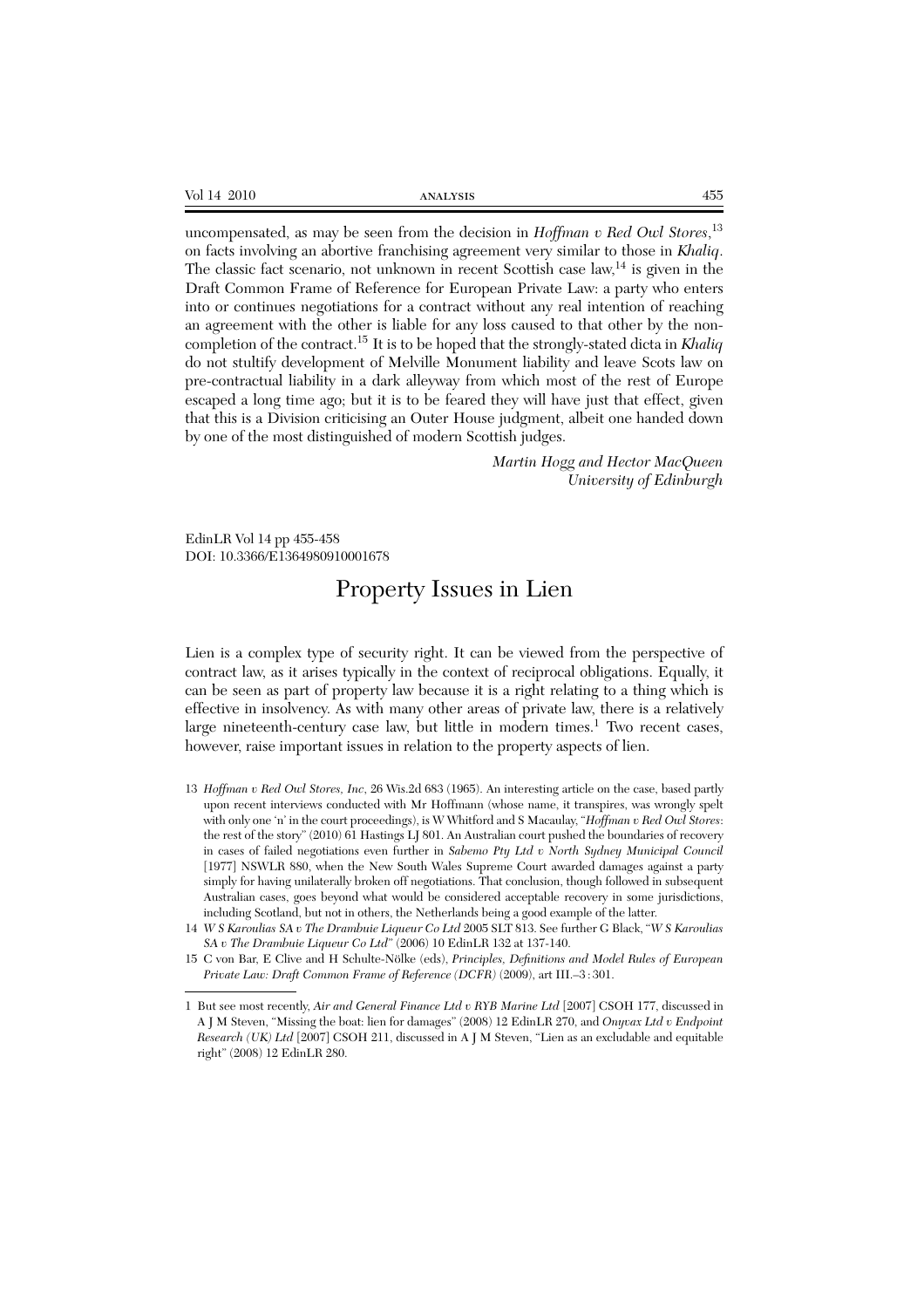### **A. THE NEED FOR PROPERTY**

In *Pattullo v Accountant in Bankruptcy*<sup>2</sup> the appellant had been appointed as trustee under a trust deed for creditors. When the debtor was sequestrated, the appellant submitted a claim in the sequestration for £25,909.42 for fees and outlays incurred as trustee. The agent for the Accountant in Bankruptcy adjudicated upon the claim and gave it an ordinary ranking in the sequestration. The appellant argued before the sheriff that the claim should have a preferential ranking. The sheriff3 held that the appeal was time-barred, but nevertheless gave his opinion on the substantive issue of ranking.

The starting point is section  $31(1)$  of the Bankruptcy (Scotland) Act 1985, which provides that the whole estate of the debtor vests in the trustee in sequestration as at the date of sequestration. This is qualified by section 33(3) which provides that the vesting is without prejudice to the right of any secured creditor which is preferable to the rights of the trustee. For this purpose, "secured creditor" includes the holder of a lien.<sup>4</sup> In terms of section 38(4) of the same Act, the trustee can require delivery to him of any title deed or other document even if a right of lien is being claimed over it, but this does not prejudice the preference of the lien-holder.<sup>5</sup> The appellant, who referred to a number of cases involving lien and insolvency,<sup>6</sup> argued that he had a "quasi lien" for fees and outlays. He was thus entitled to a preferential ranking. The argument is not easy to follow. While the term "lien" is a familiar one, "quasi lien" is not. In the words of the sheriff: "The appellant's pleadings refer to a 'quasi-lien'. Just what a 'quasi-lien' is and what, if any, difference there is between a quasi-lien and a lien was not explained to me. For present purposes I assume there is no difference."<sup>7</sup> He proceeded to review the case law which had been cited to him and distinguished it, before setting out the fatal flaw in the appellant's argument:<sup>8</sup>

[A] lien is a right of possession ... The difficulty is that there is nothing in the material before me which discloses that there were any documents or title deeds over which a lien was asserted.

The appeal was refused and rightly so. It is an essential aspect of lien that the right is exercised in relation to some type of property. No property means no lien. The law is clear on the matter, but the case shows a lack of understanding of it.

#### **B. LIEN AND HERITABLE PROPERTY**

What is less clear is the type of property over which a lien may be asserted. The usual subject matter is corporeal moveables, including documents. *McGraddie*

- 3 Sheriff William Holligan.
- 4 Bankruptcy (Scotland) Act 1985 s 73.
- 5 See also Bankruptcy (Scotland) Act 1985 s 51(6)(b). The preference extends over the whole estate and the inter-relationship with other preferential debts is uncertain. See A J M Steven, *Pledge and Lien* (2008) para 15-10.
- 6 Notably *Miln's JF v Spence's Trs* 1927 SLT 425.
- 7 Sheriff's note at para 21.

<sup>2</sup> Case no SQ110/05, Edinburgh Sheriff Court, 12 Apr 2010, noted at 2010 GWD 18-360.

<sup>8</sup> Para 22.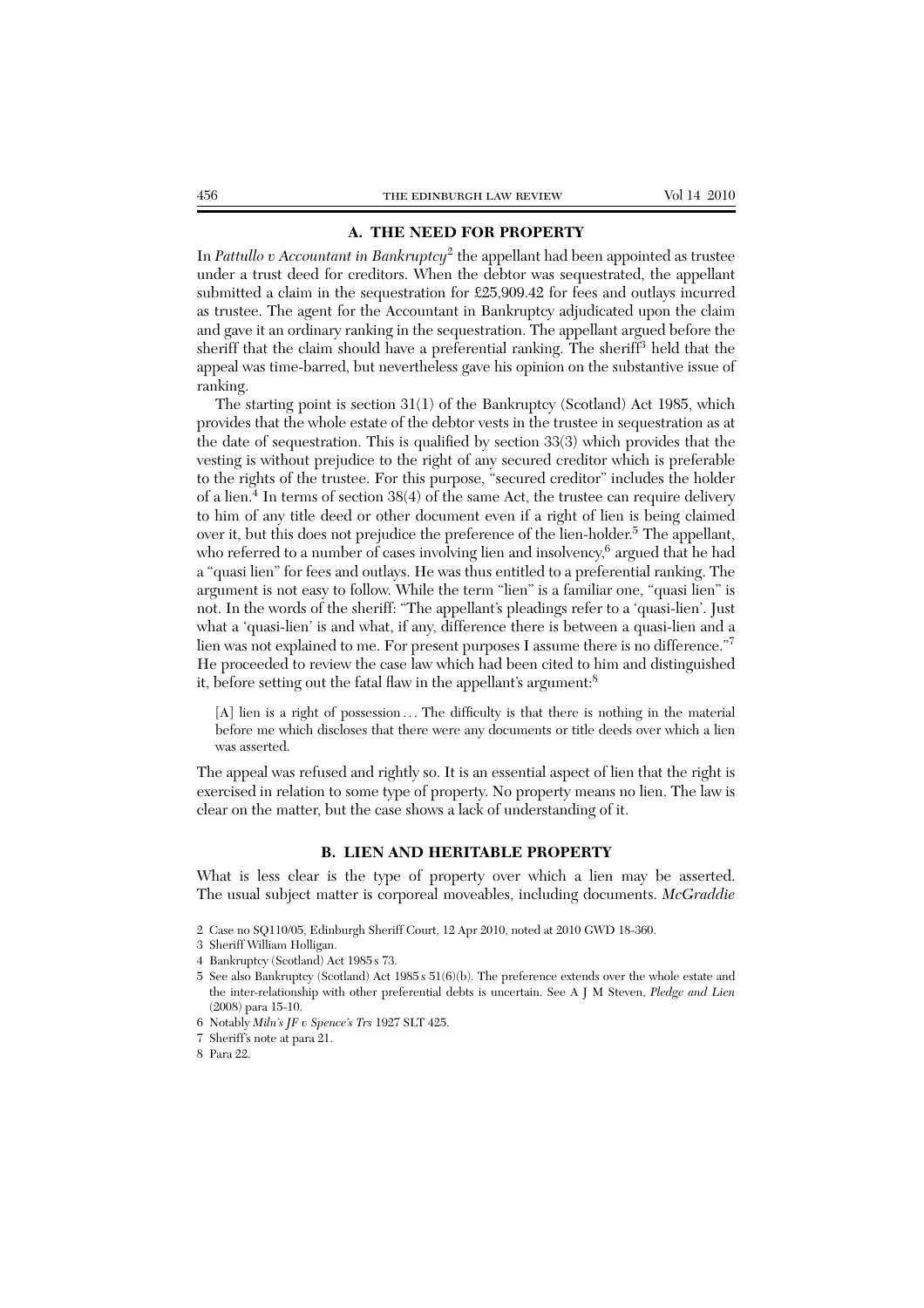| 457 |
|-----|
|     |

*v McGraddie*, <sup>9</sup> a recent Outer House case, is the first modern authority on the question of whether it is competent to have a lien over land. Here, following a proof, Lord Brodie found that the pursuer had made two payments to the first defender to enable him to buy a flat in Glasgow and a house in Stewarton on the pursuer's behalf. The purchases were duly made, but instead of following the instructions of the pursuer, the first defender took title to the flat in his own name and title to the house *pro indiviso* with the second defender. The first payment made by the pursuer covered the price and all other expenses in relation to the flat purchase. The second payment, however, fell short by £5,738.39 of the equivalent cost for the purchase of the house. Lord Brodie proposed that the parties should be given time to resolve matters among themselves following his findings. When no common position was reached, the case came before him again to consider appropriate remedies.

The pursuer sought orders for the properties to be conveyed to him. The first defender resisted this on various grounds, one of which is discussed here. In relation to the purchase of the house, he had been found to be the agent of the pursuer. There was, however, the shortfall of £5,738.39. Since there was no evidence that the pursuer had offered to pay this, the first defender argued that no order to convey could be made. The case of *Glendinning v Hope*  $\&$   $C_0$ <sup>10</sup> was submitted in support. Lord Brodie noted, before ruling on the submission made on the first defender's behalf, that it seemed to be "born of desperation rather than a proper analysis of the authorities".11 He referred to the fact that *Glendinning* was a case of general lien. For a lien to be asserted, the other party to the contract must be refusing to perform his obligations. Lien arises out of the principle of mutuality.12 Lord Brodie stated that the pursuer had not refused to perform. Rather, it was the first defender who was in breach of the contract and who remained "obstinately so".<sup>13</sup> He continued: "There is no reason why the first defender should not be required to perform what he must be taken as having obliged himself to perform."

Lord Brodie noted also that a right of lien is subject to equitable control. Moreover, "it does not apply to heritage".<sup>14</sup> His authority is Gloag on *Contract*. <sup>15</sup> The statement may be regarded as *obiter*, and presumably Gloag was the only authority cited to the court on the point. Whether it is correct is questionable. First, the case law to which Gloag refers is not convincing.<sup>16</sup> Secondly, a number of modern authorities, including Professor McBryde,<sup>17</sup> Professors MacQueen and Thomson,<sup>18</sup> and

<sup>9 [2010]</sup> CSOH 60.

<sup>10 1911</sup> SC (HL) 73 at 78 per Lord Kinnear.

<sup>11</sup> Para 8.

<sup>12</sup> Although mutuality is more readily understood in relation to special rather than general lien: see Steven, *Pledge and Lien* (n 5) para 17-07.

<sup>13</sup> Para 8.

<sup>14</sup> Para 8.

<sup>15</sup> W M Gloag, *The Law of Contract,* 2nd edn (1929) 639.

<sup>16</sup> *Turner v Turner* (1811) Hume 854; *Castle-Douglas and Dumfries Railway Co v Lee* (1859) 22 D 18. For contrasting criticism, see W W McBryde, *The Law of Contract in Scotland*, 3rd edn (2007) paras 20-82-20-84 and Steven, *Pledge and Lien* (n 5) para 12-04.

<sup>17</sup> McBryde, *Contract* para 20-85.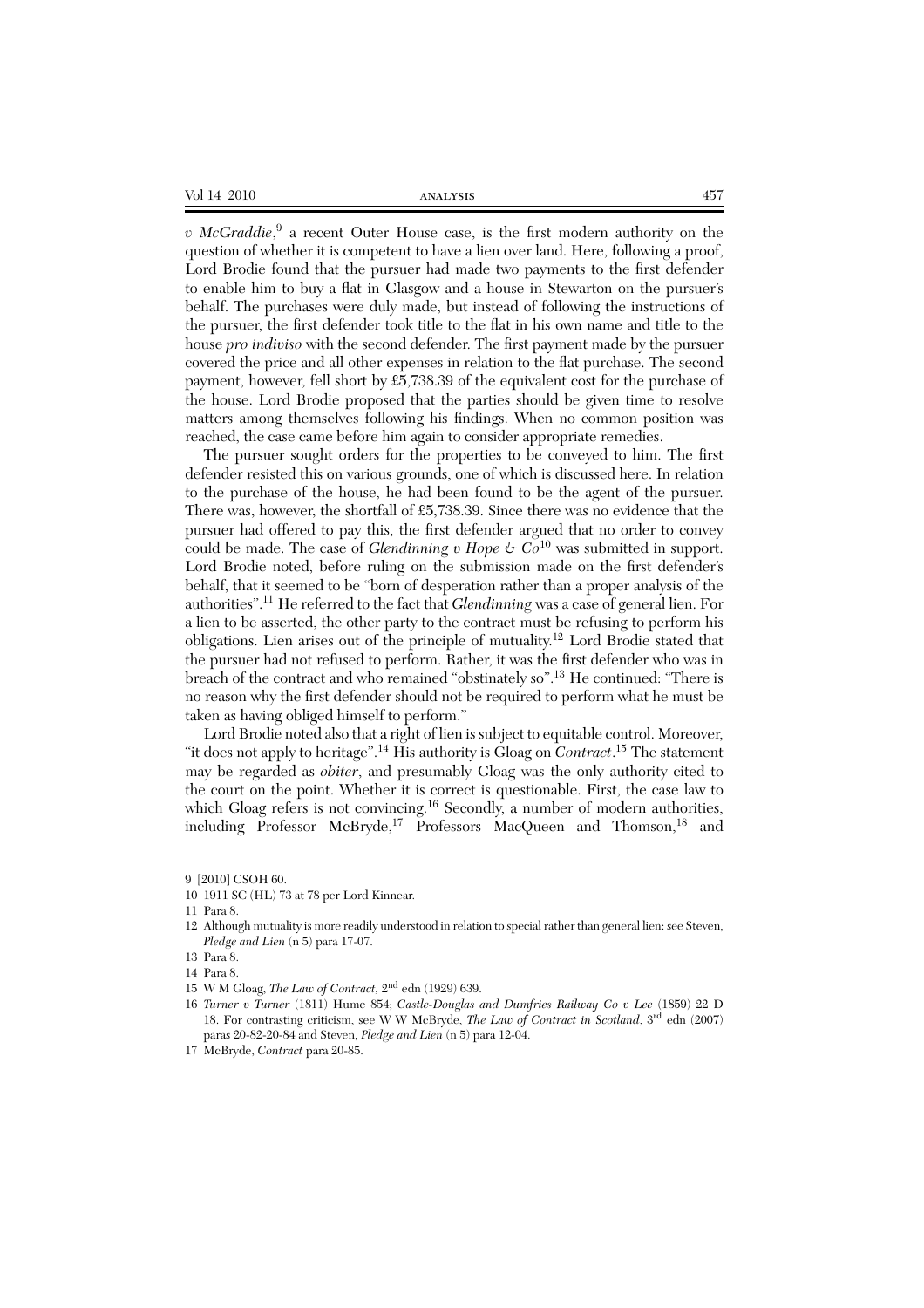Professor Paisley<sup>19</sup> all suggest that it is competent to have a lien over land. Thirdly, there is elderly case authority to this effect, albeit in the context of unjustified enrichment.<sup>20</sup> Fourthly, other countries recognise such liens.<sup>21</sup> It might be objected that rights relating to land should require to be registered whereas a lien does not. But there are many rights affecting land which do not appear on the face of the register and this is merely a further example.<sup>22</sup> The publicity principle of property law is also met by the necessity for the lien-holder to be in possession. Clearly, there was no lien on the facts of the case, but it is to be hoped that if an appropriate opportunity presents itself in the future a court might take a different approach.

> *Andrew J M Steven University of Edinburgh*

EdinLR Vol 14 pp 458-463 DOI: 10.3366/E136498091000168X

# Crofting, Nominee Sales and the Separation of Powers

Crofting is a system of landholding peculiar to parts of the Highlands and Islands of Scotland. Its legal framework goes back some one hundred years, when the UK Parliament, in the face of unrest in the Gaeldom, fortified by statute the rather precarious rights of the non-landowner inhabitants of Scotland's fringe land. "Crofters", being those people who worked certain areas of land at the time the Crofters Holdings (Scotland) Act 1886 was passed, were given a number of key protections.<sup>1</sup> These included the right to a fair rent, the right to be compensated for any permanent improvements made to land and, perhaps most importantly, a right to security of tenure, which is best viewed as a safeguard against eviction unless a

<sup>18</sup> H L MacQueen and J Thomson, *Contract Law in Scotland*, 2nd edn (2007) para 5.16.

<sup>19</sup> R Paisley, *Land Law* (2000) para 11.2 n 4.

<sup>20</sup> In particular *Binning v Brotherstones* (1676) Mor 13401. See Steven, *Pledge and Lien* (n 5) paras 11- 19-11-22.

<sup>21</sup> For example, South Africa. See the recent case of *Wightman t/a J W Construction v Headfour (Pty) Ltd* 2008 (3) SA 371.

<sup>22</sup> See Scottish Law Commission, Report on *Land Registration* (Scot Law Com No 222, 2010) vol 1 paras 7.1-7.15.

<sup>1</sup> Although the legal framework that established crofters as the creatures of statute begins with the 1886 legislation, crofting's story goes much further back. The starting point for any study is J Hunter's seminal *The Making of the Crofting Community* (1976, revised 2000). A brief history is offered in M M Combe, "Parts 2 and 3 of the Land Reform (Scotland) Act 2003: a definitive answer to the Scottish land question?" 2006 JR 195 at 197-200.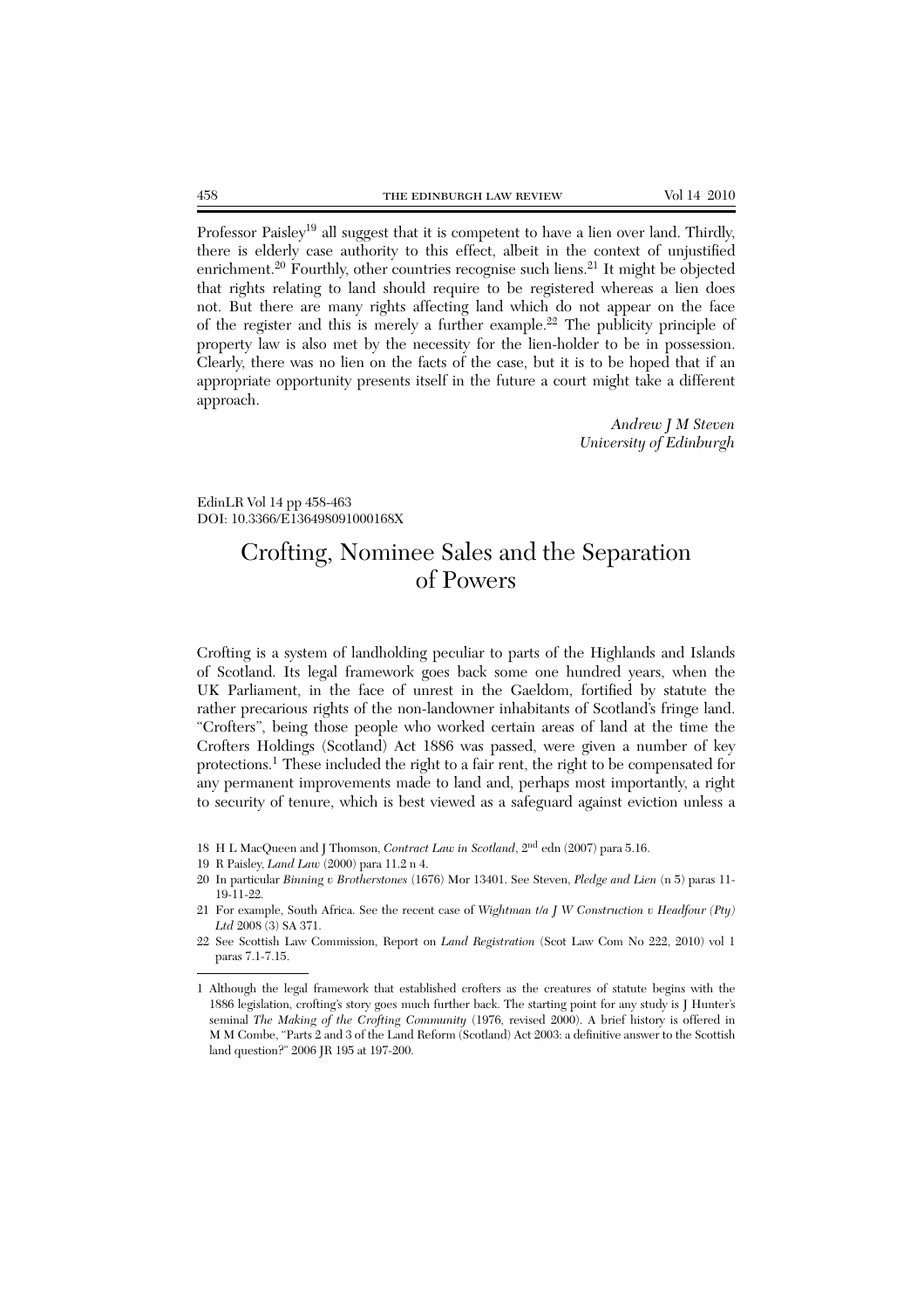| Vol<br>20<br>$\Delta$<br>. | $    -$<br>л. | --<br>ェンマ |
|----------------------------|---------------|-----------|
|                            |               |           |
|                            |               |           |
|                            |               |           |

proper process is followed.<sup>2</sup> The importance of these reforms in keeping the fabric of this part of Scotland's society together cannot be overstated. The people who succeeded the original crofters continue to enjoy such protections, $3$  together with further innovations on the 1886 legislation to allow for matters like common grazings<sup>4</sup> and, notably for the purposes of this article, a "right to buy".

### **A. THE CROFTER'S RIGHT TO BUY**

The right of a crofter to acquire ownership of croft land compulsorily was introduced in 1976.<sup>5</sup> It is a powerful tool. It allows a tenant to convert his lease of land into outright ownership on payment of a small sum to his landlord.

In general terms, property law affords an owner a large degree of autonomy to do, or not do, what he wishes with anything he owns. This would normally include a freedom to choose whether to sell property. If a sale is opted for, the identity of the buyer and the acceptability of the price would also normally be within the gift of the owner. Not so with the crofter's absolute right to buy. It falls within a limited category of devices that deprive a private individual of his usual autonomy.<sup>6</sup> As such, there are certain aspects built into the legislative scheme which seek to treat the crofting landlord fairly. The landlord does have two limited grounds for objection to the acquisition, namely that forced sale would cause "a substantial degree of hardship" or would be "substantially detrimental to the interests of sound management", but these are not often successfully pled.<sup>7</sup> Therefore, absent an agreement between crofter and landlord and absent the existence of a valid objection, the Scottish Land Court on application must make an order:<sup>8</sup>

authorising the crofter to acquire such croft land as may be specified in the order, subject to such terms and conditions as, failing agreement with the landlord, may be so specified, and requiring the landlord to convey the land to the crofter or his nominee in accordance with such terms and conditions.

Another feature that aims to treat landlords fairly is a right to share in the gain a crofter may receive in the event that the land is sold on shortly after the right to

- 2 Although dated, the coverage in chapters 4 and 5 of D J MacCuish and D Flyn, *Crofting Law* (1990) elaborates these protections in detail.
- 3 As a simplification, it can be seen that a crofter is a highly regulated form of tenant, while a crofting landowner is a fettered landlord. Based on considerations like a crofter's right to share in development value of any land resumed by the landlord (Crofters (Scotland) Act 1993 s 21), MacCuish and Flyn went so far to describe a crofter as "part-owner of his subjects" (*Crofting Law* (n 2) para 9.01). While conceptually this may not sit well with Scots law's unititular nature, the rights held by a crofter are not what would normally be expected of a non-owner.
- 4 The Crofters Common Grazings Regulation Act 1891 addressed the omission of common grazings from the Crofters Holdings (Scotland) Act 1886.
- 5 By the Crofting Reform (Scotland) Act 1976.
- 6 Other such devices would include the crofting community right to buy contained in part 3 of the Land Reform (Scotland) Act 2003, and powers of compulsory purchase which exist under planning law.
- 7 For discussion, see MacCuish and Flyn, *Crofting Law* (n 2) para 9.09 and C Agnew, *Crofting Law* (2000) 83.
- 8 Crofters (Scotland) Act 1993 s 13(1).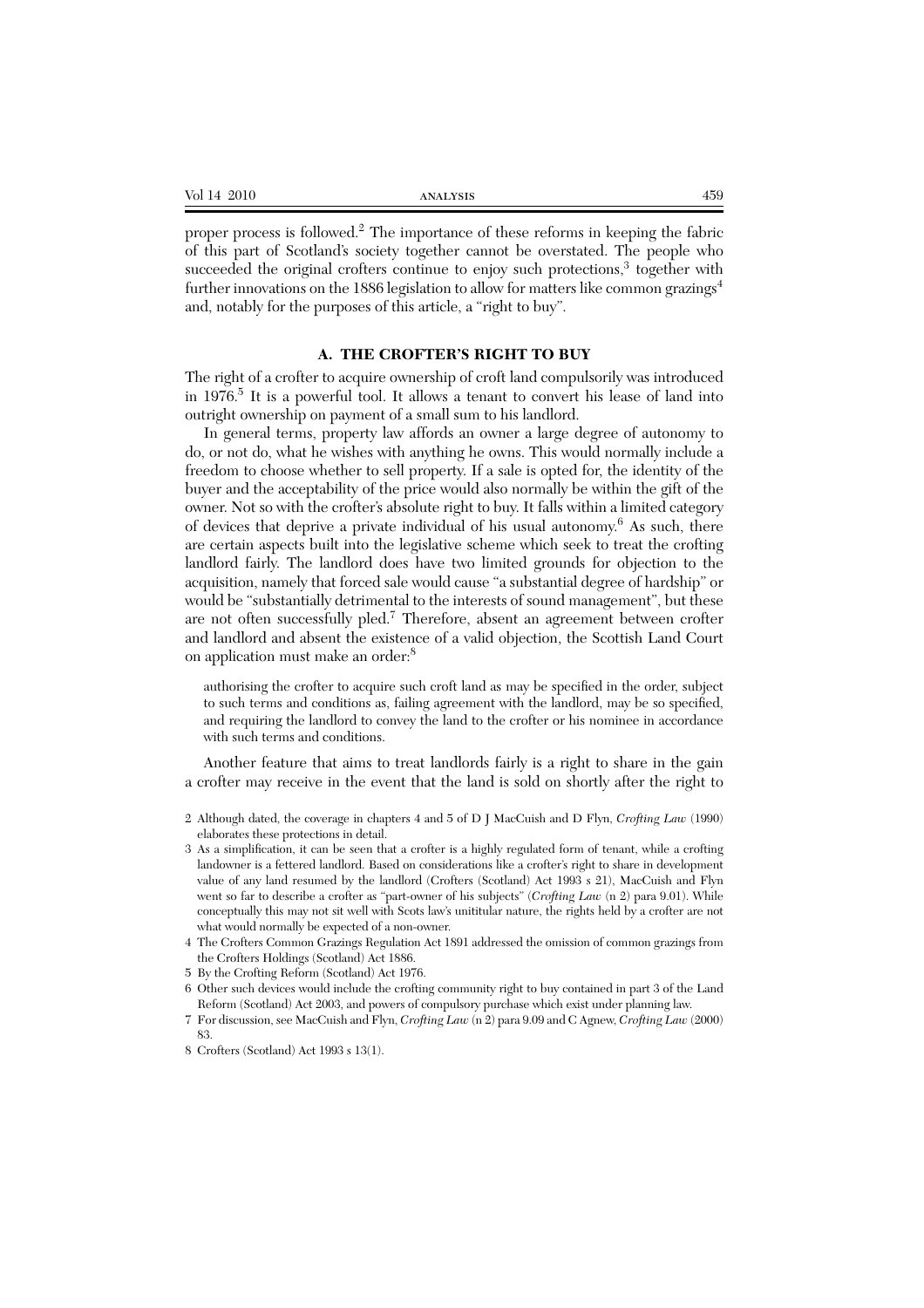buy has been exercised. The relevant provision applies where the former crofter disposes of the land or any part of it "to anyone who is not a member of the former crofter's family, by any means other than by a lease for crofting or agricultural purposes, forthwith or at any time within five years of the date of its acquisition by the former crofter".9 Similar clawback rules exist for residential tenants who exercise their right to buy under a Scottish secure tenancy, $^{10}$  so the control is by no means restricted to crofting law. The rules serve to limit speculation and are an attempt to ensure a crofter cannot make a fast buck by quickly selling on newly acquired land.

But that is not quite the end of the matter. In terms of the legislation the landlord can be compelled to transfer land to a nominee. This allows the land to go to someone else in a crofter's family, which hardly seems objectionable. Perhaps more controversially, a nomination can also be made of a sub-purchaser, who may have nothing more than a commercial connection with the crofter exercising the right to buy. That sub-purchaser could well be a developer. There is every chance that the sub-purchaser will pay more than the land's crofting value, thus giving the crofter a very fast buck indeed.

#### **B. THE NOMINEE SALE LOOPHOLE**

So why does the ability of the crofter to select a nominee matter? Intuitively, the situation of a developer sub-purchaser seems exactly the kind of situation that the landlord's clawback was introduced for. But that is not the view the courts have come to. Owing to the ambiguous wording in the legislation, the sale to the nominee is treated as the initial sale. The nominee is "the former crofter", as defined in the legislation.11 And as clawback only claws at a sale made after the initial sale, this classification allows the clawback rule to be bypassed. This is what the Scottish Land Court decided in 1991 in *Macdonald v Whitbread*. <sup>12</sup> The competing interpretation, that the nominee sale be immediately classed as a further sale, was rejected. The result was that the landlord was only entitled to a payment of £15 (being the annual rent for that area of land multiplied by fifteen, calculated in line with the statutory scheme). This figure contrasted with the assessment of the land's market value by a factor of one thousand, giving a difference of £14,985 between the crofting value and the market value. Feeling that he was being deprived of his chance to share in this uplift, the landlord appealed to the Court of Session. The appeal was refused. While accepting that neither of the competing interpretations of the legislation could be regarded as ideal, the Court of Session preferred the analysis of the Scottish Land Court.<sup>13</sup> And as if losing the case was not punishment enough, legal posterity

<sup>9</sup> Crofters (Scotland) Act 1993 s 14(3). Disposals by members of the former crofter's family may also be caught.

<sup>10</sup> Housing (Scotland) Act 1987 s 73 (as amended). The clawback period here is three years, with the clawback decreasing year on year.

<sup>11</sup> Now 1993 Act s 14(3).

<sup>12 1992</sup> SLT (Land Ct) 36.

<sup>13</sup> *Whitbread v Macdonald* 1992 SC 479.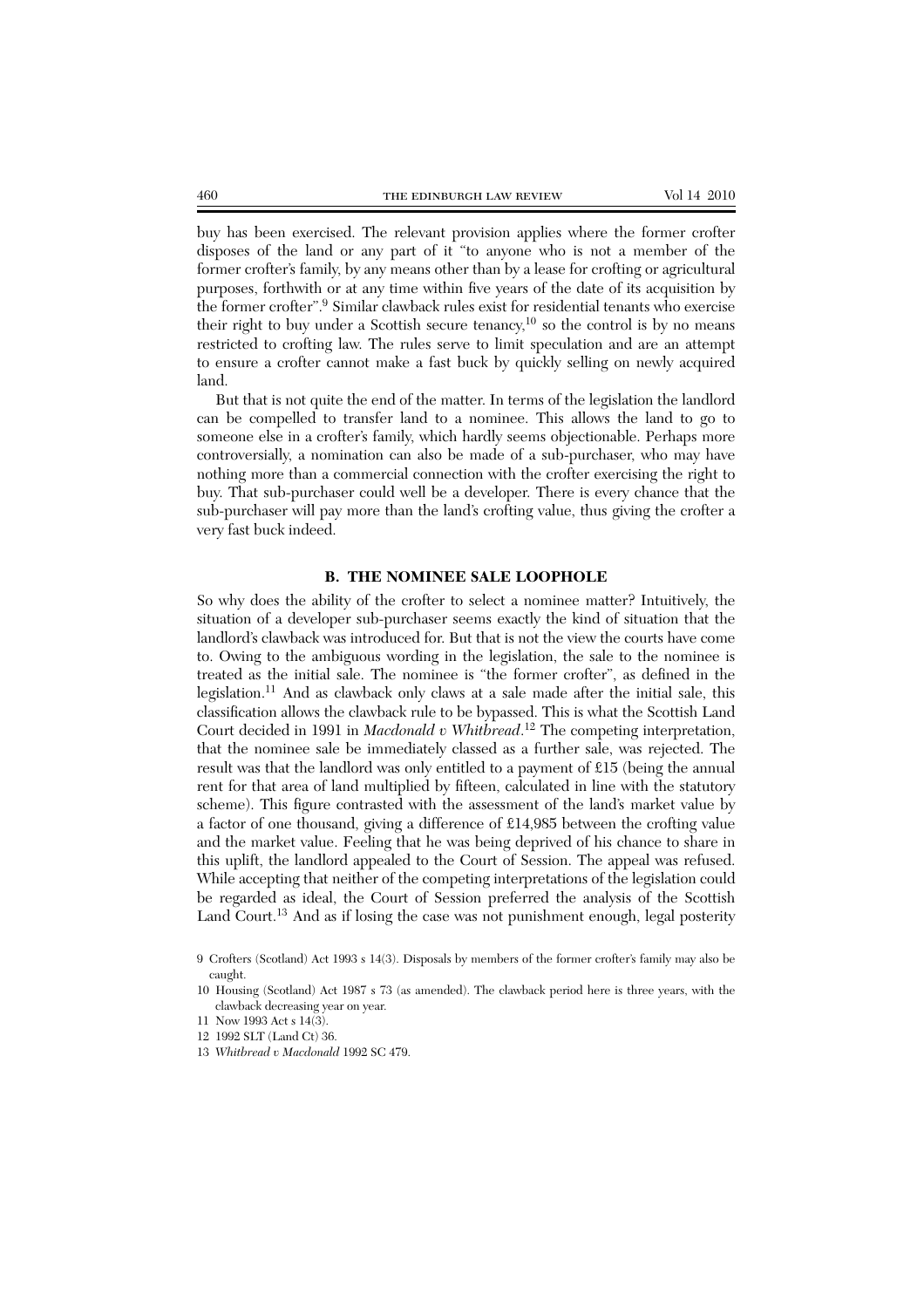| Vol 14 2010 | ANALYSIS | 461 |
|-------------|----------|-----|
|-------------|----------|-----|

then inflicted the ultimate ignominy of linking the landlord's surname with sale to a nominee – the *Whitbread* loophole was born.<sup>14</sup>

The decision has been criticised. Although Highland landlords are not often portrayed as victims, critics of the sale by nominee exception are not restricted to the landed class. Bodies that could be expected to be at loggerheads with each other, such as the Scottish Rural Property and Business Association, traditionally viewed as a landlords' interest group, and the Scottish Crofting Federation, a crofters' interest group, are found to be sharing a hymn sheet. Whilst at first blush the avoidance of the clawback seems only to hit former landlords, there has been a perception that the *Whitbread* loophole opens up land to speculation by developers, bringing collateral damage to crofting communities. Apart from those who benefit directly from the sale by nominee exception, it is difficult to find any unequivocal supporters of the decision.

If the policy critique of *Whitbread* is unsurprising, the decision can also be criticised from the (perhaps unexpected) standpoint of constitutional law. Why so? Parliament enacted the right to buy and judges, who are rightly independent of Parliament, interpreted what had been enacted. The twist with *Whitbread* is that comments made in Parliament by a government minister in 1976, at the time of the introduction of the right to buy, suggested that legislators wanted the opposite result from that which was reached in *Whitbread*.

In the Scottish Grand Committee it was stated that it was in Parliament's contemplation that disposal to a nominee sub-purchaser would require the crofter to render a second payment to the landlord (over and above the valuation of the land based on the crofting rent). The nominee wording was introduced to allow a crofter to nominate a family member, a lending institution who would require title to the land as security, or a developer or some other person outwith the crofter's family. In the first two categories, there would be no clawback, but with the third, it was thought that the Bill before the House of Commons imposed "a liability on the crofter to make a second payment to the landlord if he disposes of the land forthwith or within five years of acquisition. Disposal forthwith covers a conveyance to a nominee in this category".15 This chimes with the facts in *Whitbread* but, unfortunately for Mr Whitbread, at the time when the Court of Session heard his appeal, judges were not allowed to refer to parliamentary materials when interpreting legislation.

Shortly after *Whitbread*, the House of Lords decided the case of *Pepper (Inspector of Taxes) v Hart*. <sup>16</sup> This removed the restriction on a judge's ability to refer to parliamentary materials, subject to certain controls. Although *Pepper v Hart* has been narrowly applied in recent years,<sup>17</sup> the clear statement by a minister in Parliament on

<sup>14</sup> See B Inkster, "Is the future of crofting law bright?", *Firm Magazine* 27 Jan 2010, available at *http:// www.firmmagazine.com/features/672/Online\_Exclusive:\_Is\_the\_Future\_of\_Crofting\_Law.html*. The loophole has also been referred to as the Cunningham loophole, which led to some interesting exchanges in a committee of the Scottish Parliament: see *Official Report*, Rural Affairs and Environment Committee, cols 2767-2769 (2 June 2010).

<sup>15</sup> Scottish Grand Committee, 10 Feb 1976, cols 65-68 (Hugh D Brown).

<sup>16 [1993]</sup> AC 593.

<sup>17</sup> For a recent Scottish consideration, with reference to the relevant authorities, see *Scottish Widows plc v The Commissioners for Her Majesty's Revenue and Customs* [2010] CSIH 47 at para 40, with reference to Lord Steyn's extra-judicial critique, "*Pepper v Hart*: a re-examination" (2001) 21 OJLS 59.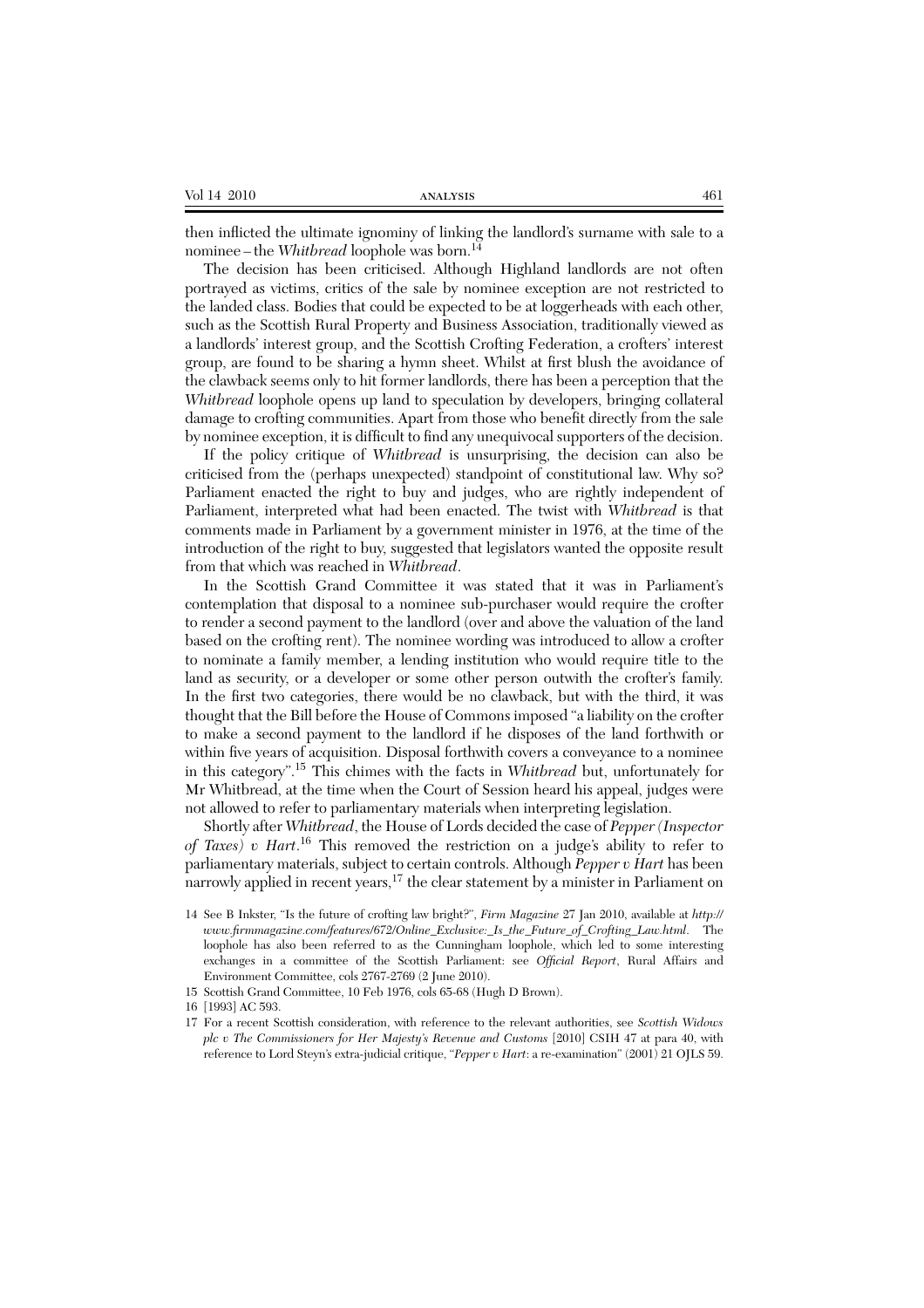how clawback was intended to operate bolsters the argument that *Whitbread* was wrong and needed to be revisited.

### **C. COMMENTARY**

Readers of this note, even if they find it interesting, may legitimately wonder why an obscure decision from the early nineties is worth noting in 2010. The current resonance comes from the Scottish Parliament's latest tinker with the crofting regime. For something of a niche area, crofting has attracted a lot of legislative attention. It has been often stated, but remains apposite, that a croft is defined as "a small area of land surrounded by a sea of legislation".<sup>18</sup>

Legislative attention continues to be present. With the Crofting Reform (Scotland) Bill recently passed by the Scottish Parliament, the sea of legislation is becoming ever more oceanic. In the midst of this process the opportunity has been taken to close the *Whitbread* loophole. Had this not been done, a tenuous argument that has been run in favour of the loophole would have gained further strength. The argument goes that, in the past, Parliament has had the chance to remove the nominee exception but has chosen not to. In a somewhat backhanded fashion, this seems to state that our legislators have sanctioned the *Whitbread* loophole. The new Bill does no such thing. It provides that only a member of the crofter's family<sup>19</sup> may be the crofter's nominee for the purposes of the right to buy,<sup>20</sup> and as such any sale taking the land out of the crofter's family will be subject to the usual clawback regime.

Coupled with the doubling of the clawback period, the new provision places tighter controls on the crofter's right to buy. Many consultees who commented on the latest reforms hope this will put an end to, or at least limit, speculation in the crofting counties. $^{21}$  This is an important change. Yet the right to buy remains controversial. The expansion of the crofting areas to cover Moray, Arran, and the Cumbraes and Bute $22$  faced opposition based primarily on the basis of the potential extension of this right.<sup>23</sup> Exercisable as it is by individuals, the right can also be criticised as not sitting comfortably with the crofting community right to buy created by the Land Reform (Scotland) Act 2003.<sup>24</sup> While this may be so, there can be little

- 18 In keeping with the region's oral tradition, the writer first heard this description from a family member who has a croft on the Isle of Lewis, but Agnew's textbook (*Crofting Law* (n 7)) captured this in print in its preface.
- 19 "Family" in the sense of section 61(2) of the Crofters (Scotland) Act 1993.
- 20 Crofting Reform (Scotland) Bill s 24A inserting s 13(1A) into the 1993 Act.
- 21 As noted, the Scottish Rural Property and Business Association and the Scottish Crofting Federation were both in favour of closing the *Whitbread* loophole, as were other disparate entities including a number of individual lawyers, a local authority and a community landlord: see *http://www.scottish. parliament.uk/s3/committees/rae/bills/Crofting%20Reform%20Bill/CroftingBillwrittenevidence.htm*.
- 22 The Crofting (Designation of Areas) (Scotland) Order 2010, SSI 2010/29.
- 23 Consultation responses to the Scottish Government's proposals can be found at *http://www. scotland.gov.uk/Topics/farmingrural/Rural/crofting-policy/new-crofting-areas*.
- 24 Combe (n 1) at 222.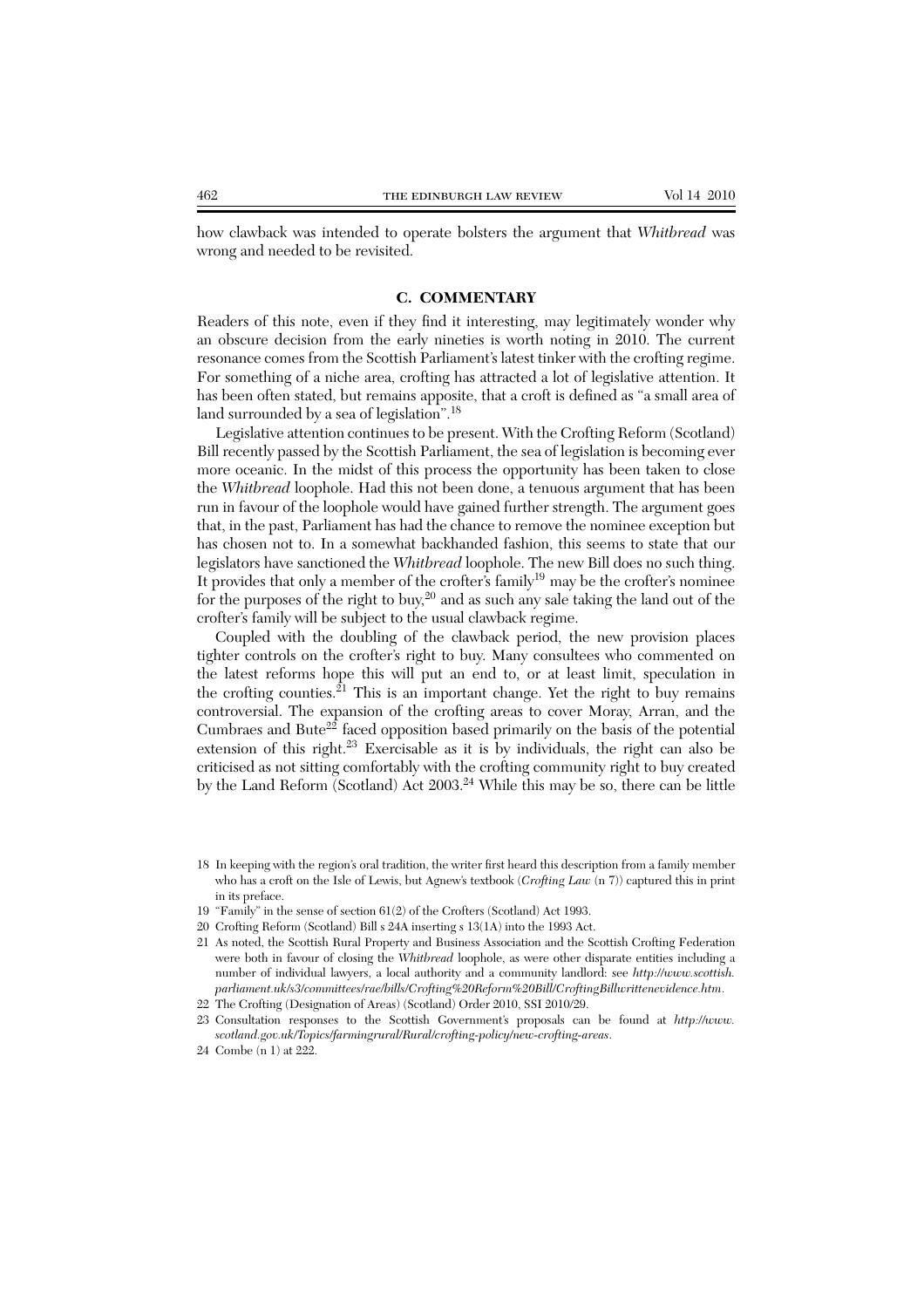| Vol 14 2010 | <b>ANALYSIS</b> | 463 |
|-------------|-----------------|-----|
|             |                 |     |

argument that Scotland's parliamentarians have decided that the individual right to buy should remain. And what remains might just be in line with what Westminster parliamentarians intended all those years ago.

*Malcolm M Combe*

EdinLR Vol 14 pp 463-467 DOI: 10.3366/E1364980910001691

# Validity of Freedom of Information Requests: *Glasgow City Council v Scottish Information Commissioner*

Historically, the United Kingdom might have been characterised as a state with a "culture of secrecy" in which citizens had no general legal right to access information held by public bodies.<sup>1</sup> In the twentieth century, discontent with this culture grew, and in 1997 the Blair Government brought forward a white paper that was ultimately to become, in a diluted form, the Freedom of Information Act 2000.<sup>2</sup> In Scotland a slightly different approach to freedom of information was adopted by virtue of the Scottish Parliament's enactment of the Freedom of Information (Scotland) Act 2002 (FOISA). The intention of FOISA, manifested in section 1, was to provide citizens with a legally enforceable right to access information held by Scottish public authorities. However, the right was tempered by the designation of certain types of information as exempt.<sup>3</sup> It is now over five years since the substantive elements of FOISA came into force, $4$  and there has been a steady trickle of reported cases interpreting the Act. To that steady trickle one may now add the decision of the Inner House in *Glasgow City Council v Scottish Information Commissioner*. 5

#### **A. THE COMMISSIONER'S DECISION**

In *Glasgow City Council* a firm of solicitors, acting on behalf of an unnamed client, made a series of requests by e-mail seeking copies of certain documents held by Glasgow City Council. Due to a clerical error, the Council made no response to these requests, nor did they respond to subsequent requests for a review of the Council's

<sup>1</sup> D Vincent, *The Culture of Secrecy: Britain 1832-1998* (1998).

<sup>2</sup> See J Macdonald, R Crail and C H Jones, *The Law of Freedom of Information,* 2nd edn (2009) ch 3.

<sup>3</sup> Freedom of Information (Scotland) Act 2002 s 2.

<sup>4</sup> Freedom of Information (Scotland) Act 2002 (Commencement No 3) Order 2004, SSI 2004/203.

<sup>5 [2009]</sup> CSIH 73, 2010 SC 125.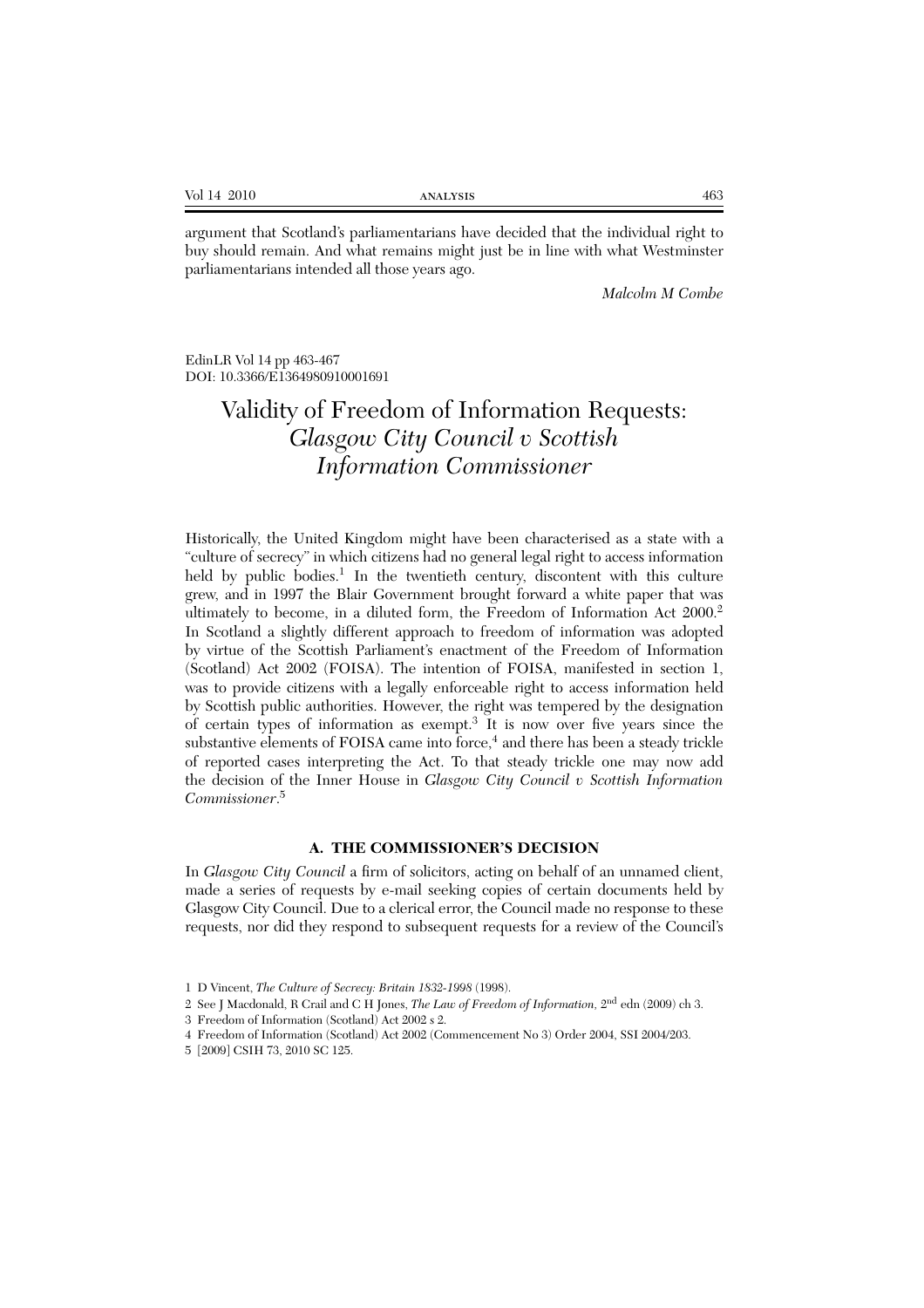decision.<sup>6</sup> The solicitors then applied to the Scottish Information Commissioner for a decision relating to their requests for a review.<sup>7</sup> The Commissioner's office contacted the Council in relation to the applications and sought the Council's comments.<sup>8</sup> After reviewing the requests, the Council replied to the Commissioner's office intimating that they would not provide copies of the documents sought. The Council did not hold some of the documents and in any event considered the information to be subject to section 25 whereby information is exempt if it is accessible by other means – in this case through the availability of Property Enquiry Certificates (PECs), albeit at a fee, as part of the Council's statutory publication scheme approved by the Commissioner.<sup>9</sup> Further, the information was also exempt by virtue of section 33, which applies if disclosure would prejudice substantially the commercial interests of any person (including a public authority). Disclosure of the information, it was argued, would fatally undermine the market for PECs which contributed approximately £287,680 per annum to council funds.<sup>10</sup> Finally, the Council argued it did not need to comply with the request as compliance costs would be in excess of the prescribed amount under section 12.11

The Commissioner's office sought further information in relation to the calculation of the cost of responding to the requests, and in relation to the potential commercial prejudice the Council might suffer. In respect of the latter, the Commissioner's office noted that during its investigation it had been "revealed" that 17 of the 26 local authorities in Scotland made information of the sort requested available under the freedom of information legislation, and that only two charged a fee.<sup>12</sup> The Council was invited to review any aspect of its submissions relating to commercial prejudice but the Council declined to do so. The Commissioner then issued his decision ordering disclosure.<sup>13</sup> On the section 25 point (information available elsewhere), the Commissioner drew attention to the fact that copies of documentation were requested that would not be contained within a PEC, and that, in any event, accessing the information would require purchasing a PEC for every property in Glasgow, at considerable expense. In relation to commercial prejudice the Commissioner made reference to the submissions from the solicitors in relation to the availability of information from other councils, and the contact which his office had established with other councils, before concluding that Glasgow City Council was unlikely to experience commercial prejudice. The Council appealed to the Court of Session, where the appeal was heard by an Extra Division.

8 FOISA s 49(3)(a).

9 See s 23.

- 10 *Glasgow City Council* at para 18.
- 11 The current prescribed amount is £600: Freedom of Information (Fees for Required Disclosure) (Scotland) Regulations 2004, SSI 2004/467, reg 5.
- 12 *Glasgow City Council* at para 15.

<sup>6</sup> FOISA s 20.

<sup>7</sup> FOISA s 47.

<sup>13</sup> Decision 112/2007: *MacRoberts Solicitors and Glasgow City Council*, available at *http://www. itspublicknowledge.info/UploadedFiles/Decision112-2007.pdf.*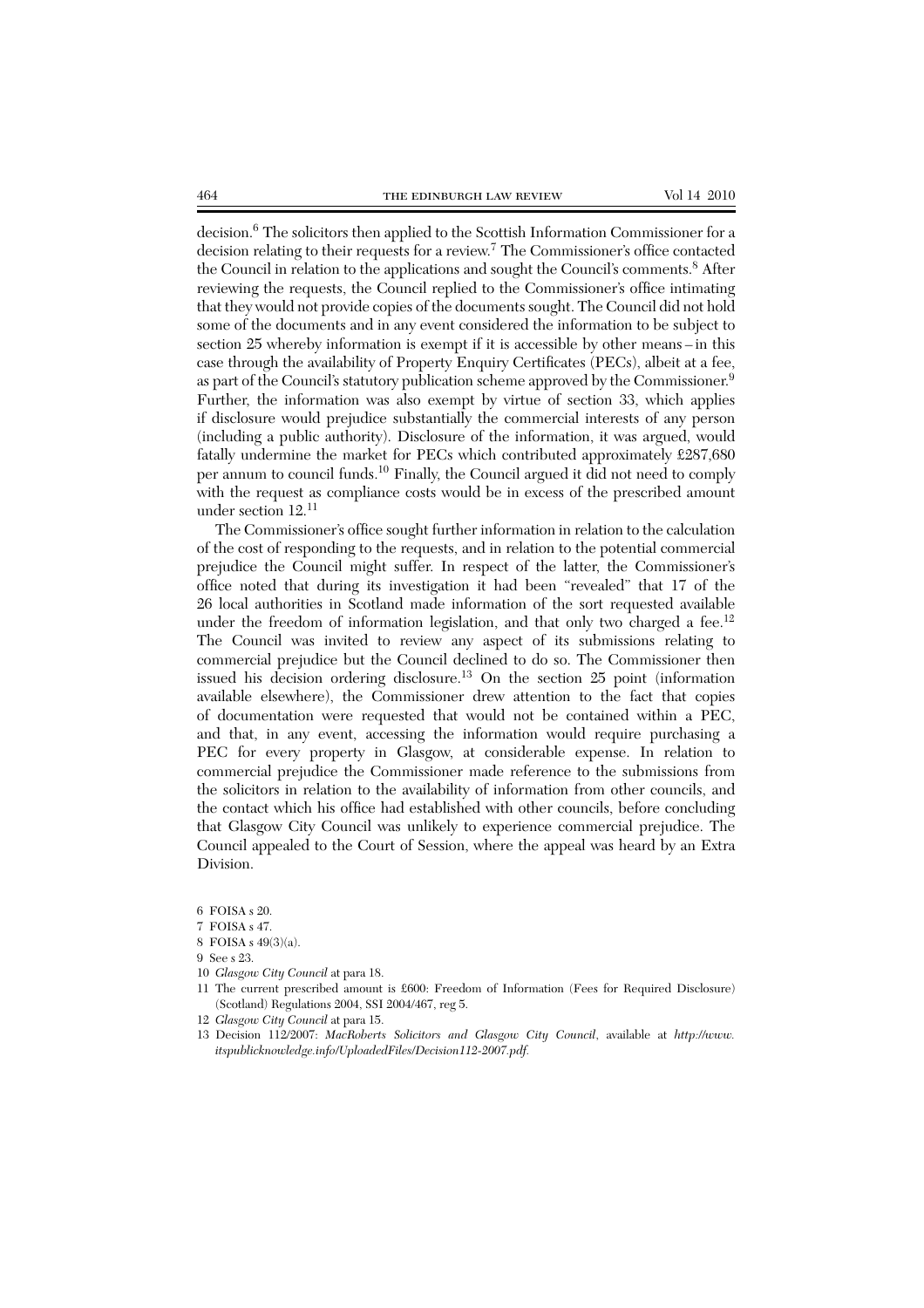#### **B. THE INNER HOUSE DECISION**

The Extra Division allowed the appeals against the Commissioner's decision.<sup>14</sup> The Opinion of the Court was wide-ranging in its interpretation of FOISA as a whole, going beyond the narrower grounds of the Commissioner's decision in relation to exempt information and costs of compliance. In the first place the court subjected the meaning of "information" to sustained analysis, noting FOISA confers a right to information and not to the record in which information is contained.15 In the present case, copies of documents had been requested, not the information itself.<sup>16</sup> Therefore, despite argument from counsel for a liberal construction of the legislation, the court held that such requests were not valid and therefore that section 1 of FOISA was not engaged. This fundamental conclusion proved fatal to the remainder of the Commissioner's case. Accordingly, there was no case in relation to an exemption under section 25 because there was no valid freedom of information request.<sup>17</sup> Further, recourse to section 11, which allows an applicant to express a preference for the medium in which information will be communicated, was similarly futile because in order to express a preference there must be an antecedent request for information.<sup>18</sup> Finally, even if there had been a valid request for information, the effective invocation of section 25, or indeed any exemption, has the effect of taking the information outwith the right established by section 1 thereby rendering section 11 inapplicable. One cannot express a preference for communication of information as a result of the right established by section 1 if that information is not the subject of section 1.

The finding that there had been no valid request for information was accordingly decisive. However, the court made a number of further observations. In the first place, the court did not accept that section 11 gave an applicant an ability to request a copy of a particular document. Instead, the section was concerned with expressing a preference for the medium in which the requested information would be communicated.<sup>19</sup> Further, information available under an authority's approved publication scheme is reasonably obtainable, thereby triggering the exemption in section 25(3). The practicality or cost of accessing such information is not relevant, such safeguards as being necessary in that context having been satisfied by the need for approval by the Commissioner.<sup>20</sup> Essentially, the Commissioner cannot approve a publication scheme and then subsequently suggest that information is not reasonably obtainable under that scheme for the purposes of section 25, even if the scheme was designed in such a way that it is less helpful to some users than to others.21

- 14 *Glasgow City Council v Scottish Information Commissioner* [2009] CSIH 73, 2010 SC 125. The Opinion of the Court was delivered by Lord Reed.
- 15 *Glasgow City Council* at para 43.
- 16 Para 44.

<sup>17</sup> Para 52.

<sup>18</sup> Para 54.

<sup>19</sup> Para 57.

<sup>20</sup> Para 59.

<sup>21</sup> Paras 60-61.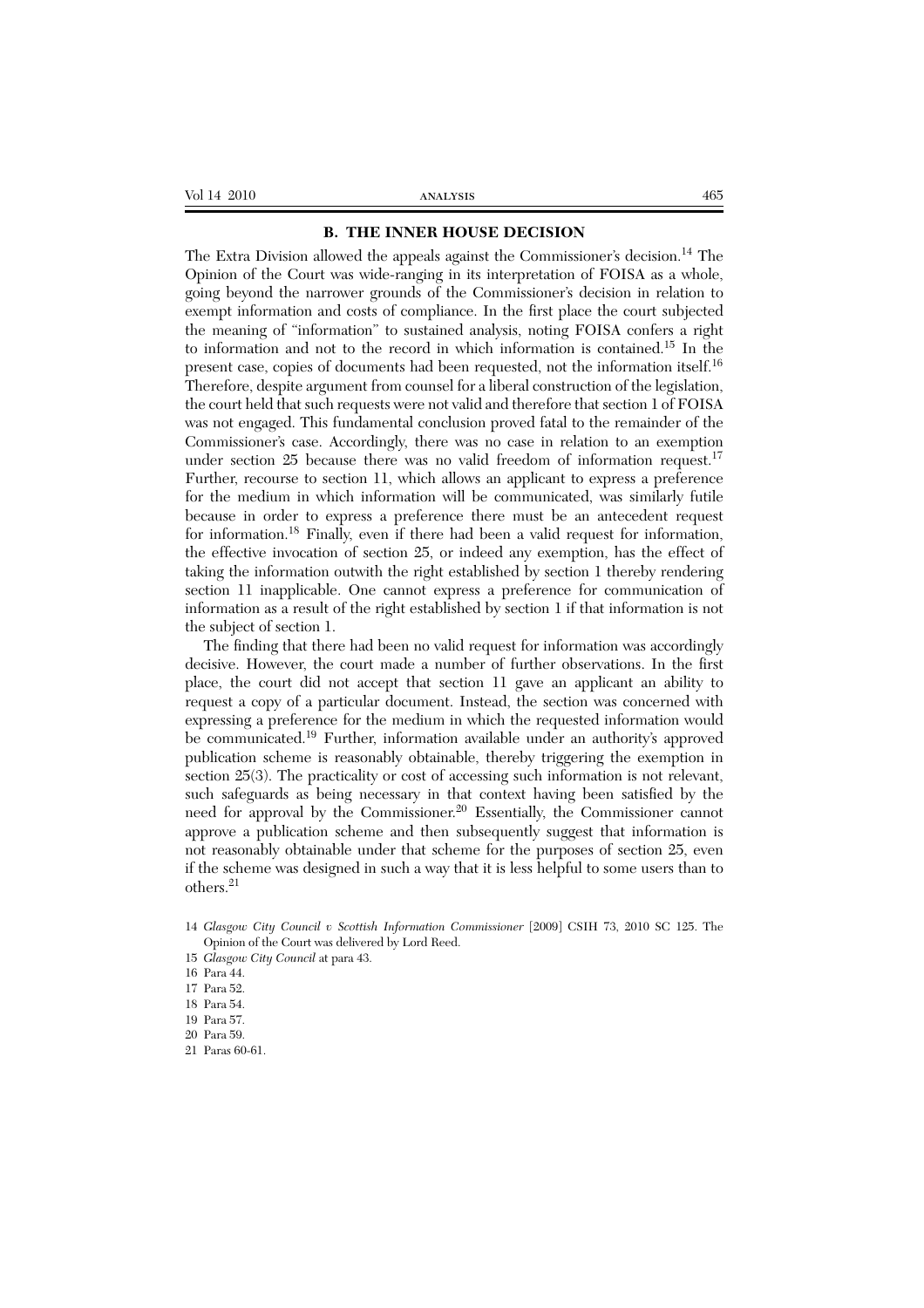More broadly, the court also observed that the identity of the applicant was material in determining whether an applicant could access information for the purposes of section 25. In particular, the Commissioner should have taken into account that the firm's clients were a professional search company, with an attendant ability to access such information. If a request is made by an agent then the applicant is held to be the principal. Thus, in the present case, the solicitors' failure to name the client meant that the formalities required by section 8 were not complied with, rendering the requests invalid.

#### **C. ANALYSIS**

The insistence of the court upon a right to information rather than a right to documents should not surprise, but the interpretation of that right may be unexpected. It appears that those responsible for the Scottish Act assumed that, by creating a right to information, applicants would be excused the trouble of identifying an exact document. The same may be said of the United Kingdom statute:<sup>22</sup>

The right is to obtain access to the information itself and not to the document or record that contains it. This has the advantage that a public authority must provide access (subject to the Act's exemptions) to all records containing the information requested. It cannot restrict access to a particular document referred to in the request.

If *Glasgow City Council* is correct, this statement from the leading practitioners' text may require modification. Although the first sentence mirrors the reasoning of the court, the subsequent sentence encapsulates what may be said to have been the received wisdom on the point: the public authority must provide access "to all records containing the information requested". It seems from the *Glasgow City Council* decision that an applicant could not insist on seeing records, meaning that a public authority could perhaps refuse a request altogether if it was couched in terms of a particular document.<sup>23</sup>

Alert to this danger, the Commissioner issued guidance in light of *Glasgow City Council*, <sup>24</sup> fastening upon the court's suggestion that if a request "does not describe the information requested . . . but refers to a document which may contain the relevant information, it may nonetheless be reasonably clear in the circumstances that it is the information recorded in the document that is relevant".25 In other words, a request will succeed if it is in substance one for information notwithstanding the fact that particular documents are referred to. The Commissioner's guidance

- 23 One way of avoiding this conclusion would be to point out that what was requested from Glasgow City Council was not documents but only copies. On the narrowest of views, the decision might only apply where copies were requested.
- 24 Scottish Information Commissioner, *Guidance on Validity of Requests Following Court of Session Opinion on 30th September 2009* (2010, available at *http://www.itspublicknowledge.info/ uploadedfiles/CourtofSessionGuidanceonValidity.pdf*) paras 3.1-3.7.

<sup>22</sup> Macdonald, Crail & Jones, *The Law of Freedom of Information* (n 2) para 4.74.

<sup>25</sup> *Glasgow City Council* at para 45.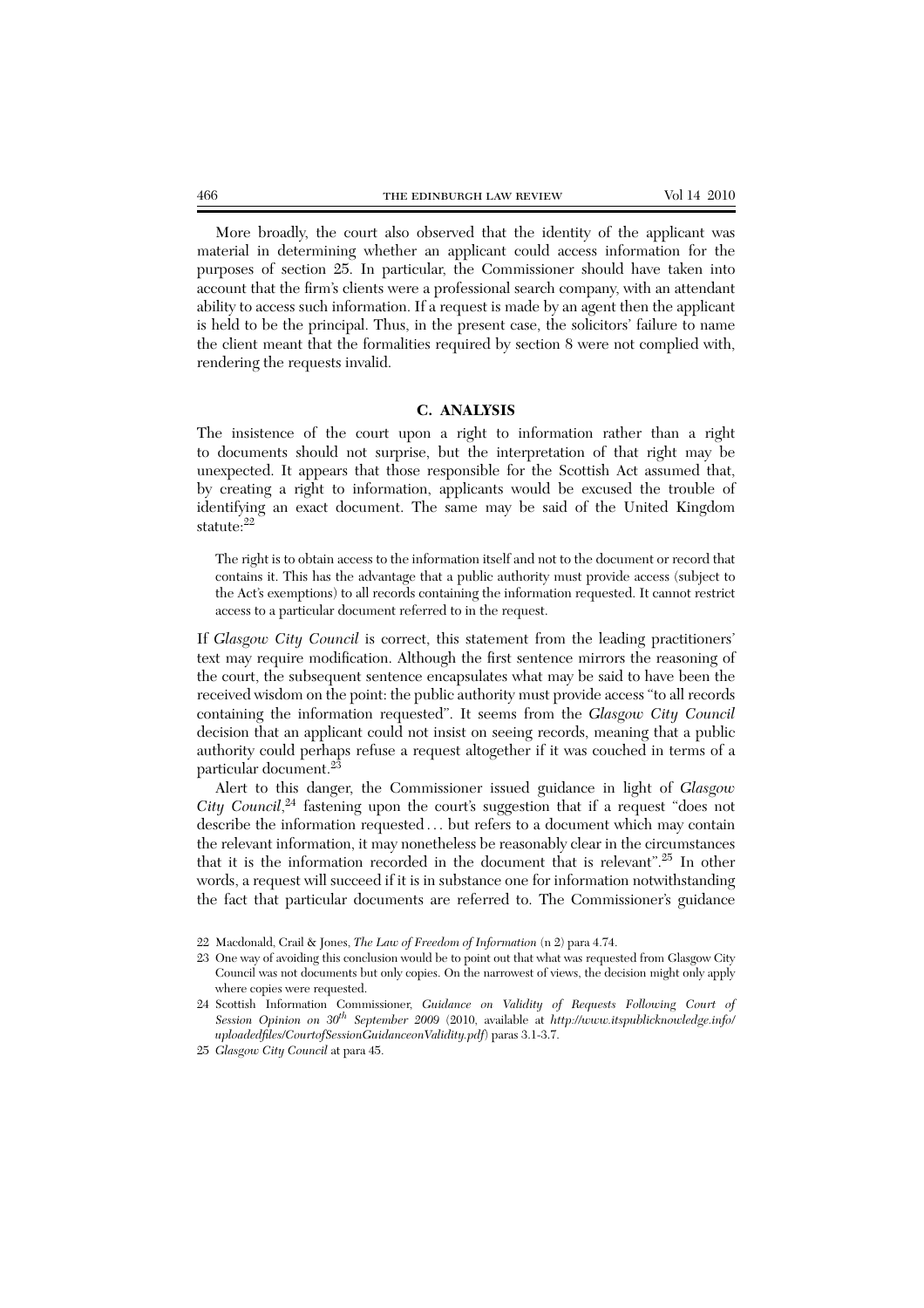| Vol 14 2010 | <b>ANALYSIS</b> | 467 |
|-------------|-----------------|-----|
|-------------|-----------------|-----|

attempts to rationalise the decision in a reasonably broad manner, but it remains to be seen whether subsequent case law will interpret *Glasgow City Council* narrowly or in the spirit of the Commissioner's advice.<sup>26</sup> Arguably a narrower interpretation is technically correct, though functionally unpalatable. It seems likely that this issue will be revisited in the Supreme Court at some point in the not too distant future.

> *Daniel J Carr University of Dundee*

EdinLR Vol 14 pp 467-472 DOI: 10.3366/E1364980910001708

# How Do You Solve a Problem Like Entrapment? *Jones and Doyle v HM Advocate*

The issue of how a claim of entrapment should be dealt with by the criminal courts has divided the international legal community, with different jurisdictions regarding it as a substantive defence,<sup>1</sup> a matter that should lead to a stay in proceedings<sup>2</sup> or a matter that should lead to the exclusion of the evidence obtained.<sup>3</sup> Traditionally, Scots law has dealt with the issue as one of exclusion of evidence<sup>4</sup> but in *Brown v HM Advocate*, decided in 2002,<sup>5</sup> it was suggested that the correct approach was to stay proceedings to preserve the moral integrity of the court system. $6$  The comments made in that case were *obiter*, as there was no evidence from which entrapment could properly have been inferred.<sup>7</sup> In *Jones and Doyle v HM Advocate*, <sup>8</sup> however, the issue arose squarely for decision and a majority of the appeal court held that a stay in proceedings is the preferable approach, notwithstanding a strongly argued dissent from Lord Carloway, who considered that precedent prevented any approach other than the exclusion of evidence.

<sup>26</sup> There is evidence that the Scottish Government considered the decision a justification to resist multiple disclosures: Scottish Information Commissioner, *Freedom of Information Annual Report 2009* (2010) 2.

<sup>1</sup> As in the federal jurisdiction of the US (*Sorrells v United States* 287 US 435 (1932)).

<sup>2</sup> As in England and Wales (*R v Looseley* [2001] UKHL 53, [2001] 1 WLR 2060) and Canada (*R v Mack* [1988] 2 SCR 903).

<sup>3</sup> As in Australia (*Ridgeway v The Queen* (1995) 184 CLR 19), New Zealand (*Police v Lavalle* [1979] 1 NZLR 45) and Singapore (*Law Society of Singapore v Tan Guat Neo Phyllis* [2007] SGHC 207).

<sup>4</sup> *Marsh v Johnston* 1959 SLT (Notes) 28; *Cook v Skinner, MacDonald v Skinner* 1977 JC 9; *Weir v Jessop* 1991 JC 146.

<sup>5 2002</sup> SLT 809.

<sup>6</sup> This rationale is most clearly visible in *Brown* at para 2 per Lord Clarke.

<sup>7</sup> *Brown* at para 8 per Lord Marnoch.

<sup>8 [2009]</sup> HCJAC 86, 2010 GWD 20-391.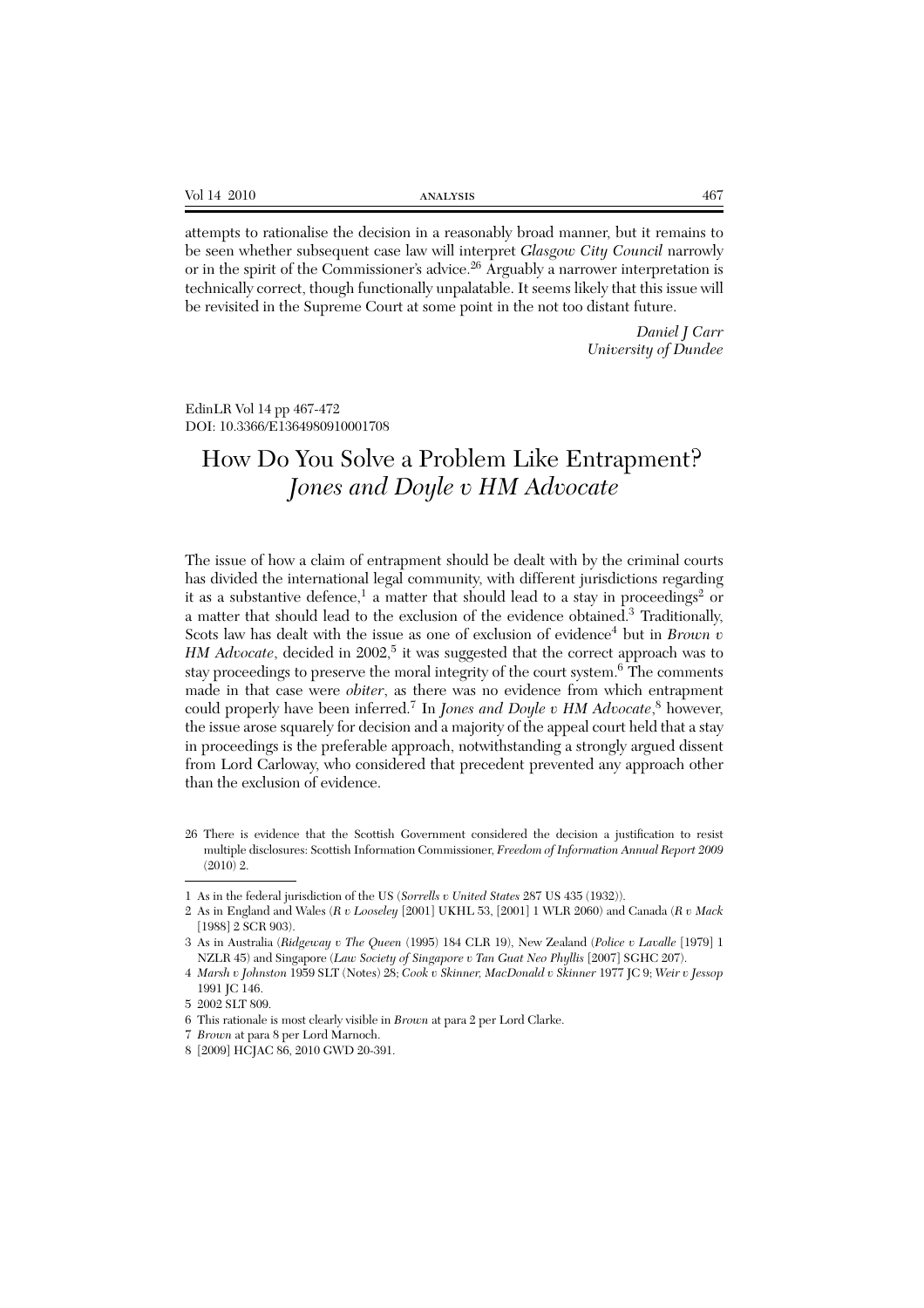### **A. FACTS AND OUTCOME**

*Jones and Doyle* arose out of the theft of Da Vinci's *Madonna of the Yarnwinder*. Various people (including the appellants) were alleged to have entered into a conspiracy in 2007 to extort money for the safe return of the painting. After the conspirators had aroused suspicion, undercover police officers became involved and – so the appellants claimed – "actively encouraged"9 them to partake in a subsequent offence of reset. The appellants cited entrapment in relation to the reset charges and asked for proceedings to be stayed on the ground of oppression. The trial judge refused this motion. On appeal, it was held unanimously that entrapment had not been established and the appellants' motion for a stay of proceedings was thus denied. In the event, when the case went to trial, none of the accused was convicted. The case is of considerable importance, however, because the court took the opportunity to discuss various elements of the plea of entrapment, most importantly the procedure by which claims of entrapment should be determined.

#### **B. THE MAJORITY'S APPROACH: STAYING PROCEEDINGS**

Lords Reed and Menzies agreed that the appropriate response to entrapment is a stay of proceedings. There remained the question of the means by which this ought to be accomplished. In *Brown*, Lord Marnoch thought that entrapment should stay proceedings because it was a form of oppression (but admitted that it could also be seen as an abuse of process),<sup>10</sup> whilst Lords Philip<sup>11</sup> and Clarke<sup>12</sup> viewed it as an abuse of process. As Lord Reed pointed out in *Jones and Doyle*, this distinction matters little in practice<sup>13</sup> because the result is the same – i.e. the ending of the proceedings. Nevertheless, his Lordship and Lord Menzies sought to resolve the uncertainty.

Both judges thought that entrapment should afford a plea in bar of trial based on oppression. This was because the term "abuse of process" tends to connote that the courts are being utilised by a litigant in a way for which they were not designed.<sup>14</sup> An entrapped accused is brought to trial in order for the Crown to prove that she (voluntarily) committed the *actus reus* with the requisite *mens rea* and this is – according to Lord Reed<sup>15</sup> – the proper purpose for the courts. It would therefore be a misnomer to refer to the prosecution of an entrapped accused as an "abuse of process".16 Their Lordships preferred to rely on the plea in bar of trial based on oppression as it is "sufficiently wide and flexible"<sup>17</sup> so as to encompass entrapment.

- 10 *Brown* at para 12.
- 11 Para 14.
- 12 Paras 2-3.
- 13 *Jones and Doyle* at para 34.
- 14 Para 35 per Lord Reed. For discussion of abuse of process in Scots law, see J Chalmers and F Leverick, *Criminal Defences and Pleas in Bar of Trial* (2006) ch 19.
- 15 Para 36.
- 16 Para 86.
- 17 Para 37 per Lord Reed.

<sup>9</sup> *Jones and Doyle* at para 51.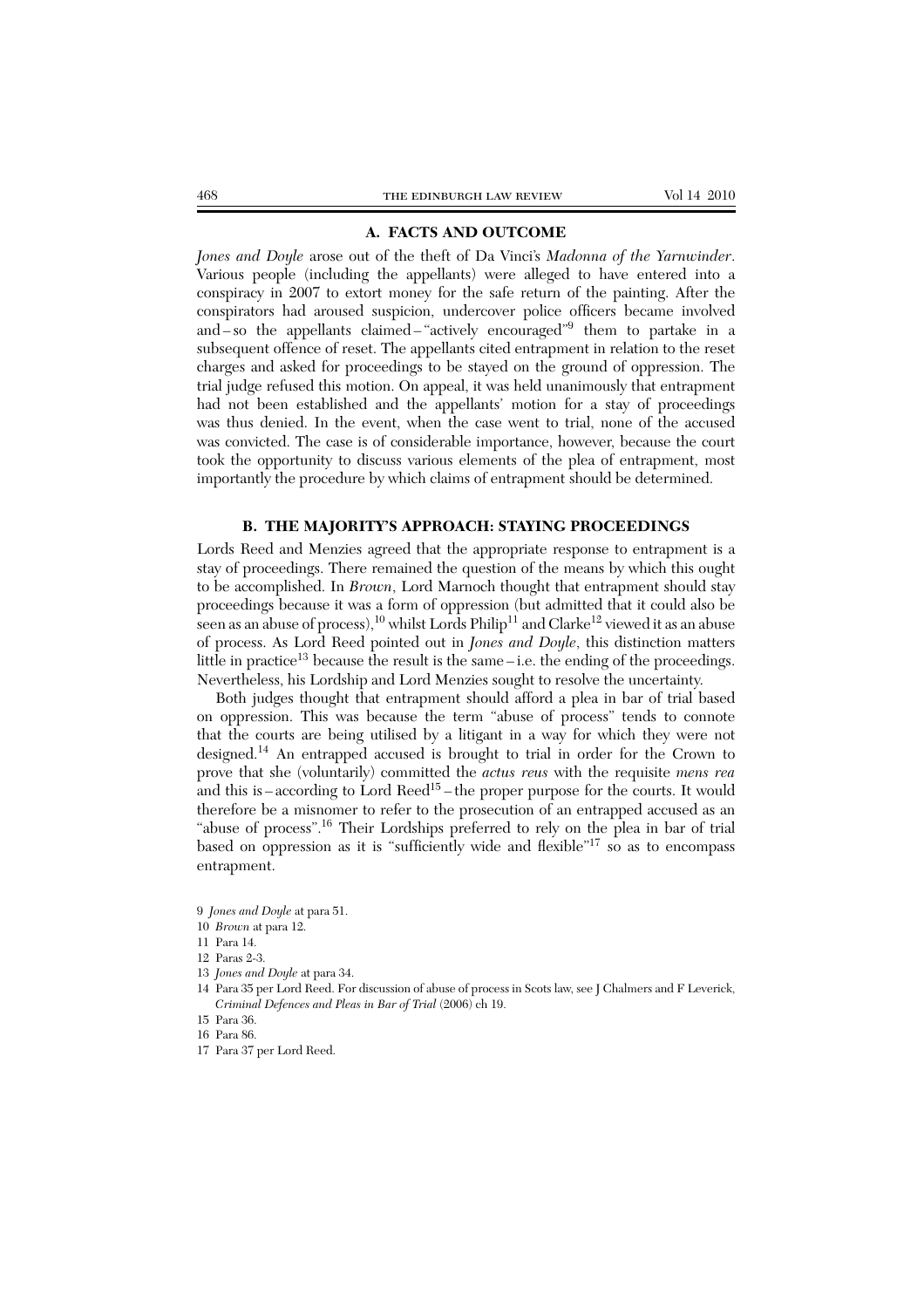| Vol 14 2010 | ANALYSIS | 469 |
|-------------|----------|-----|
|-------------|----------|-----|

There are two main problems with this approach, one legal and one concerned with the understanding of oppression in everyday speech. The legal difficulty is that oppression has usually relied on the concept of prejudice *at trial*, and yet entrapment cases might, procedurally, be adjudicated in an impeccably fair way. Indeed, the leading case on oppression, *Stuurman v HM Advocate*<sup>18</sup> (which involved pre-trial publicity), might be thought to limit oppression to cases of prejudice, given the headnote in the *Justiciary Cases* report of the case.<sup>19</sup> This, however, is inaccurate:<sup>20</sup> the operative part of the *Stuurman* test is whether "having regard to the principles of substantial justice and of fair trial, to require an accused to face trial would be oppressive".<sup>21</sup> In *Jones and Doyle*, Lord Reed interpreted this as requiring prosecutions to conform to "accepted standards of justice" and held that "[a] trial based on entrapment would not conform to those standards".<sup>22</sup>

The second difficulty follows from Lord Reed's argument that the trial of an entrapped accused is "plainly oppressive as a matter of ordinary language".23 Consider the definitions given in the Oxford English Dictionary: abuse "is the improper use of something"; to oppress is to "keep in subjection or hardship" or to "cause to feel distressed or anxious". Neither term seems to capture the vice of entrapment exactly, namely that the state has manufactured a case for the purposes of (mis)using the court's powers to convict a citizen who would not otherwise have committed an offence. This seems to be both oppressive *and* an abuse of the court system. It is oppressive because the accused is essentially being used by the state as a means to an end (conviction). It is an abuse because the purpose of the criminal trial can be seen as more than simply determining whether the accused committed an *actus reus* with the appropriate *mens rea*. That is merely its instrumental role. It also fulfils a more normative, communicative role, $24$  through establishing whether the accused acted in such a way that her conduct deserves to be authoritatively disavowed by society.<sup>25</sup> This communicative element can only be present in regard to those who have not been induced into committing an offence in order for the state to prosecute them. It is, therefore, misusing the court process to try an entrapped accused.

#### **C. LORD CARLOWAY'S DISSENT: EXCLUDING EVIDENCE**

Lord Carloway shared the other judges' concerns about the abuse of executive power, but disagreed about how to deal with it. In the authorities prior to *Brown*,

<sup>18 1980</sup> JC 111.

<sup>19</sup> Which states (at 112) that the court held that "oppression occurs only when the risk of prejudice to the accused is so grave that no direction of the trial Judge could reasonably be expected to remove it".

<sup>20</sup> Chalmers & Leverick, *Criminal Defences* (n 14) para 19.02.

<sup>21</sup> *Stuurman* at 122 per the Lord Justice-General (Emslie). Cf *Mitchell v HM Advocate* 2003 JC 89.

<sup>22</sup> Para 37. See also para 96 per Lord Menzies.

<sup>23</sup> Para 37.

<sup>24</sup> This thesis has been developed most fully by Antony Duff (see, for instance, R A Duff, *Punishment, Crime and Community* (2000)) and forms the backbone of R A Duff et al, *The Trial on Trial: Volume 3 – Towards a Normative Theory of the Criminal Trial* (2007).

<sup>25</sup> Cf *Jones and Doyle* at para 36 per Lord Reed, para 86 per Lord Carloway.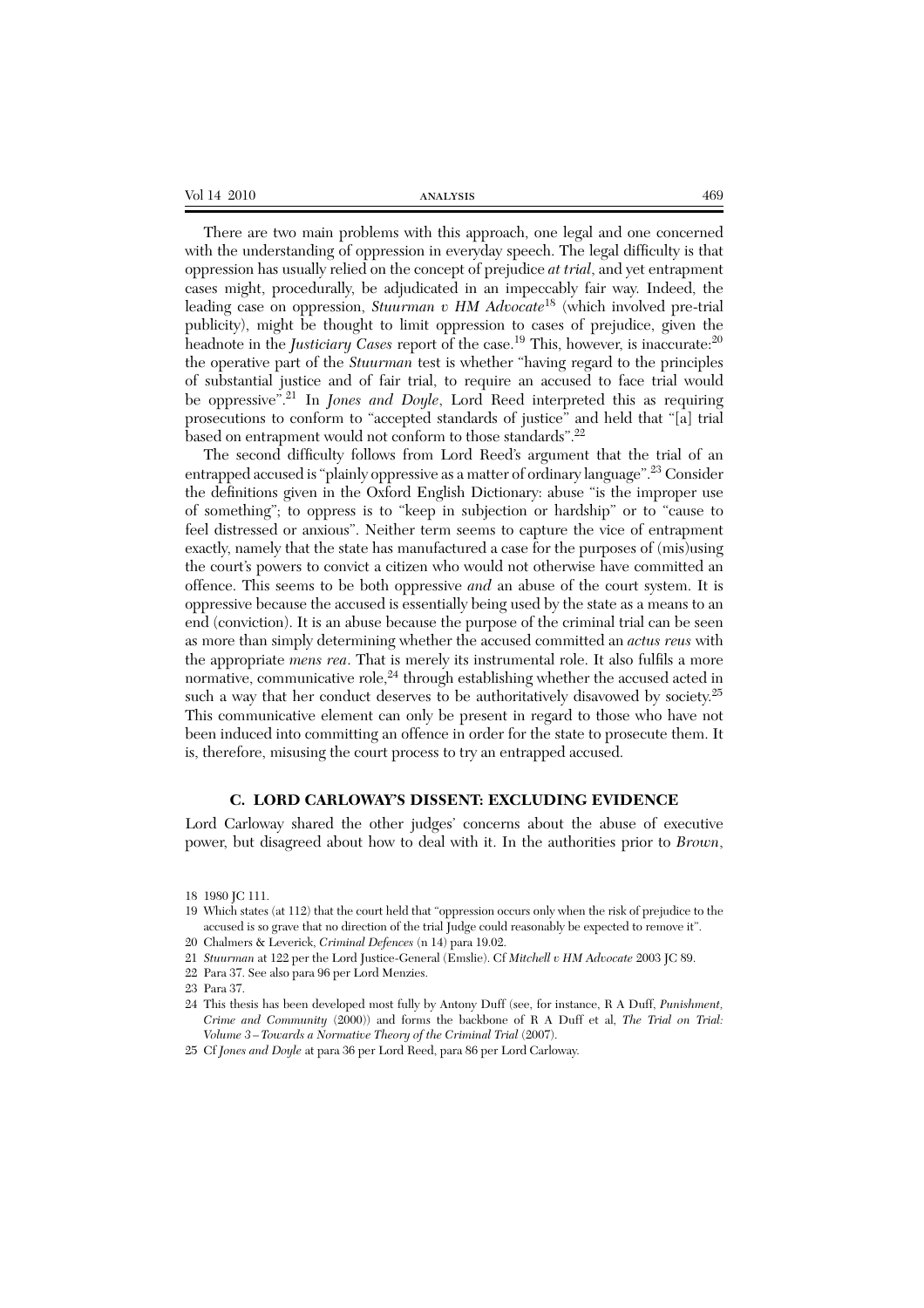entrapment was dealt with by excluding evidence.<sup>26</sup> It is these cases on which Lord Carloway premised his argument against a plea in bar of trial. His Lordship contended that:<sup>27</sup>

[N]either the speeches in *R v Looseley* . . . however persuasive or illuminating, nor the *obiter dicta* in *Brown v HM Advocate* . . . can overturn established Scottish precedent. The Court ought to have firmly in mind its own principle of *stare decisis*. In deciding a particular case, the Court ought not to introduce new laws or procedures, where these are in conflict with existing law and procedure, even if it considers that, from a theoretical perspective, they constitute an improvement on the established situation.

Thus the appropriate procedure, in Lord Carloway's view, was to raise an objection to the relevant evidence.<sup>28</sup>

This is a remarkable *volte face* from the position adopted by the court in *Brown* and, with respect, Lord Carloway's own opinion in the case of *HM Advocate v Bowie*. <sup>29</sup> Furthermore, the other judges in *Jones and Doyle* were correct in their observations that nothing in the earlier decisions to which Lord Carloway referred *precludes* a stay of proceedings being the appropriate remedy for entrapment.<sup>30</sup> As Lord Menzies pointed out, the focus on irregularly obtained evidence arose largely because of the way that those cases were argued before the court.<sup>31</sup>

Furthermore, Lord Carloway seems to accept, in the quote above, that a stay of proceedings *is* the more theoretically viable approach to entrapment. The reason for this is that an exclusionary rule misses the point of why entrapment is troubling. In irregularly-obtained evidence cases, the objection is to the means by which some or all of the evidence was obtained. To admit this evidence would offend the community's sense of fairness and damage the reputation of the criminal justice system.<sup>32</sup> But *other* evidence of the accused's wrongdoing, which the state has obtained in a procedurally correct manner, is not liable to endanger public confidence in the moral legitimacy of the courts' decision-making. Ending the proceedings altogether in such circumstances would be wholly inappropriate and just as likely to damage confidence in the administration of criminal justice as convicting the accused on the basis of, for example, evidence from a warrantless search conducted in the absence of urgency. By contrast, in entrapment cases, it is not the *way* in which the state seeks to call the accused to answer to the courts which is of concern.33 Rather it is the very fact of the

- 29 2004 SCCR 105 at 110.
- 30 Para 33 per Lord Reed, para 95 per Lord Menzies.

- 32 For an argument to this effect, see P Duff, "Admissibility of improperly obtained physical evidence in the Scottish criminal trial: the search for principle" (2004) 8 EdinLR 152 at 171-176.
- 33 For a view that criminal responsibility is a form of answerability, see R A Duff, *Answering for Crime: Responsibility and Liability in the Criminal Law* (2007) 15.

<sup>26</sup> See the cases cited at n 4 above.

<sup>27</sup> Para 75.

<sup>28</sup> Para 84.

<sup>31</sup> Para 95.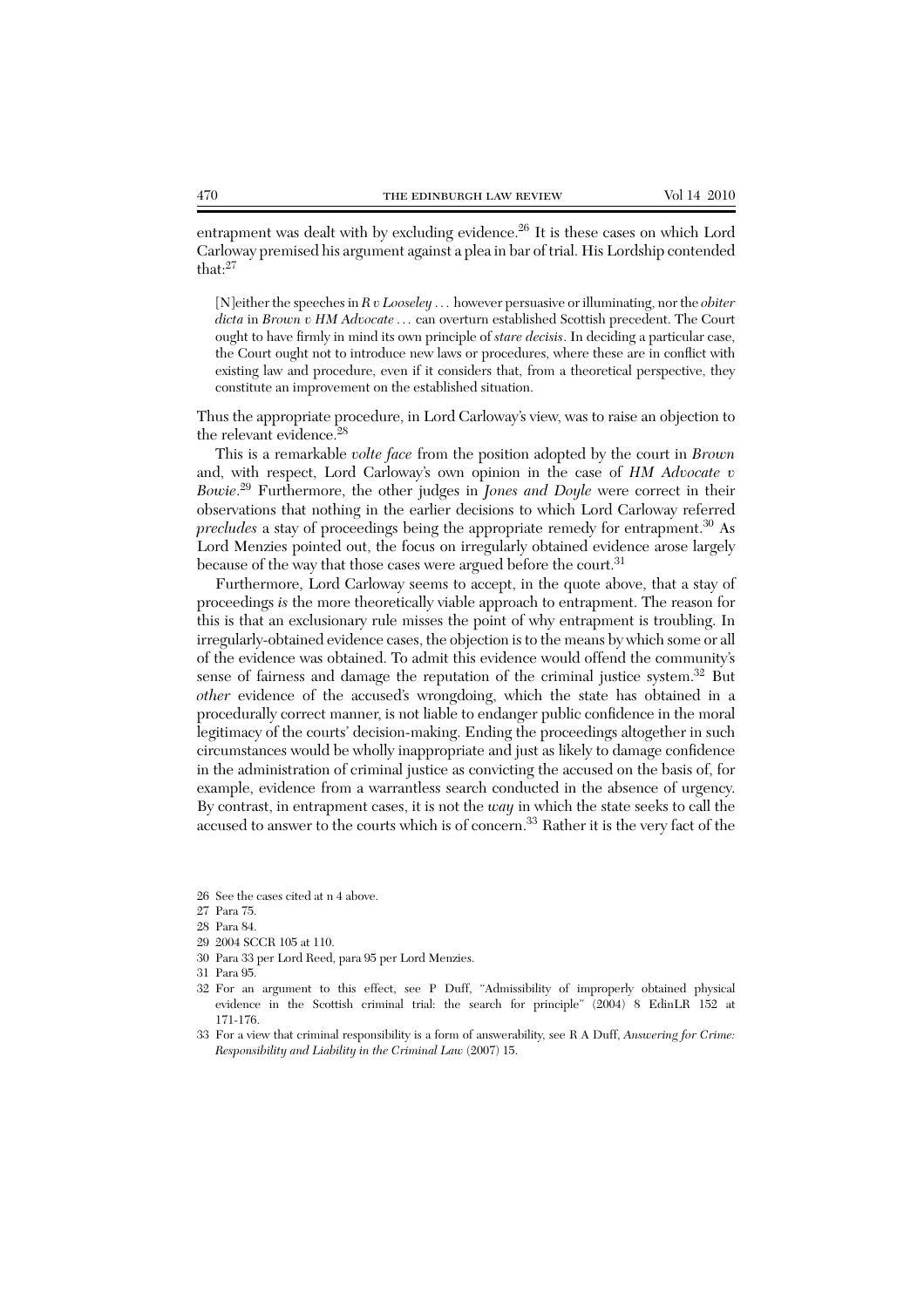| - -<br>Vol<br>- 1<br>.<br>_______ | 374737070 |  |
|-----------------------------------|-----------|--|
|                                   |           |  |

accused being called to account at all.<sup>34</sup> In order to avoid lending the court's "stamp of approval", a stay of proceedings is thus necessitated.35

Furthermore, there is a danger that – if other evidence is available – the accused might ultimately be convicted of an offence that (but for the state's involvement) she would never have committed. A stay of proceedings avoids the possibility that she is convicted in circumstances which would offend the sensibilities of the community in whose name criminal convictions are imposed.

#### **D. THE TEST TO BE APPLIED**

Despite the differences of opinion in relation to procedure, the court was in agreement on the appropriate test to be applied in determining whether or not entrapment has taken place. As Lord Carloway put it, "[w]hat the Court is looking to see . . . is simply whether or not an unfair trick was played upon the particular accused whereby he was deceived, pressured, encouraged or induced into committing an offence which he would never otherwise have committed".<sup>36</sup> In applying this test, the court should look to the guidance given by the House of Lords in *R v Looseley* and by the Canadian Supreme Court in *R v Mack*. <sup>37</sup> As such, two factors must be considered. First, consideration should be given to whether the police caused or induced the offence or merely provided an "unexceptional opportunity".<sup>38</sup> Second, it is relevant whether or not the police operation was conducted "in good faith".<sup>39</sup> This can be established either by a reasonable suspicion that the particular accused was likely to commit the offence in question (or one similar in nature)<sup>40</sup> or by a finding that the police were "acting in the course of a bona fide investigation of offences similar to that with which the accused has been charged".<sup>41</sup>

#### **E. WHERE NOW?**

*Jones and Doyle* provides answers to a number of important questions, both in relation to entrapment and to pleas in bar of trial more generally. First, it can now be stated with far more certainty than previously that entrapment is a plea in bar of trial and not a matter relating to the exclusion of evidence. In this, the court is surely correct. A claim of entrapment is not merely a claim that evidence has been gathered

- 36 Para 88. See also Lord Reed at paras 41, 48.
- 37 Para 38 per Lord Reed, citing *Looseley* (n 2) and *Mack* (n 2).
- 38 *Looseley* at para 23 per Lord Nicholls. See also para 50 per Lord Hoffmann, and *Mack* at para 130.
- 39 *Looseley* at para 27 per Lord Nicholls.

<sup>34</sup> Para 10 per Lord Reed. See also paras 14 and 31 and similarly, Duff, *Answering for Crime* (n 33) 190.

<sup>35</sup> Lord Reed accepted the reasoning of Lamer J in *R v Mack* [1988] 2 SCR 903 at para 81.

<sup>40</sup> *Mack* at para 130.

<sup>41</sup> *Looseley* at para 100 per Lord Hutton (citing *Ridgeway* (n 3) at 92 per McHugh J). See also *Mack* at para 130. For further discussion of these two factors and the guidance in *Looseley* and *Mack* more generally, see Chalmers & Leverick, *Criminal Defences* (n 14) paras 20.18-20.22.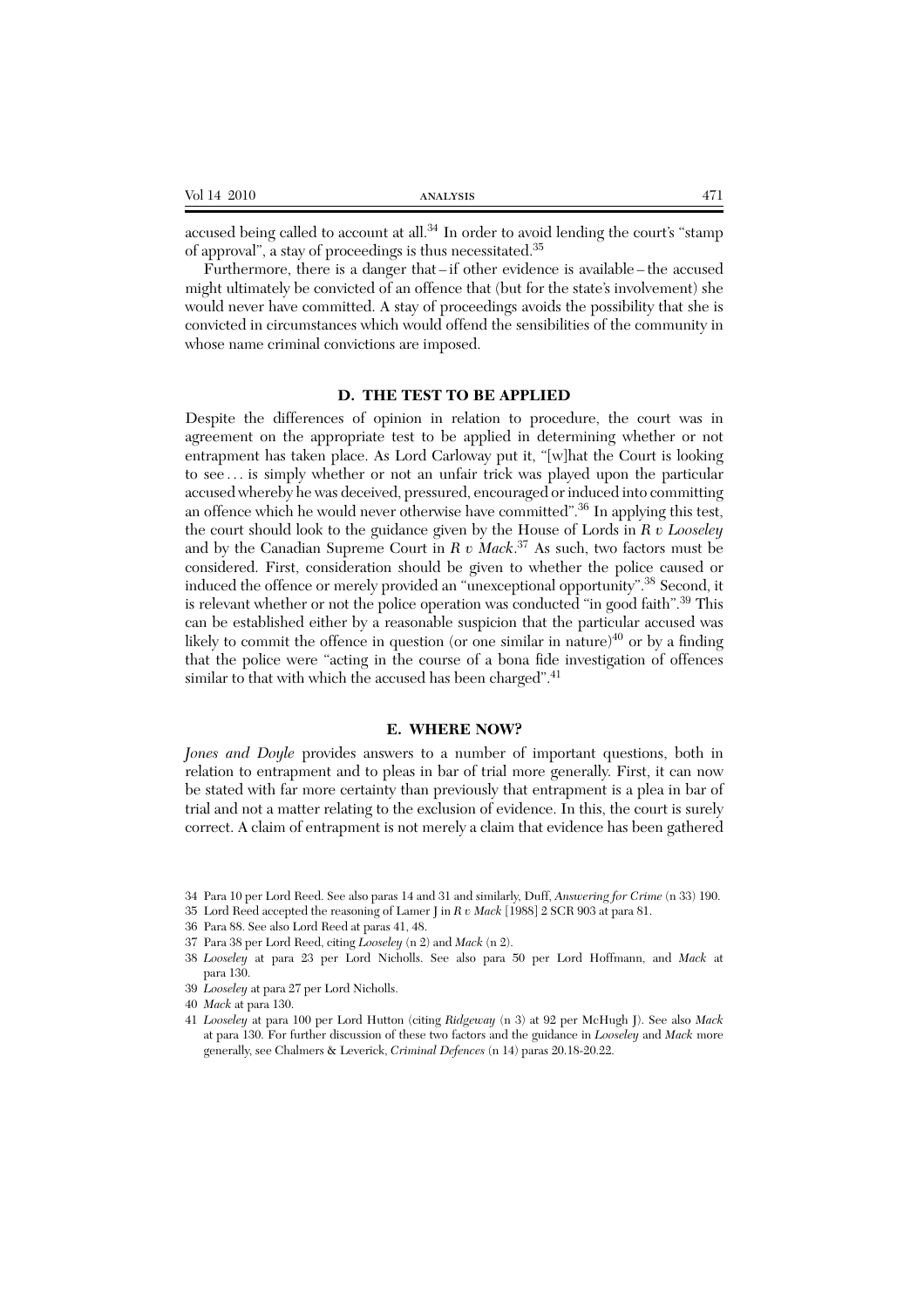inappropriately; it is a claim that the moral integrity of the criminal justice process would be compromised if the prosecution went ahead because the state effectively created the crime in order to prosecute it.

Secondly, while it was held that treating entrapment as a plea in bar of trial is the preferable approach, it appears that the exclusionary approach is still competent.<sup>42</sup> This conclusion is disappointing. As the majority argued, treating entrapment as an issue of exclusion of evidence is "inherently unsatisfactory"<sup>43</sup> for the reasons discussed above. Equally, it is unhelpful and potentially inefficient, because it allows the accused to argue the same point in two different ways and, conceivably, at two different points during the same proceedings.

Thirdly, the test to be applied in determining whether or not entrapment has occurred is whether or not the accused was induced to commit an offence he would not otherwise have committed.

Fourthly, pleas of private entrapment – in other words, entrapment by someone, such as an investigative journalist, who is not a police officer or state official – will not be entertained. Given that entrapment was viewed by the majority as a plea in bar of trial based on improper state conduct ("the essential vice of entrapment is the creation of crime by the state for the purpose of prosecuting it" $)^{44}$ , it is clear that only state entrapment can act as such. $45$  Here, the court is again surely correct. Absent state involvement, the fact that individuals are persuaded (rather than coerced) to engage in criminal activity by another is not a good reason to absolve them of responsibility.46

Finally, as a more general point, it now seems that a plea in bar of trial based on oppression can be successful even if there is no possibility that the accused will suffer prejudice at trial. The plea of oppression is not restricted to matters which would render the trial unfair, such as prejudicial publicity or delay. As such, it serves a similar function in Scots law to the plea of abuse of process in English law, in that it extends to all cases in which it would offend against the legitimacy of the judicial process to hold a trial at all.<sup>47</sup> This, it would seem, leaves little room for a separate claim of abuse of process.

> *Fiona Leverick University of Glasgow*

> > *Findlay Stark*

42 See *Jones and Doyle* at para 33 per Lord Reed, para 95 per Lord Menzies.

<sup>43</sup> Para 31 per Lord Reed.

<sup>44</sup> Para 30 per Lord Reed.

<sup>45</sup> See para 12 per Lord Reed. For further discussion of private entrapment, see Chalmers & Leverick, *Criminal Defences* (n 14) paras 20.27-20.29; K Hofmeyr, "The problem of private entrapment" [2006] Crim LR 319.

<sup>46</sup> On this, see A Ashworth, "Re-drawing the boundaries of entrapment" [2002] Crim LR 161 at 176.

<sup>47</sup> With the exception of breach of a promise not to prosecute, which is dealt with as an abuse of process in English law but which is recognised in its own right as a plea in bar of trial in Scotland: see Chalmers & Leverick, *Criminal Defences* (n 14) ch 17.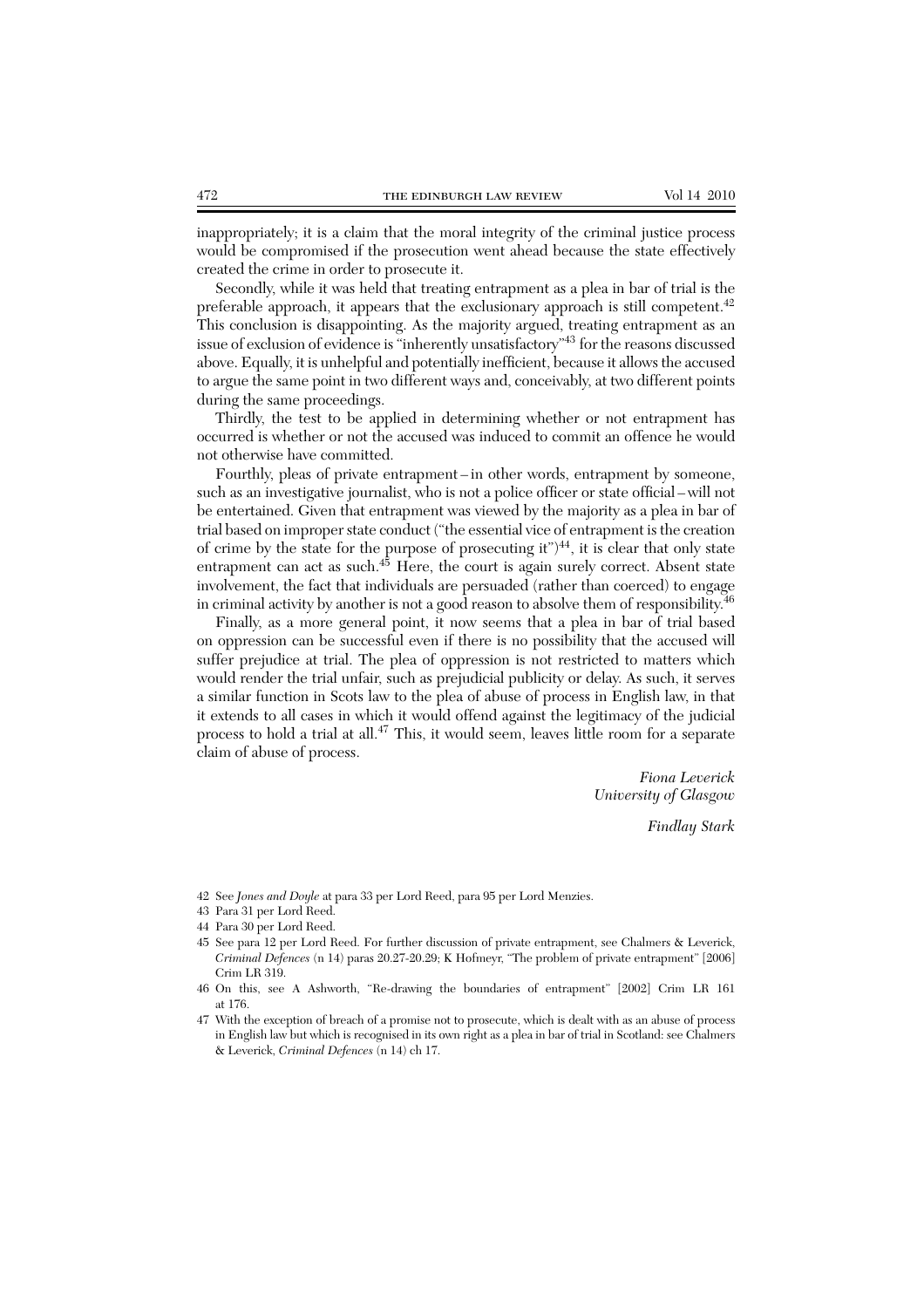EdinLR Vol 14 pp 473-477 DOI: 10.3366/E136498091000171X

# Sentencing Murder: *Boyle v HM Advocate*

It is common knowledge that the sentence for murder is life.<sup>1</sup> But while the symbolism – of a life confined for a life destroyed – is strong, convicted murderers do not necessarily remain in prison for the whole of their natural lives.<sup>2</sup> The advent of the "punishment part" or (in England) "tariff", constituting the minimum period of detention necessary to represent retribution and deterrence, while intended to express punitive principles, also affirms that release prior to death is always considered, even if the period actually spent in prison appears to be increasing.3 The punitive nature of the punishment part is particularly well illustrated by the tariff's history in England and Wales.<sup>4</sup> The power to set the tariff initially constituted an encroachment on the judicial function by the Home Secretary,<sup>5</sup> raising justified fears that tariffs were being set for political purposes.<sup>6</sup> Tariffs have not become any less punitive but they must now be determined by the judiciary.<sup>7</sup>

#### **A. THE PUNISHMENT PART**

There are undoubted advantages to the punishment part requirement. It allows a broadly nuanced approach to murder cases so that some gradation is possible, while the convicted murderer is given certainty as to the minimum period of detention. Nonetheless, the sentence imposed is still life and, even if release takes place at the end of the punishment part (which depends on risk), $\delta$  such release is only on licence. The life licensee is, therefore, labelled a murderer and subjected to oversight by the state for the rest of his or her life. The legislation specifically authorises the imposition, if warranted, of a punishment part which is likely to exceed the period of his or her natural life.<sup>9</sup>

<sup>1</sup> Criminal Procedure (Scotland) Act 1995 s 205.

<sup>2</sup> See A Samuels, "Why not abolish prisoner early release or at least substantially reduce its incidence?" (2007) 169 Criminal Lawyer 5 esp at 5.

<sup>3</sup> D J C Thomson, "Case comment: *HM Advocate* v *Boyle, Maddock and Kelly*" 2010 SLT (News) 7.

<sup>4</sup> Though this is not an exact reflection of the evolution of the Scottish punishment part.

<sup>5</sup> See C McDiarmid, "Children who murder: what is Her Majesty's pleasure?" [2000] Crim LR 547 at 551-552.

<sup>6</sup> On the article 6(1) implications see e.g. *T v United Kingdom; V v United Kingdom* (2000) 30 EHRR 121 at para 114.

<sup>7</sup> Prisoners and Criminal Proceedings (Scotland) Act 1993 s 2(2), as amended by the Convention Rights (Compliance) (Scotland) Act 2001 s 1(3).

<sup>8</sup> Prisoners and Criminal Proceedings (Scotland) Act 1993 s 2(5)(b).

<sup>9 1993</sup> Act s 2(3A)(b).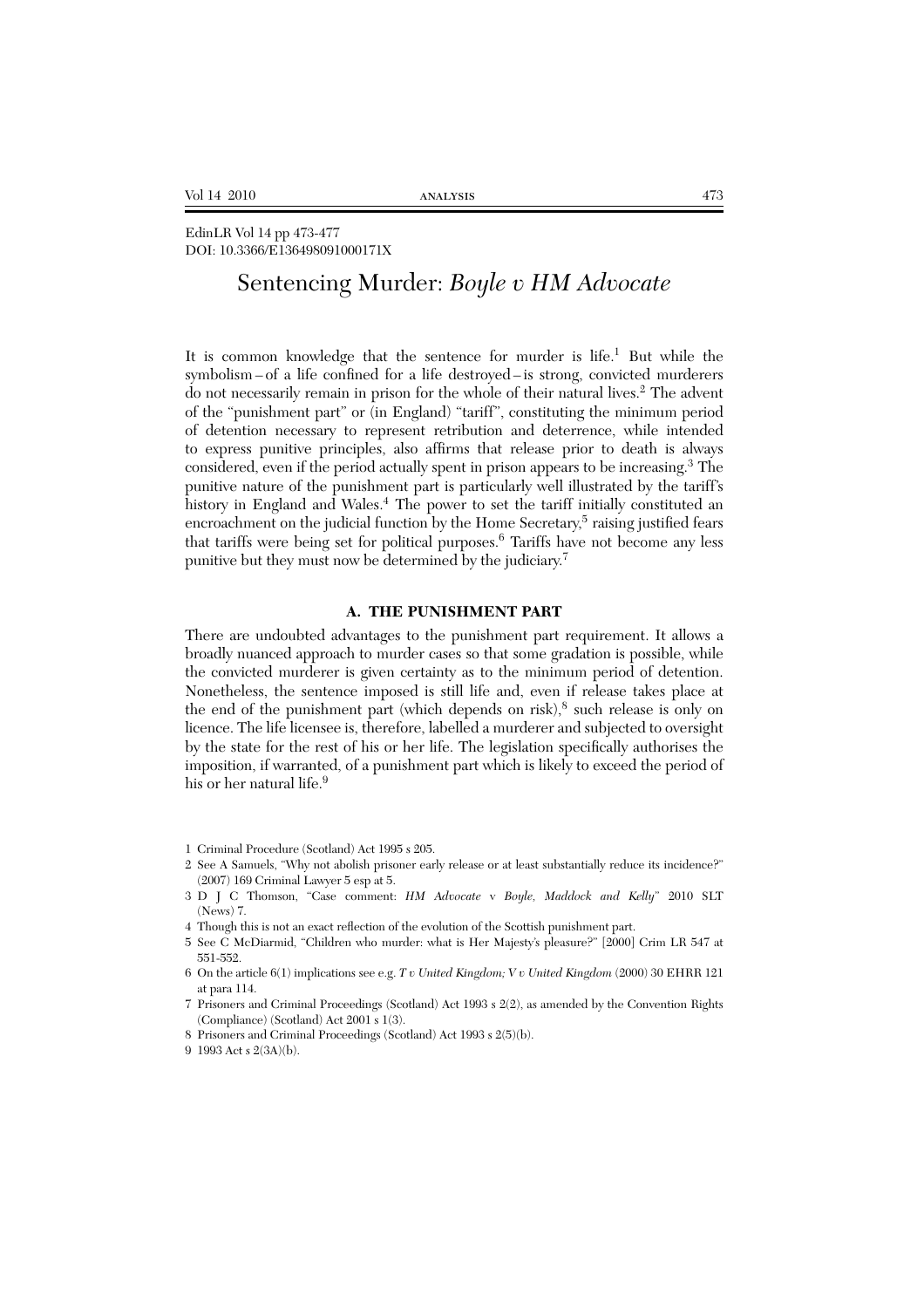Accordingly, the length of the punishment part matters, and this is the primary issue which *Boyle v HM Advocate*<sup>10</sup> addresses, with a court of five judges being convened for the purpose. The Lord Advocate had appealed, on the grounds of undue leniency,<sup>11</sup> sentences in two separate cases of murder which were conjoined. In terms of the legislative framework, the High Court, in determining certain types of appeal, is specifically empowered to give its opinion on the appropriate sentence in any similar case.<sup>12</sup> This allows it to set down sentencing guidelines which it did, expressly, in this case.<sup>13</sup> A punishment part specifically "constitute[s] part of a person's sentence . . . for the purposes of any appeal or review".14

On the one hand, guidelines are welcome in the attempt to promote some uniformity and, therefore, fairness in sentencing for murder. On the other, the variety of ways in which life can be destroyed is inordinate and it might be thought to be an impossible task to categorise these in terms of seriousness. What *Boyle* does not do then, because it cannot and should not, is to set down general principles for setting the punishment part which could be applied, mathematically, in all subsequent cases.<sup>15</sup> The facts of the two cases which it conjoined illustrate the difficulty of balancing seriousness. How does premeditated strangulation for the purposes of robbery compare with building a funeral pyre and setting fire to a living human being, doused in lighter fluid?

#### **B. THE APPROACH IN** *BOYLE*

*Boyle* finally puts to rest the idea that punishment parts should broadly equate to half the determinate sentence which would otherwise be imposed.16 The fact that this was unworkable had already been recognised in relation to *discretionary* life sentencing, because determinate sentences take account of risk, $17$  whereas punishment parts explicitly do not.<sup>18</sup> Strictly, it could never have worked in the murder context anyway because the (indeterminate) life sentence is mandatory and there is no scope to consider a determinate sentence. *Boyle*'s additional point is that, in any event, lengthy determinate sentences generally collapse into discretionary life, in that the courts are more likely to impose the latter than a determinate sentence of, say, 60 years. Thus, 30-year punishment parts *are* 60-year sentences: the latter exist only in the form of the former. Sentencers, then, cannot derive guidance from determinate sentencing practice. How does *Boyle* assist them?

12 Criminal Procedure (Scotland) Act 1995 ss 118(7), 189(7).

- 14 Prisoners and Criminal Proceedings (Scotland) Act 1993 s 2(3).
- 15 *Boyle* at para 17.
- 16 Para 12.

<sup>10 [2009]</sup> HCJAC 89, 2010 SLT 29. The Opinion of the Court was delivered by the Lord Justice General (Hamilton).

<sup>11</sup> Criminal Procedure (Scotland) Act 1995 s 108(1)(a), (2)(b)(i).

<sup>13</sup> *Boyle* at para 22, invoking section 197 of the Criminal Procedure (Scotland) Act 1995.

<sup>17</sup> See J Chalmers, "Punishment parts and discretionary life sentences" 2003 SLT (News) 199 at 203.

<sup>18</sup> Prisoners and Criminal Proceedings (Scotland) Act 1993 s 2(2).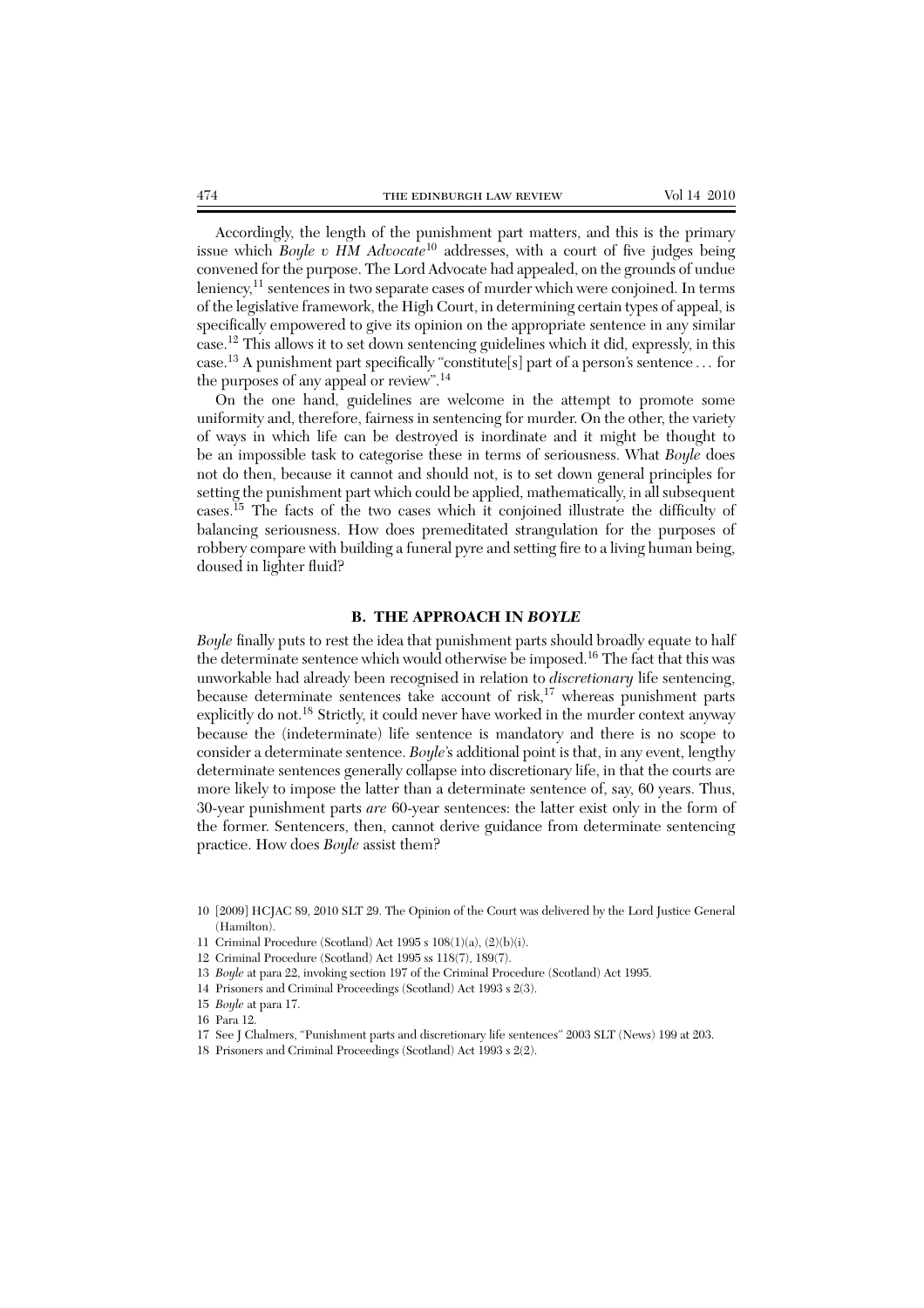#### **C. MAXIMUM AND MINIMUM PUNISHMENT PARTS**

First, *Boyle* expressly disapproves the suggestion, which arose from the previous cases of *Walker v HM Advocate*<sup>19</sup> and *HM Advocate* v *Al Megrahi*, <sup>20</sup> that "30 years is a virtual maximum punishment part".<sup>21</sup> It offers "mass murders by terrorist action" as an example of a case in which more than 30 years might be indicated. It also overrules the previously accepted minimum punishment part (which appears to have been at least implied in *Walker*) <sup>22</sup> of 12 years, stating that it "would not regard [this] as an appropriate 'starting point' for 'most cases of murder"'.<sup>23</sup> A 12-year punishment part itself should only be imposed where "strong mitigatory circumstances" exist, with less than 12 years requiring "exceptional circumstances" such as a child perpetrator. In neither instance – maximum or minimum – does the court substitute any other period, so that, effectively, it restores an unfettered discretion in the sentencer in both the most and the least serious cases. While *Boyle* strongly hints that 12 years is too lenient, it does not preclude a punishment part of that length (or even shorter) and it leaves the setting of the lengthiest punishment parts completely open.

#### **D. MURDER THROUGH KNIFE CRIME**

The most innovative element of *Boyle* is its consideration of the punishment part for murders effected by articles with a blade or point, such as knives and swords,  $24$ with which the killer had previously armed him- or herself.<sup>25</sup> Here, the High Court expressly seeks to address, through deterrence, the prevalence of knife crime in Scotland. On this basis, an appropriate starting point for a murder involving the use of such a weapon is stated to be 16 years<sup>26</sup> although, again, there is some leeway.

The efficacy of general deterrence in all contexts is a matter of debate. "Deterrence" is, however, a defining purpose (along with "retribution") of the punishment part.27 Since knife crime is a continuing concern, it is legitimate for the High Court to address it, prospectively, in this way. Nonetheless, an effective deterrent requires a particularly nuanced knowledge of sentencing law on the part of those who carry knives – something which Douglas Thomson has suggested, anecdotally, is unlikely to be found widely.<sup>28</sup> It is well-known that murder incurs a life sentence. Does a 16-year punishment part add significantly to the deterrent effect overall?

22 *Walker* at 132 per the Lord Justice General (Cullen).

25 This was of relevance here because the first respondent had stabbed the victim in the leg as part of a vicious assault (in which the second respondent had taken no part) prior to setting him alight. The second respondent had taken an equal part in this second element of the crime. See para 4.

<sup>19 2003</sup> SLT 130.

<sup>20</sup> High Court of Justiciary, 24 Nov 2003, unreported.

<sup>21</sup> *Boyle* at para 13.

<sup>23</sup> *Boyle* at para 14.

<sup>24</sup> Paras 15, 16.

<sup>26</sup> Para 16.

<sup>27</sup> Prisoners and Criminal Proceedings (Scotland) Act 1993 s 2(2).

<sup>28</sup> Thomson (n 3) at 8.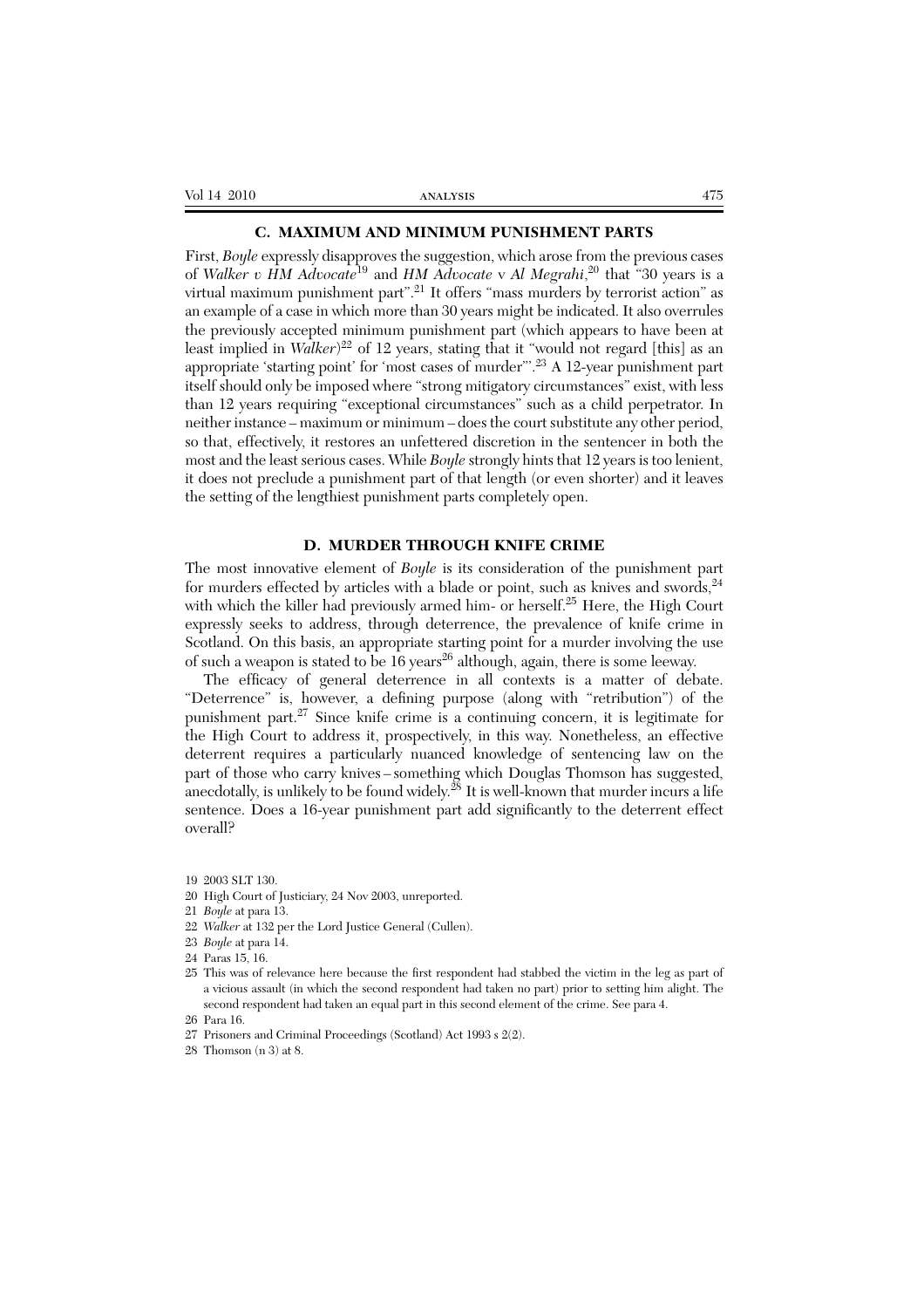### **E. 20-YEAR PUNISHMENT PARTS**

*Walker* had specified a punishment part "in the region of 20 years"<sup>29</sup> for murders which might broadly be grouped together as demonstrating some element of aggravation, such as a child victim or the killing of a police officer on duty or killing with a firearm.<sup>30</sup> *Boyle* endorses this approach. The aggravations in these examples are self-evident but it is not entirely clear how to extrapolate from them to completely different factual scenarios. In all murder cases, a judgment has already been made that the killing is so serious that it ought not to be classified as culpable homicide. The endorsement of this 20-year category seems to indicate only that there must be some further aggravating factor. Such a punishment part was deemed appropriate for all three respondents in *Boyle* itself (20 years and 18 years in relation to the burning;<sup>31</sup> 19 years for the premeditated strangulation). Lord Hamilton commented (on the burning alive) that it was "difficult to envisage more cruel or sadistic treatment of another human being".<sup>32</sup> Thus, even very serious cases of murder merit this 20-year punishment part.

In passing, it is worth noting the rather convoluted position on retrospectivity demonstrated in *Boyle* and deriving from *Locke* v *HM Advocate*. <sup>33</sup> Despite *Boyle*'s raison d'être being the provision of guidelines on punishment part-setting, by accepting a defence submission that the case should be decided on the basis of the law in force at the date of the original sentence,  $34$  the court was unable to apply its new framework in the case before it. In the event, this was irrelevant, since the law on 20-year punishment parts did not change, but, generally, there is perhaps something a little illogical about expressly using a case to set down guidelines on sentencing and then not applying those guidelines to that case.

### **F. DISCOUNTING FOR GUILTY PLEAS**

Finally, *Boyle* addresses the issue of discounting for a guilty plea. Advocates of due process dislike such discounts, taking the view that the state should be required to prove its case beyond reasonable doubt no matter the circumstances. Crime control models, on the other hand, require incentives to speed the accused through the criminal process. Regardless of the position adopted, such discounts have, for some time, formed a part of the Scottish legal landscape. The only part of a life sentence to which they can be applied is, obviously, the punishment part. Here, the court stated that "murder is a special case and a strictly mathematical approach may be inappropriate".35 That said, it then ruled, quite prescriptively, that "the maximum discount should be about one sixth, reducing in some cases to nil"36 and

30 Para 8, quoting *Walker* at 132.

<sup>29</sup> *Boyle* at para 13.

<sup>31</sup> Reflecting the fact that the second respondent had not participated in the initial assault. See n 25 above.

<sup>32</sup> Para 26.

<sup>33 2008</sup> SLT 159.

<sup>34</sup> *Boyle* at para 23.

<sup>35</sup> Para 21.

<sup>36</sup> Para 21.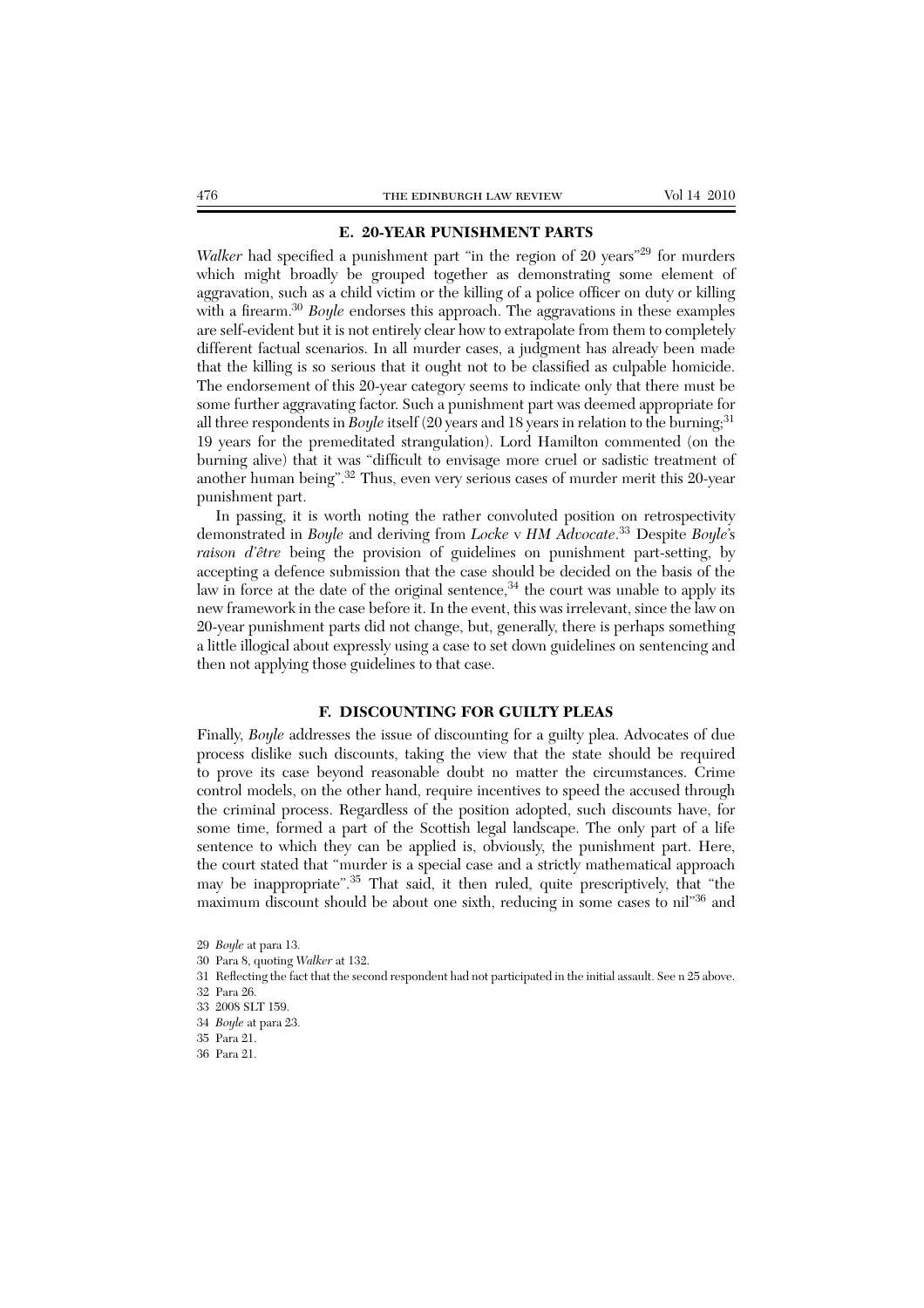| Vol 14 2010<br>. | <b>ANALYSIS</b> | Δ' |
|------------------|-----------------|----|
|------------------|-----------------|----|

that there should be a numerical maximum of five years, regardless of the length of the punishment part.

### **G. CONCLUSION**

*Boyle* will undoubtedly be a point of reference for any judge required to set a punishment part in a murder case. It recognises the complexity and the inherent variety in the ways in which life can be taken and treads the fine line between unlimited discretion, which this diversity might indicate, and the need for some kind of framework, albeit a highly flexible one. It may not provide cast-iron certainty or mathematical formulae but these would be misplaced in any event. The case appears to be attempting to speak to two, entirely disparate, audiences: other High Court judges, since murder is within that court's privative jurisdiction, and members of the public who habitually arm themselves with knives. *Boyle*'s non-prescriptive guidance is entirely appropriate for the former group. It remains to be seen how loudly the latter hears its deterrent message.

> *Claire McDiarmid University of Strathclyde*

*The author is grateful to Lindsay Farmer and Daniel Fenn for commenting on an earlier draft of this note.*

EdinLR Vol 14 pp 477-482 DOI: 10.3366/E1364980910001721

# Revisiting the Rule of Law under the ECHR: *Gillan and Quinton v United Kingdom*

The UK's terrorist legislation has been produced at a frenetic pace over the past decade. Almost equally as frenetic have been challenges taken against anti-terror measures on a variety of grounds, none more so than for violating the European Convention on Human Rights, reflecting the ambivalent attitude to human rights of the past Labour government. The cornerstone of the anti-terrorism regime, the Terrorism Act 2000, has proved particularly controversial, especially its capacious definition of certain offences.<sup>1</sup>

Among the many provisions of the 2000 Act are sweeping police powers of stop and search. These entail three distinct stages. First, under section 44, the powers themselves are created by specific authorisation by an officer of no lower than the rank of assistant chief inspector for a fixed period of time not exceeding 28 days and

<sup>1</sup> For discussion, see H Fenwick, *Civil Liberties and Human Rights,* 4th edn (2007) ch 14.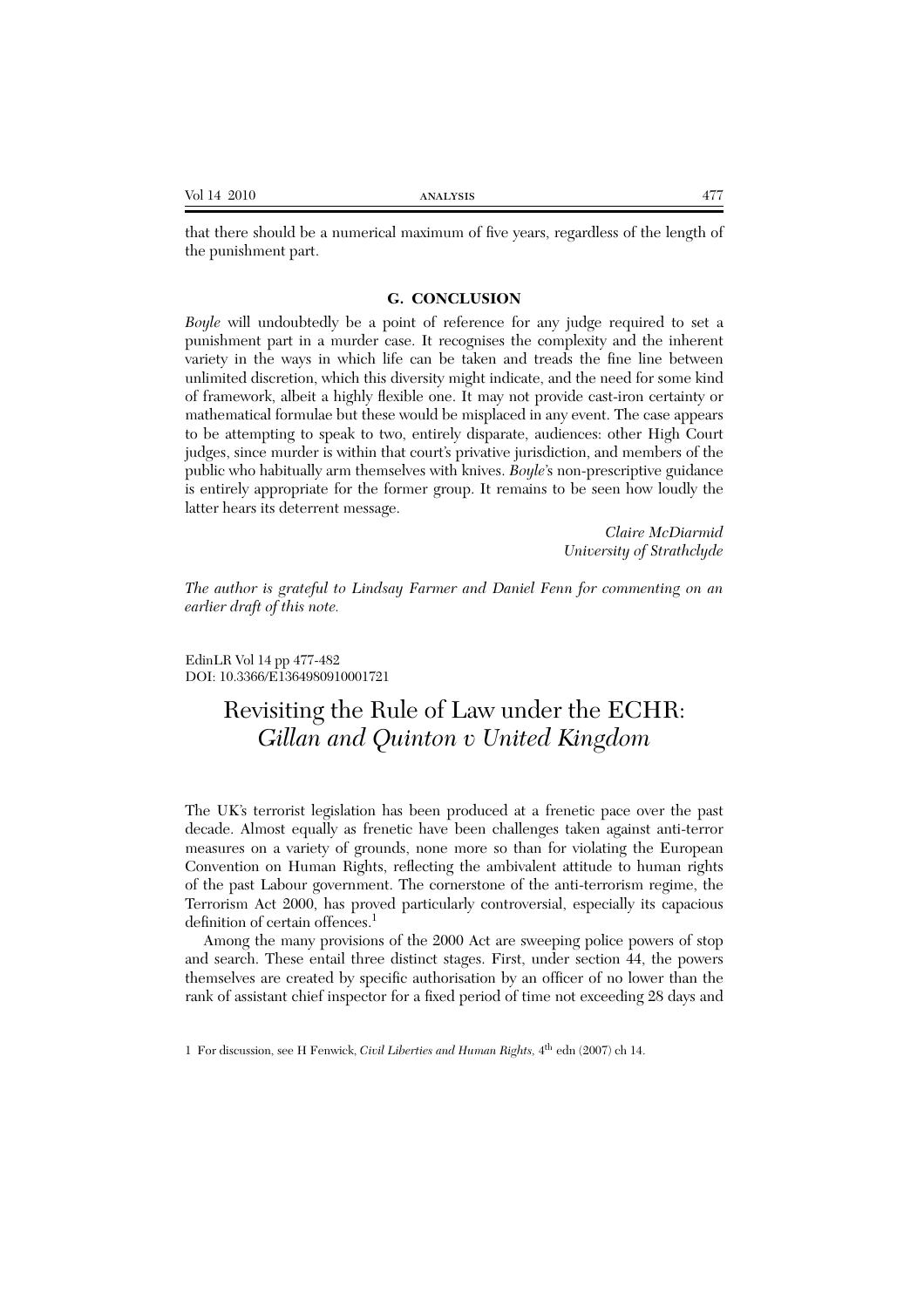limited to a specific geographic area.<sup>2</sup> The effect of these limitations is somewhat weakened by the fact that the threshold for the invocation of the powers is set rather low, requiring that such powers be considered merely "expedient"<sup>3</sup> rather than "necessary" for the prevention of acts of terrorism. Once the powers have been specifically authorised, they are subject to confirmation by the Secretary of State.<sup>4</sup> If the Secretary of State does not confirm the powers then they automatically expire within 48 hours.<sup>5</sup>

The final stage relates to the execution of the stop-and-search powers at the "coal face", that is, their exercise by individual officers. Section 44 permits a constable in uniform to stop and search any vehicle, driver or pedestrian whatsoever within a designated area and period for the purposes of searching for articles of a kind which could be connected with terrorism. $6$  Moreover, and most controversially, there is no requirement that the constable have a reasonable suspicion that the individual being searched is actually carrying any such prohibited article.<sup>7</sup> A failure to stop and search when requested, or the wilful obstruction of an officer undertaking a search, incurs a potential fine and imprisonment.8 In England Wales, the conditions of the exercise of stop-and-search powers are supplemented by the guidelines in the Police and Criminal Evidence Act 1984 Code A.<sup>9</sup>

#### **A. THE FACTS**

In August 2003, the Assistant Commissioner of the Metropolitan Police created stopand-search powers with a section 44 authorisation to apply to the entire Metropolitan Police District for the maximum period possible under the 2000 Act (28 days), and these powers were duly confirmed by the Secretary of State.10 It was pursuant to this authorisation that Gillan and Quinton were stopped and searched on 9 September 2003. Mr Gillan, a PhD student, was riding a bicycle on his way to a protest against an arms fair. He was stopped by two police officers who searched his person and his rucksack before sending him on his way. He was detained for approximately 20 minutes. Ms Quinton was a freelance journalist who was in the vicinity of the protest in order to produce a documentary. She was stopped and searched by a police officer notwithstanding her explanation of her presence in the area and the

7 2000 Act s 45(1)(b).

<sup>2</sup> Terrorism Act 2000 s 44(4)(a). The authorisation must specify the area to which the powers apply and cannot exceed a period of 28 days.

<sup>3 2000</sup> Act s 44(3).

<sup>4 2000</sup> Act s 46(3).

<sup>5 2000</sup> Act s 46(4).

<sup>6 2000</sup> Act s 44(1), (2).

<sup>8 2000</sup> Act s 47(1).

<sup>9</sup> Code A paras 1.2, 1.3, 2.19-2.23. The PACE codes are available at *http://www.homeoffice.gov.uk/ police/powers/pace-codes/*.

<sup>10</sup> As the European Court noted in *Gillan and Quinton v United Kingdom* (2010) 50 EHRR 45 at para 34, the purportedly exceptional stop-and-search powers have become a permanent feature of the policing of the London area given that the authorisations have been made on a continuous "rolling" basis since ss 44-47 of the 2000 Act came into force on 19 Feb 2001.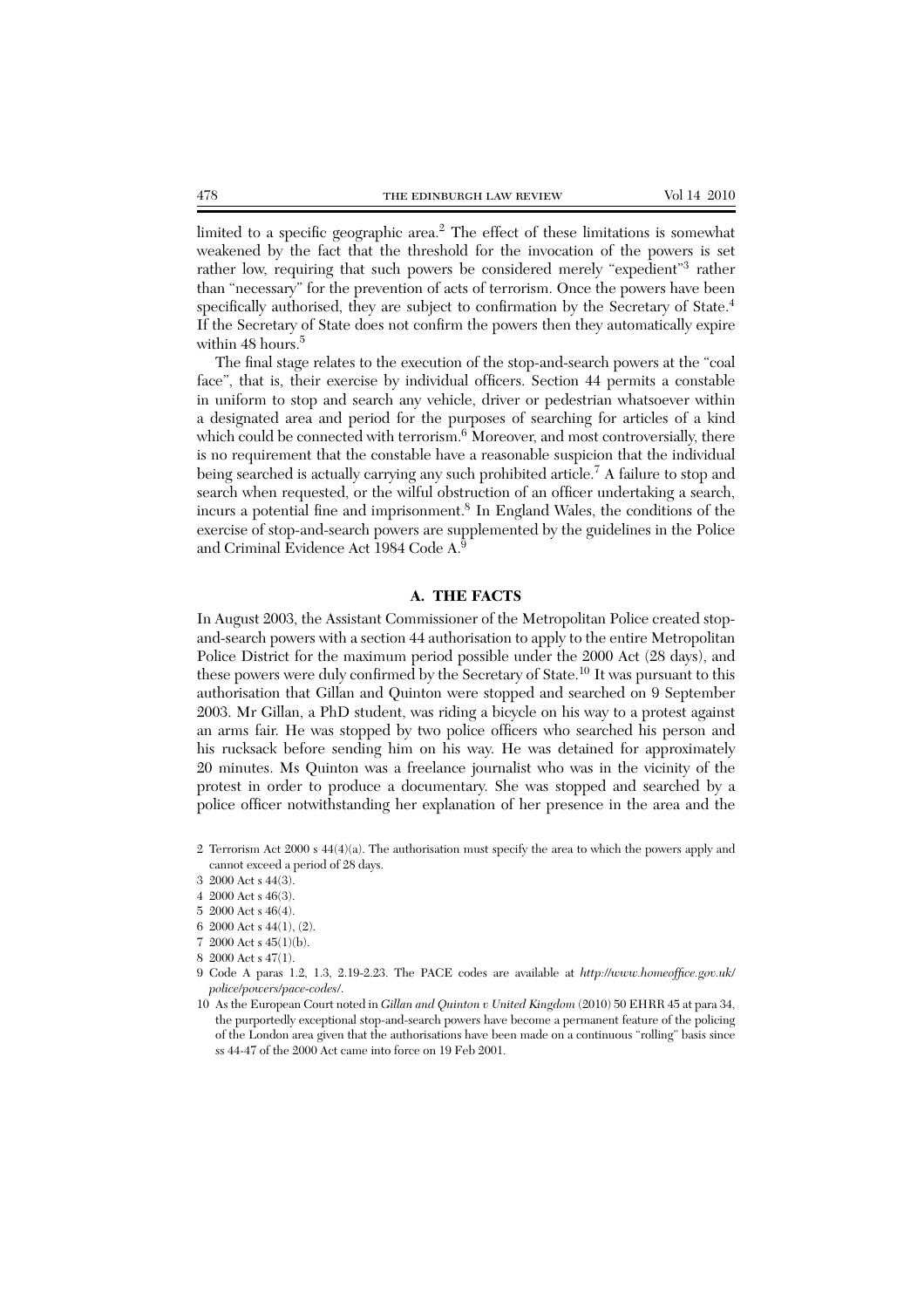production of her press pass. The entire ordeal lasted no longer than 30 minutes. Seven years after these brief and relatively modest intrusions into the daily lives of these individuals, and after a unanimous dismissal of their claim at three instances in the UK-before the Divisional Court,<sup>11</sup> the Court of Appeal<sup>12</sup> and the House of Lords<sup>13</sup> – the European Court of Human Rights, in *Gillan and Quinton v United Kingdom*, <sup>14</sup> declared the powers according to which they were exercised to constitute a violation of the European Convention on Human Rights.

#### **B. THE DECISION**

The European Court, having extensively reviewed the legislation and judgments prior to the hearing as well as considering Lord Carlile's mounting exasperation with the exercise of the powers in practice in his annual reports,<sup>15</sup> first considered the question of whether the powers could be considered to be a deprivation of liberty under article 5 of the ECHR, something which was dismissed by the Lords on the grounds of the brevity of the search and that fact that it took place *in situ*. <sup>16</sup> The question of what precisely constitutes a deprivation of liberty, as opposed to a restriction on the freedom of movement or a restriction of liberty, is a complex one, exacerbated by the fact that its determination tends to be very case-sensitive. The Court took an expansive view of article 5's application. Relying, somewhat surprisingly, on an earlier case where the facts were arguably radically different,<sup>17</sup> the Court found that the element of compulsion implicit in the stop-and-search powers was central to the question of whether a deprivation had occurred, and entertained the possibility that powers under sections 44 and 45 of the 2000 Act *could* engage Article 5.<sup>18</sup> However, it found that it did not have to settle that question definitively in the light of its findings of a violation of article 8, the right to privacy.

On the question of whether the applicants' right to privacy had been infringed, the Court resolved the ambiguity which influenced the Lords' determination of the issue by finding that a search of the type envisaged by the Act and procured by coercive powers was, notwithstanding its brevity, a *prima facie* violation of the right to privacy which required justification.<sup>19</sup> The Court was unconvinced by the Lords' analogy

- 11 *R (on the application of Gillan) v Commissioner of Police for the Metropolis* [2003] EWHC 2545 (Admin).
- 12 *R (on the application of Gillan) v Commissioner of Police for the Metropolis* [2004] EWCA Civ 1067, [2005] QB 388.
- 13 *R (Gillan and another) v Commissioner of Police for the Metropolis* [2006] UKHL 12, [2006] 2 AC 307. Not one judge dissented in any of the domestic decisions.
- 14 *Gillan and Quinton v United Kingdom* (2010) 50 EHRR 45.
- 15 See *Gillan and Quinton* at para 43. Lord Carlile was appointed as an independent reviewer to monitor the exercise of powers under the 2009 Act: para 72.
- 16 See in particular, Lord Bingham of Cornhill for the majority: *Gillan* [2006] UKHL 12 at paras 25, 28.
- 17 App No 28940/95 *Foka v Turkey* 24 Jun 2008. The circumstances of this case involved the apprehension and detention in police custody of a Greek Cypriot by the Turkish Cypriot authorities at a border crossing on the island and included allegations of mistreatment and police brutality.
- 18 *Gillan and Quinton v United Kingdom* (2010) 50 EHRR 45 at para 57.
- 19 Paras 61 and 63.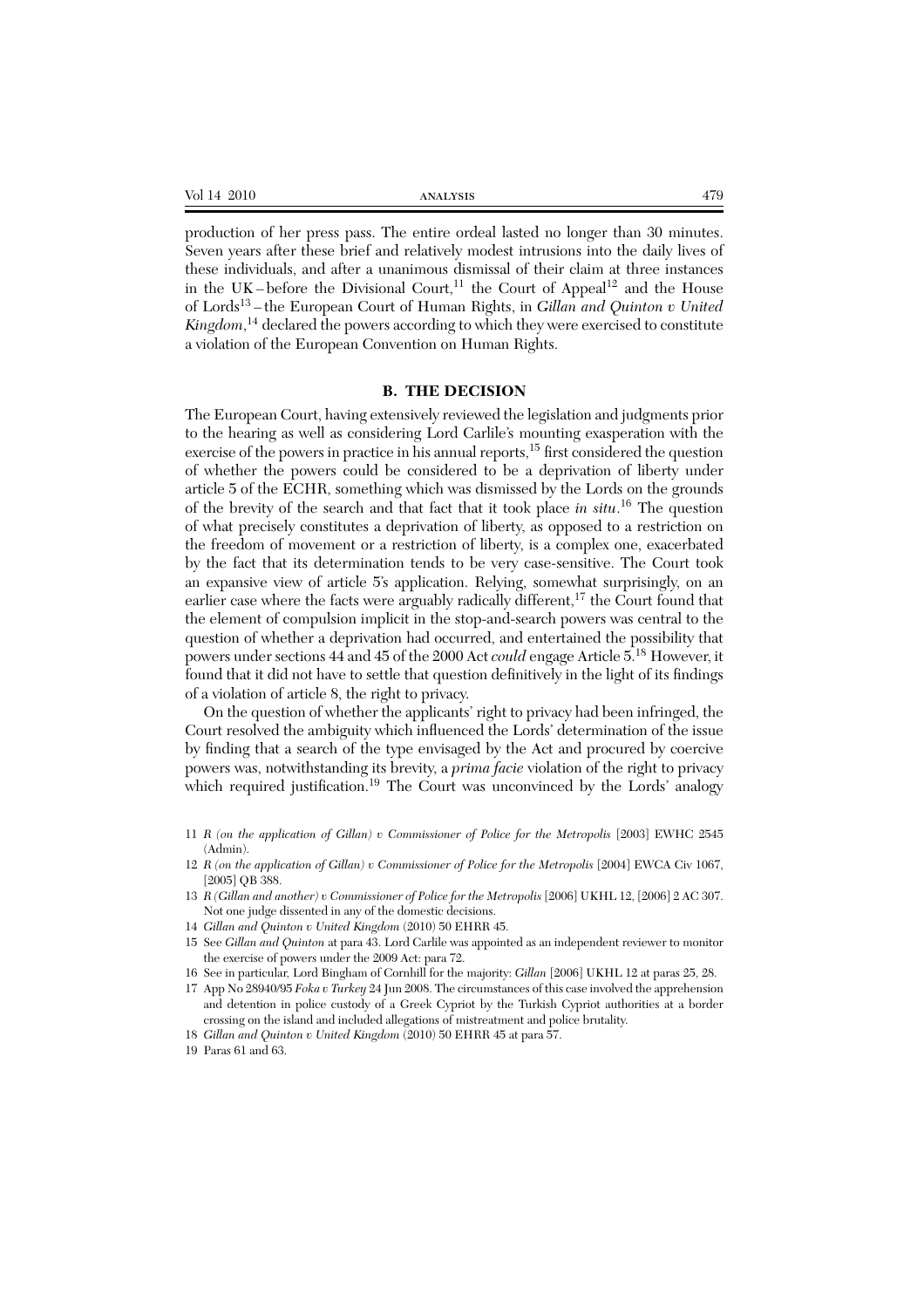with searches at airports and upon entering buildings, highlighting the consensual element of the latter and the fact that, under the 2000 Act, "[t]he individual can be stopped anywhere and at any time, without notice and without any choice as to whether or not to submit to a search".20 In the Court's view, the restrictions on privacy implicit in the statutory powers could not be justified as being "in accordance with the law" as required by article 8(2). The stop-and-search regime contained inadequate safeguards against the arbitrary exercise of the powers. Two aspects in particular concerned the Court. First, the ground of "expediency in the fight against terrorism" was insufficient justification for the creation of these draconian powers as "expediency" was not of the same magnitude as "necessity" and thus a decision to create the powers lacked any consideration of the proportionality of the authorisation.<sup>21</sup> Secondly, and crucially, there were inadequate legal safeguards against abuse of the powers by individual officers, something which was mainly attributable to the absence of a reasonable suspicion requirement.<sup>22</sup> Thus, the Court concluded, the provisions violated article 8(2) as not being "in accordance with the law".

#### **C. ANALYSIS**

The central issue was the interpretation of the requirements of the rule of law with respect to the restriction of rights under the Convention. The ECHR permits restrictions on several of the rights protected on grounds of public policy provided such measures satisfy the requirements of legality and proportionality, $^{23}$  the failure to satisfy the former being the cause of the violation in *Gillan*. The Court has, over the years, developed the conditions of legality under the Convention based on the ideal of non-arbitrariness in the exercise of public powers.24 What is clear from *Gillan* is that the legality requirement contains both a formal and a substantive aspect. The formal aspect, which was widely considered by the Lords, requires that the rights-restricting measure be framed in terms which are sufficiently clear and precise to "enable the citizen to regulate his conduct ... to foresee, to a degree that is reasonable in the circumstances, the consequences which a give action may entail",<sup>25</sup> a classic formal conception of the rule of law.<sup>26</sup> Thus, to ensure certainty in the conduct of public authorities, where domestic law confers discretion on the executive, it must "indicate the scope of any such discretion ... and the manner of its exercise with sufficient clarity".27

However, in *Gillan* the Court made clear that the requirements of legality under the Convention also entailed a substantive element, relating to the *effective* fettering of public power. In this regard, even precise and clear measures which regulate

21 Para 80.

- 23 See articles 2 and 5-11 of the ECHR.
- 24 *Malone v United Kingdom* (1985) 7 EHRR 14 at para 67.
- 25 *Sunday Times v United Kingdom* (1979) 2 EHRR 245 at para 49.
- 26 See B Tamanaha, *On the Rule of Law: History, Politics, Theory* (2005) ch 7.
- 27 *Malone* at para 68.

<sup>20</sup> Para 64.

<sup>22</sup> This is clearly stipulated in s  $45(1)(b)$  of the 2000 Act.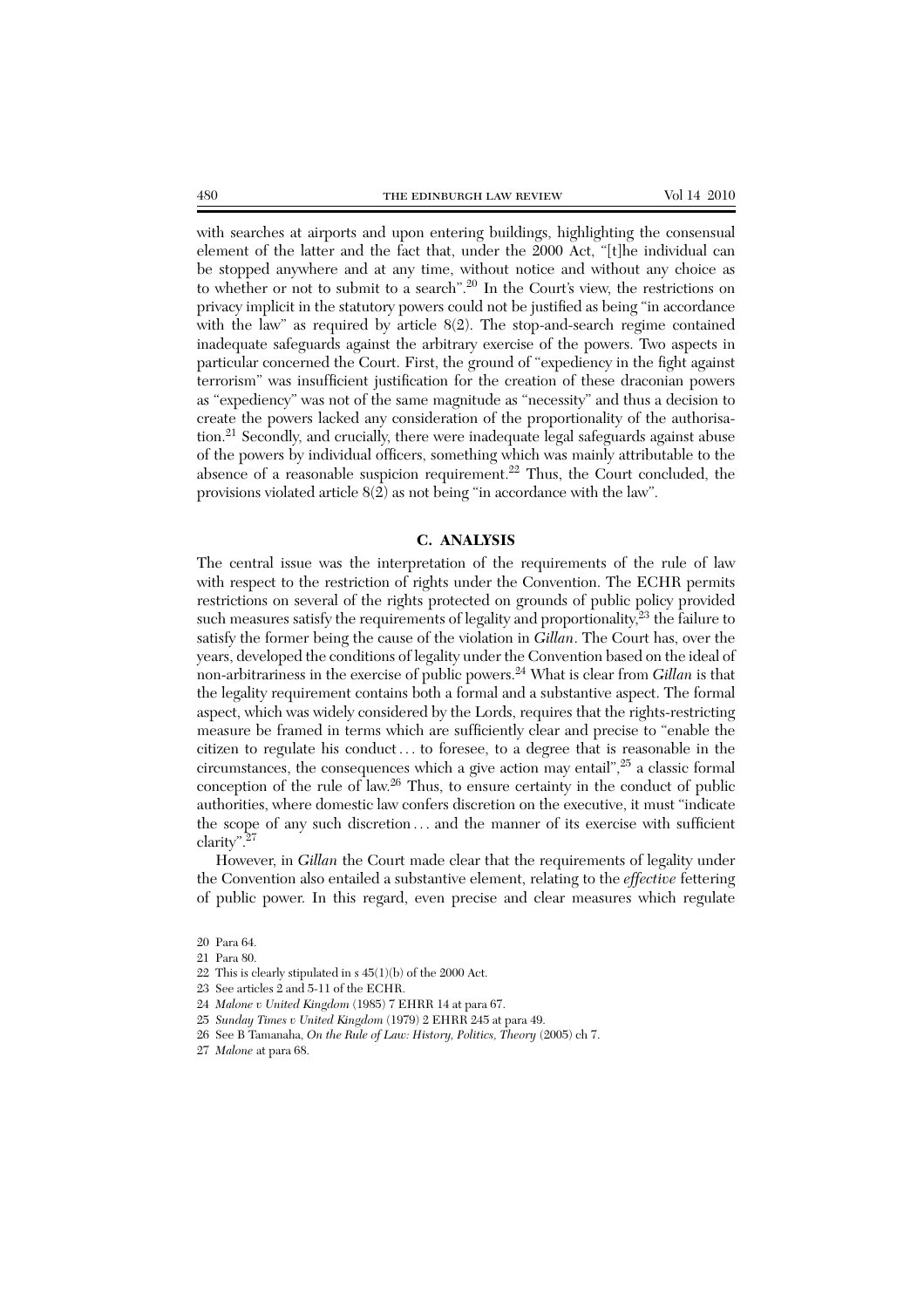| Vol 14 2010 | <b>ANALYSIS</b> | 481 |
|-------------|-----------------|-----|
|-------------|-----------------|-----|

executive discretion will not satisfy the requirements of legality where such discretion is not sufficiently limited in practice.<sup>28</sup> With regard to the stop-and-search powers under the 2000 Act, it was the absence of a need for reasonable suspicion on the part of the police officer that a driver or pedestrian was harbouring prohibited articles which failed the substantive legality requirement.<sup>29</sup>

The requirement that an officer have a reasonable suspicion that an offence is being committed is an important safeguard in police powers of arrest. As Lord Diplock noted in the English case of *Mohammed-Holgate v Duke,* it reflects a compromise between the rival public goods of individual liberty and the effective investigation and prosecution of crime.<sup>30</sup> Its importance in providing a substantive curb on police discretion was highlighted in a leading decision on arrest, *O'Hara v Chief Constable of the RUC*. <sup>31</sup> In this case, Lord Steyn emphasised the role of the reasonable-suspicion requirement in holding individual officers to account by requiring a justification of the exercise of their powers in any individual case – an important fetter of police discretion which resonates beyond the law of arrest. Thus:<sup>32</sup>

[T]he arrest can only be justified if the constable arresting the alleged suspect has reasonable grounds to suspect him to be guilty of an arrestable offence. The arresting officer is held accountable. That is the compromise between the values of individual liberty and public order.

Justification and accountability are important substantive safeguards against arbitrariness because they require both that an officer actually entertained a suspicion and also that such a suspicion can be objectively justified.<sup>33</sup> The former ensures that powers are exercised for the purpose for which they were created and not any other, whereas the latter upholds the accountability of individual officers by ensuring an *ex post* review of their actions on objectively justifiable grounds.

Even though these cases relate to police powers of arrest, the principle of nonarbitrariness applies to police powers generally. Notwithstanding that the stop-andsearch powers in the 2000 Act contain limitations, such as that the search must be effected with the exclusive purpose of ascertaining whether an individual is carrying prohibited items, 34 and the Code A Guidance in England and Wales, what the House of Lords failed to appreciate was that, in the absence of any accountability mechanism such as the reasonable-suspicion requirement, such safeguards are completely ineffective. The effect of the provision is that every single search undertaken by an officer in an authorised area, whether actually taken for the purposes of

<sup>28</sup> *Gillan and Quinton v United Kingdom* (2010) 50 EHRR 45 at para 87.

<sup>29</sup> Para 83.

<sup>30 [1984]</sup> AC 437.

<sup>31</sup> *O'Hara v Chief Constable of the RUC* [1997] AC 286. This decision was challenged, unsuccessfully, before the European Court: *O'Hara v United Kingdom* (2002) 24 EHRR 812.

<sup>32</sup> *O'Hara* at 291 per Lord Steyn.

<sup>33</sup> *O'Hara* at 298 per Lord Hope of Craighead.

<sup>34</sup> Terrorism Act 2000 s 45(1)(a). These requirements are elaborated in para 3.8 of PACE Code A. Lord Bingham enumerated eleven safeguards in the stop-and-search regime which, the Appellate Committee concluded, were a sufficient curb on the powers: *Gillan* [2006] UKHL 12 at para 14.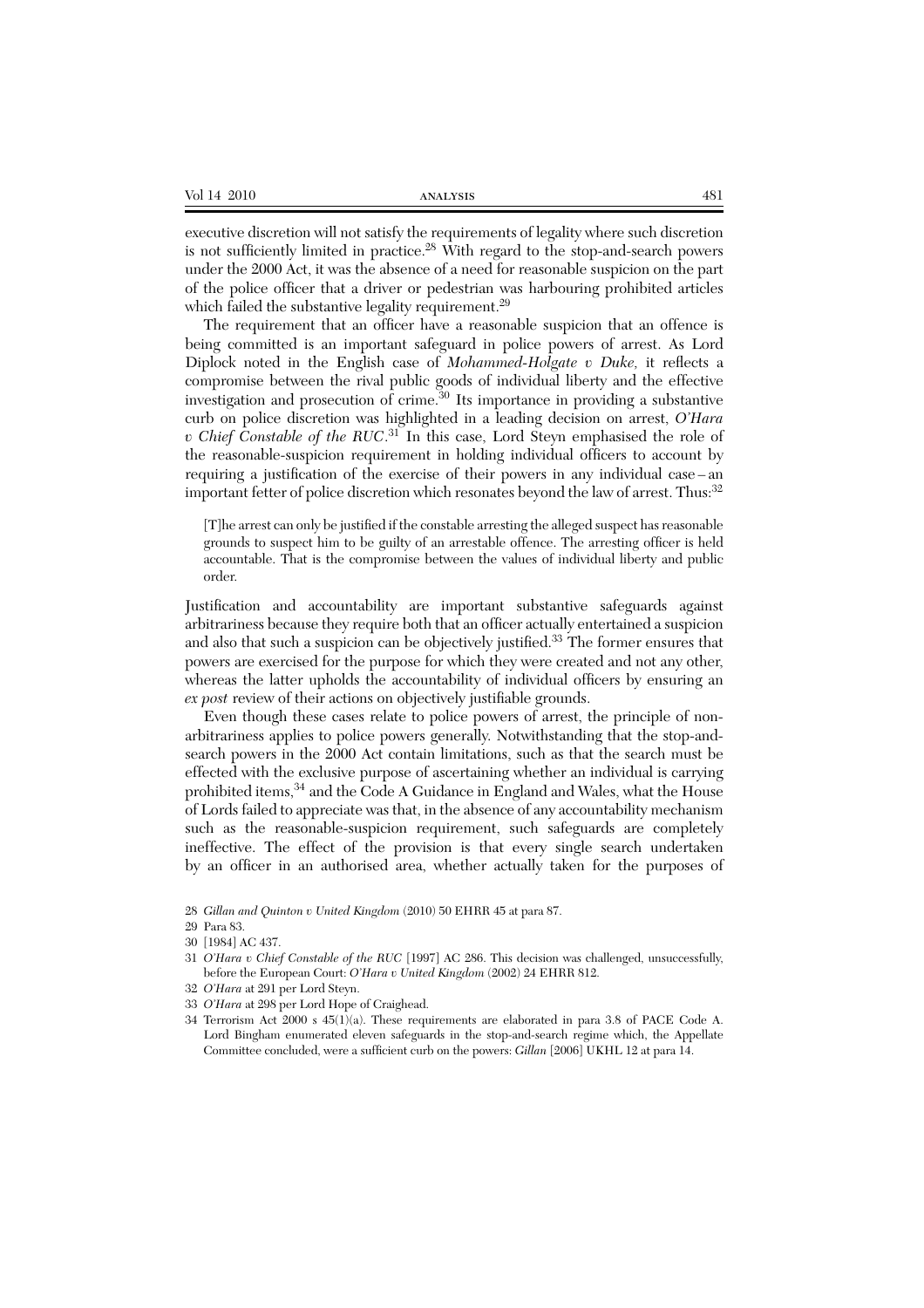section 45(1)(a) or not, is *ipso facto* lawful given that the decision as to whether a search should be effected and for the correct purpose is completely subjective, the officer both making the decision to search and reviewing it in his or her own mind. This, as the European Court noted, leaves an unacceptably high level of discretion to individual officers which offends the substantive requirements of the rule of law.

The Lords, in this case, showed an alarming willingness to uphold the legality of the stop-and-search measures at all costs. Although the requirements of legality under the Convention were clearly articulated by the House in both formal and substantive terms, they were not followed through to their logical conclusion. Moreover, the Lords endorsed the sacrifice of human rights at the altar of security by emphasising the difficulties the police face in fighting terrorism, thereby skewing the delicate balance between liberty and security, carefully calibrated over the years through the reasonable-suspicion requirement, in favour of enhanced police discretion.<sup>35</sup> Moreover, the Lords' confidence in the ability of individual officers to exercise their powers flawlessly presupposes a police force packed with the policing equivalent of Dworkin's mythical judge Hercules.<sup>36</sup> Even accepting the competence and commitment of the security forces, one must also accept that they are only human that they may, at times, act out of boredom, stupidity or even more sinister motives including bigotry and racism,<sup>37</sup> which could not be controlled or scrutinised under the 2000 Act's stop-and-search regime.

This judicial deference in terrorism issues is becoming something of a habit since the high water mark of judicial independence in *Belmarsh*<sup>38</sup> and must be reversed if one of the central of objectives of the Human Rights Act, the resolution of human rights infringements "at home" rather than in Strasbourg,<sup>39</sup> is to be achieved: something which clearly failed in the *Gillan* case. Otherwise, Ewing's thesis of the futility of the Human Rights Act seems an increasingly attractive proposition.<sup>40</sup>

> *Cormac Mac Amhlaigh University of Edinburgh*

- 35 For example, Lord Bingham found that the lack of reasonable-suspicion requirements was "to ensure that a constable is not deterred from stopping and searching a person whom he does suspect as a potential terrorist by the fear that he could not show reasonable grounds for this suspicion", regardless, it seems, of how civil liberties or individual rights are affected (para 35). Perhaps more worryingly, having summarised the serious problems with the lack of any objective criteria to justify the exercise of the powers as argued by Rabinder Singh for the applicants, Lord Brown (at para 76) explicitly acknowledged and endorsed the arbitrary nature of the powers by highlighting the deterrent effect the random deployment of the powers would have on potential terrorists.
- 36 Dworkin's device of the "ideal type" judge, Hercules, to illustrate his theory of law as integrity is wellknown. Hercules is an "imaginary judge of superhuman intellectual power and patience": R Dworkin, *Law's Empire* (1986) 239.
- 37 The issue of the potential for the abuse of these powers against ethnic minorities, particularly of Asian extraction, was broadly considered by Lord Brown. However, he concluded that the question of discrimination was not relevant to the circumstances: *Gillan* [2006] UKHL 12 at para 92.
- 38 *A and others v Secretary of State for the Home Department* [2004] UKHL 56, [2005] 2 AC 68. See K D Ewing and J-C Tham, "The continuing futility of the Human Rights Act" [2008] PL 668.
- 39 *Rights Brought Home: The Human Rights Bill* (Cm 3782: 1997) para 1.14.
- 40 K D Ewing, "The futility of the Human Rights Act" [2004] PL 829; Ewing & Tham (n 38).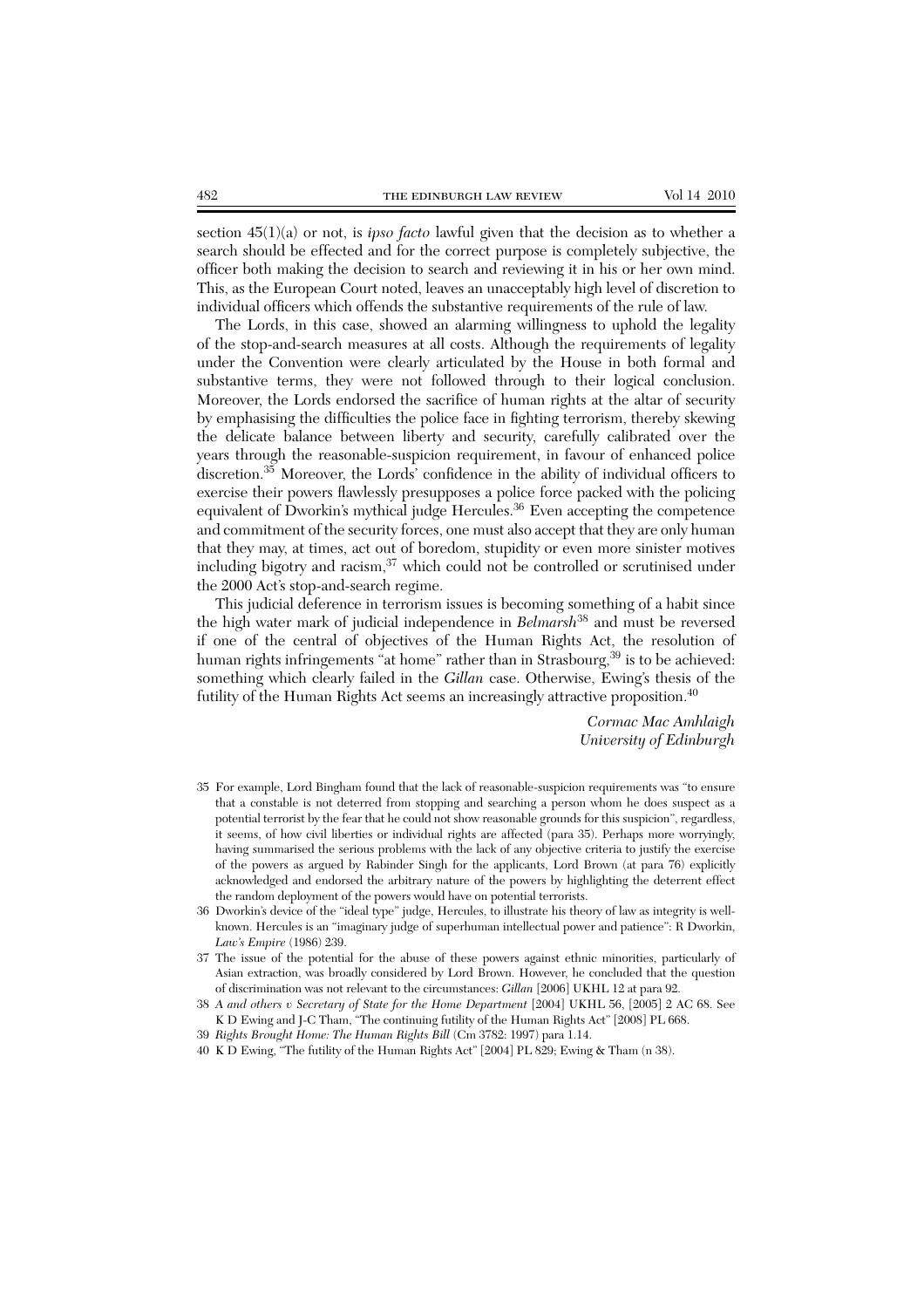EdinLR Vol 14 pp 483-487 DOI: 10.3366/E1364980910001733

# Disclosure Appeals: *McInnes v HM Advocate*

The Supreme Court's decision in *McInnes v HM Advocate*<sup>1</sup> settles an issue which has been troubling Scots law since the ground-breaking decisions in the conjoined cases of *Holland* and *Sinclair*, <sup>2</sup> namely, what is the appropriate test to be used in disclosure appeals? Put simply, where the Crown has been in breach of its duty to disclose all material information to the defence prior to trial, what yardstick should the appeal court use in determining whether to grant the appeal? Additionally, the decision in *McInnes* represents explicit recognition by the Supreme Court that Scots criminal law and practice is a matter for the High Court of Justiciary and that the Supreme Court's role is restricted to determining devolution issues.

### **A. BACKGROUND – TWO POSSIBLE TESTS**

I have discussed elsewhere two potential tests identified by the courts in disclosure appeals.3 One involves granting the appeal unless the Crown can demonstrate that the undisclosed information could not possibly have led the jury to reach a different verdict. This was broadly speaking the approach favoured by the Judicial Committee of the Privy Council in *Holland* and *Sinclair*. In *Holland*, Lord Rodger cited *Hogg v Clark* (where a sheriff had wrongly excluded evidence) and granted the appeal because "the possibility" that the undisclosed information might have affected the jury's verdict "cannot be excluded".<sup>4</sup> Similarly, in *Sinclair*, Lord Hope (in upholding the appeal) observed that it was "impossible . . . to say that the appellant's defence was not prejudiced" by the Crown's breach of its duty of disclosure.<sup>5</sup> The implication of these *dicta* was that the threshold for a disclosure appeal to succeed was fairly low. Once the appellant had shown that material information had not been disclosed to the defence prior to trial, the onus was on the Crown to demonstrate that the undisclosed information could not possibly have led to the jury coming to a different verdict.<sup>6</sup> This appeared to be the approach adopted by the appeal court in *Gair v HM Advocate*. 7

In contrast, the other possible test involves granting the appeal only if it can be shown by the appellant that there was a reasonable possibility that the undisclosed

<sup>1 [2010]</sup> UKSC 7, 2010 SLT 266.

<sup>2</sup> *Holland v HM Advocate* [2005] UKPC D1, 2005 SC (PC) 3; *Sinclair v HM Advocate* [2005] UKPC D2, 2005 SC (PC) 28.

<sup>3</sup> P Duff, "Disclosure appeals: a plea for principle", in J Chalmers, F Leverick and L Farmer (eds), *Essays in Criminal Law in Honour of Sir Gerald Gordon* (2010) 264.

<sup>4</sup> Para 82, citing *Hogg v Clark* 1959 JC 7.

<sup>5</sup> Para 35.

<sup>6</sup> See Gerald Gordon's commentary on *Holland* at 2005 SCCR 444.

<sup>7 2006</sup> SCCR 419 at paras 38-39 per Lord Abernethy.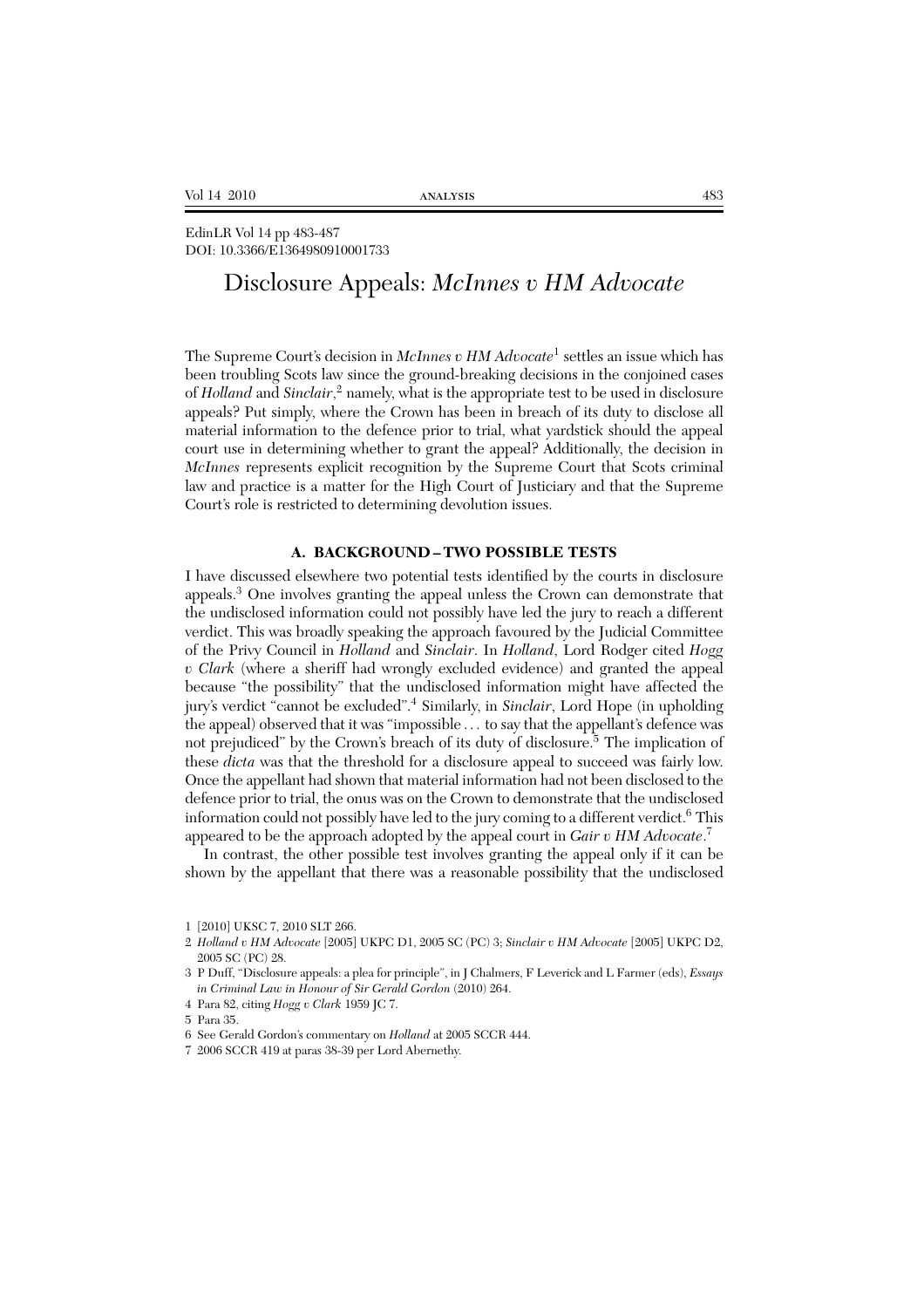information might have led to a different verdict. Broadly speaking, this is the approach adopted by the appeal court in fresh evidence cases, often referred to as the "*Cameron* test",<sup>8</sup> approved and restated in *Al Megrahi v HM Advocate.*<sup>9</sup> There is an obvious parallel between fresh evidence and disclosure appeals because in both instances, the appeal court is considering the possible impact upon the verdict of evidence that was not heard by the jury. On the other hand, there is a difference because it is the Crown's fault that undisclosed information was not available whereas no blame attaches to the Crown in a fresh evidence case. Thus, it might be argued that it is justifiable to adopt a lower threshold for success in disclosure appeals.<sup>10</sup> In any event, the fresh evidence test clearly puts the onus on the appellant to demonstrate that the undisclosed information would have been likely to have made a difference to the jury's verdict. The appeal court favoured this more robust test in *Kelly v HM Advocate*, <sup>11</sup> *Coubrough v HM Advocate* (a fresh evidence appeal where the court suggested that the Privy Council set the bar too low in *Holland* and *Sinclair*),<sup>12</sup> and *Fraser v HM Advocate*. 13

Thus, when the appeal court came to determine *McInnes*<sup>14</sup> there was clearly some confusion over the test to be applied in disclosure appeals: the lower threshold of *Hogg v Clark* or the higher threshold of *Cameron*. The appellant argued, not surprisingly, that the test was whether disclosure "*could* have made a difference" to the outcome rather than "*would* have made a difference" (my emphasis), citing *inter alia Hogg v Clark* and Lord Rodger's comments in *Holland*. The Crown disagreed, claiming that this formula would mean that the "slightest" matter would lead to the quashing of the verdict, and argued that the correct test was that used in *Kelly,* also citing *Fraser* and *dicta* from *Sinclair*. <sup>15</sup> Lord Justice General Hamilton, in giving the court's opinion, observed that it was not "straightforward or easy" to determine whether undisclosed information might have affected the verdict but emphasised that the court should not "in effect avoid this task" by adopting the *Hogg v Clark* test.16 He further noted that it was not clear that the appropriate criterion had been a matter for argument in *Holland* and *Sinclair* and went on to observe that Lord Rodger's comments had been "used (or abused)" in Scotland to suggest that "the threshold for reversing the verdict of a jury" in disclosure cases was "low". In Lord Hamilton's view, a "robust test" was required and that was provided by requiring "a real risk of prejudice to the defence" the test applied in *Kelly*. In the circumstances of the case, there had been no such prejudice and, thus, the appeal was refused but the appellant was granted leave to appeal to the Judicial Committee.

- 8 *Cameron v HM Advocate* 1991 JC 251.
- 9 2002 JC 99. See also *Fraser v HM Advocate* 2008 SCCR 407 at paras 204-206 per Lord Osborne.
- 10 Gerald Gordon's commentary on *Fraser* at 2008 SCCR 468. See Duff (n 3) and F Stark, "Moral legitimacy and disclosure appeals" (2010) 14 EdinLR 205 for expansion of this "moral legitimacy" argument.
- 11 2006 SCCR 9 at paras 30-33 per Lady Cosgrove.
- 12 2008 SCCR 317 at paras 93-96 per Lord Osborne.
- 13 *Fraser* at paras 191-195 per the Lord Justice Clerk (Gill) and paras 219-224 per Lord Osborne.
- 14 *McInnes v HM Advocate* [2008] HCJAC 53, 2008 SLT 941.
- 15 Paras 15-16.
- 16 Para 20.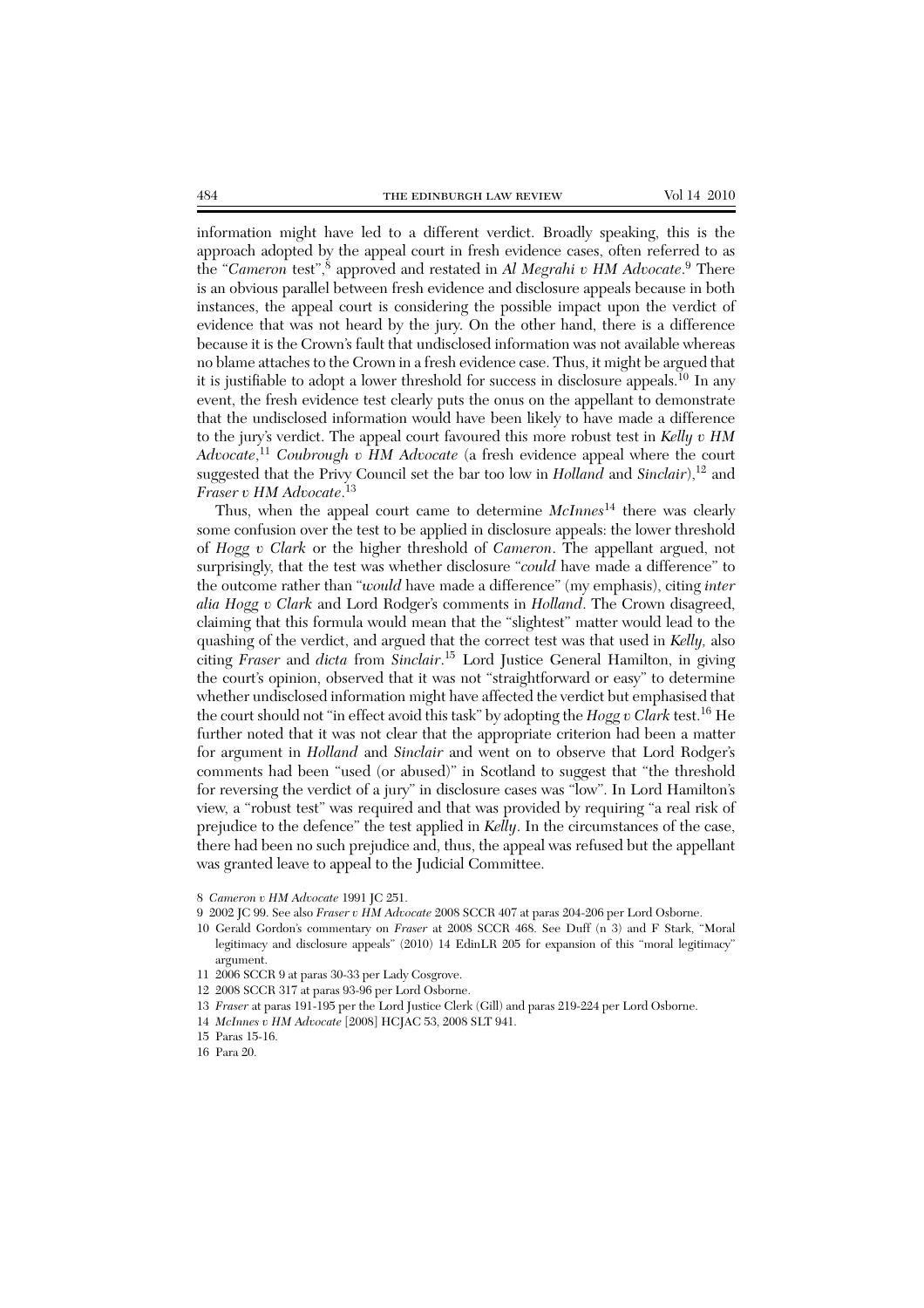### **B.** *McINNES* **– DETERMINING THE APPROPRIATE TEST**

In the leading judgment in the Supreme Court (which had assumed the Judicial Committee's jurisdiction in respect of devolution issues by the time the appeal was heard),<sup>17</sup> Lord Hope stated that the question for the court was "the correct test . . . for the determination of the appeal".<sup>18</sup> He observed that Lord Rodger's comments in *Holland* had sometimes been interpreted to mean that "it is for the Crown to show that non-disclosure could not possibly have affected the jury's verdict" and that this would set a "relatively low threshold".<sup>19</sup> Lord Hope then spared Lord Rodger's blushes by claiming that the latter's observations in *Holland* did not relate to the overall fairness of the trial (despite them appearing in a section headed "Did the appellant have a fair trial in terms of Article  $6(1)$ ?")<sup>20</sup> and reinterpreted them as being addressed to the prior question of the materiality of the undisclosed information.<sup>21</sup> Thus, Lord Hope was able to "endorse" Lord Hamilton's comments to the effect that it would be a "misreading" of Lord Rodger's words to conclude that the "threshold" for a successful appeal in a non-disclosure case is "low".22 Lord Hope went on to observe that Lord Hamilton had said that a "robust test" was required, namely "whether there was a real risk of prejudice to the defence".<sup>23</sup> In his view, this criterion needed to be expressed more precisely and his formulation was that the appeal should be granted if, having taken account of all the circumstances of the trial, "there was a real possibility of a different outcome – if the jury might reasonably have come to a different view on the issue to which it directed its verdict if the withheld evidence had been disclosed to the defence".<sup>24</sup> While Lord Hamilton's description was "incomplete", it was clear that the appeal court had applied the correct test in the earlier hearing and thus the appeal was dismissed.

Lord Rodger stated that in a disclosure appeal an appellate court will always have to assess how the Crown's failure "actually affected the trial".<sup>25</sup> He went on to observe that it is easy for an appellant to claim that if his counsel had been armed with the undisclosed information, "it is *possible* that he could have persuaded the jury to come to a different conclusion. But the law deals in real, not in merely fanciful, possibilities".<sup>26</sup> Consequently, Lord Rodger agreed with Lord Hope, and Lord Hamilton, that in disclosure appeals, an appellate court should quash the conviction only where there is a "real possibility" that if disclosure had occurred "a jury might reasonably have come to a different verdict". He did not allude to his

18 *McInnes* [2010] UKSC 7 at para 18.

21 *McInnes* at para 22. In fairness, it should be said that Lord Rodger did elide the two questions in the relevant section of his judgement in *Holland* at paras 77-86, and thus Lord Hope's rescue mission had some justification.

<sup>17</sup> Constitutional Reform Act 2005 s 40 and Sch 9.

<sup>19</sup> Para 21.

<sup>20</sup> *Holland* at para 77. The crucial comments and reference to *Hogg v Clark* appear in para 82.

<sup>22</sup> Para 23.

<sup>23</sup> Para 24.

<sup>24</sup> Para 24.

<sup>25</sup> Para 30.

<sup>26</sup> Para 30 (emphasis in original).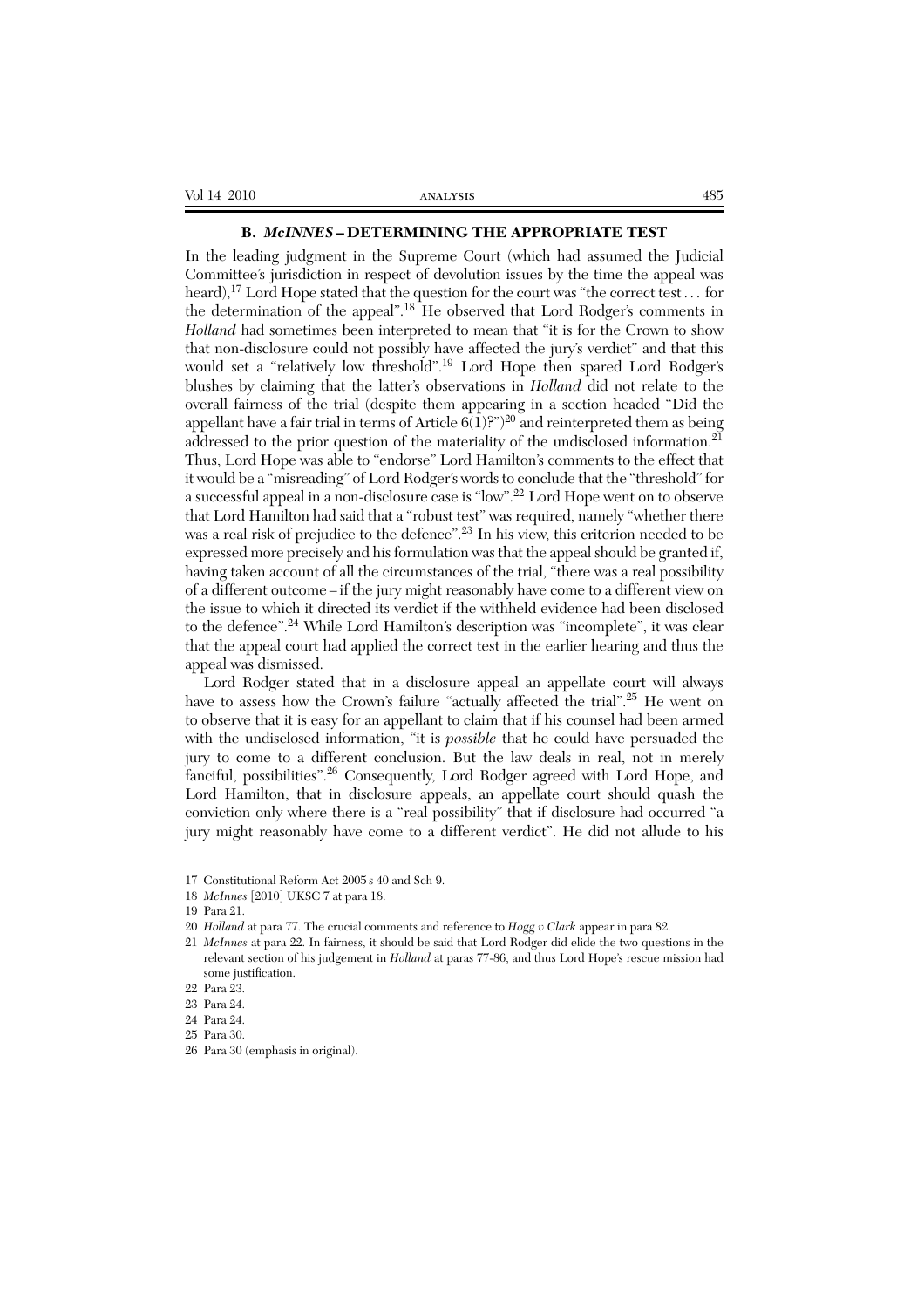earlier observations in *Holland*. Lord Brown agreed, noting that this was the position in English  $law^{27}$  and observing that there is a "critical difference" between asking whether disclosure might possibly have led the jury to acquit and whether that was a "real possibility".<sup>28</sup> In his view, Lord Hamilton was correct in rejecting the former test as too low and preferring the latter, more "robust" approach.<sup>29</sup> Thus, it is now clear that in determining disclosure appeals, the *Hogg v Clark* test is inappropriate and that it must be demonstrated, necessarily by the appellant, that if the relevant information had been in the hands of the defence prior to trial, there was a real possibility that the appellant would not have been convicted.

#### **C.** *McINNES* **– THE CONSTITUTIONAL PROVISION**

One further interesting feature of *McInnes* is Lord Hope's comments about the respective functions of the High Court and the Supreme Court. An analysis of the disclosure cases following *Holland* and *Sinclair* reveals some resentment on the part of the appeal court over the Judicial Committee's intrusion into Scots criminal law and practice.<sup>30</sup> Lord Hope was at pains to defuse this issue, observing that the Supreme Court "must be careful to bear in mind that the High Court of Justiciary is the court of last resort in all criminal matters in Scotland".<sup>31</sup> Thus, he emphasised that the Supreme Court should not comment on the test used in fresh evidence appeals, because these do not involve a devolution issue, and, where the matter is one of disclosure, the role of the Supreme Court is, in essence, restricted to determining whether the accused's right to a fair trial under article 6 ECHR has been violated. Put another way, as long as the test used by the High Court does not violate the accused's human rights, it is for the High Court, and not the Supreme Court, to determine the test. Just because the lower threshold of *Hogg v Clark* would also secure a fair trial does not mean to say that the appeal court is not free to adopt a more robust approach, as long as that does not violate the accused's right to a fair trial. $32$ 

#### **D. CONCLUSION**

It is now clear that the test in non-disclosure appeals is whether there is a "real possibility" that the outcome of the trial might have been different if the defence had been supplied with the information prior to trial. The onus is on the appellant to satisfy this test. The lower threshold of *Hogg v Clark* has been emphatically rejected, bringing to an end the confusion of the last few years over the appropriate criterion for determining disclosure appeals. It remains to be seen, however, whether the test

27 Para 36.

- 28 Para 38.
- 29 The other two (English) judges simply concurred.

31 *McInnes* at para 5.

<sup>30</sup> See Duff (n 3).

<sup>32</sup> The word "trial" is construed broadly in the European jurisprudence to cover the entire criminal proceedings. Thus a breach of the accused's rights at trial, narrowly construed, may be remedied through the appellate proceedings.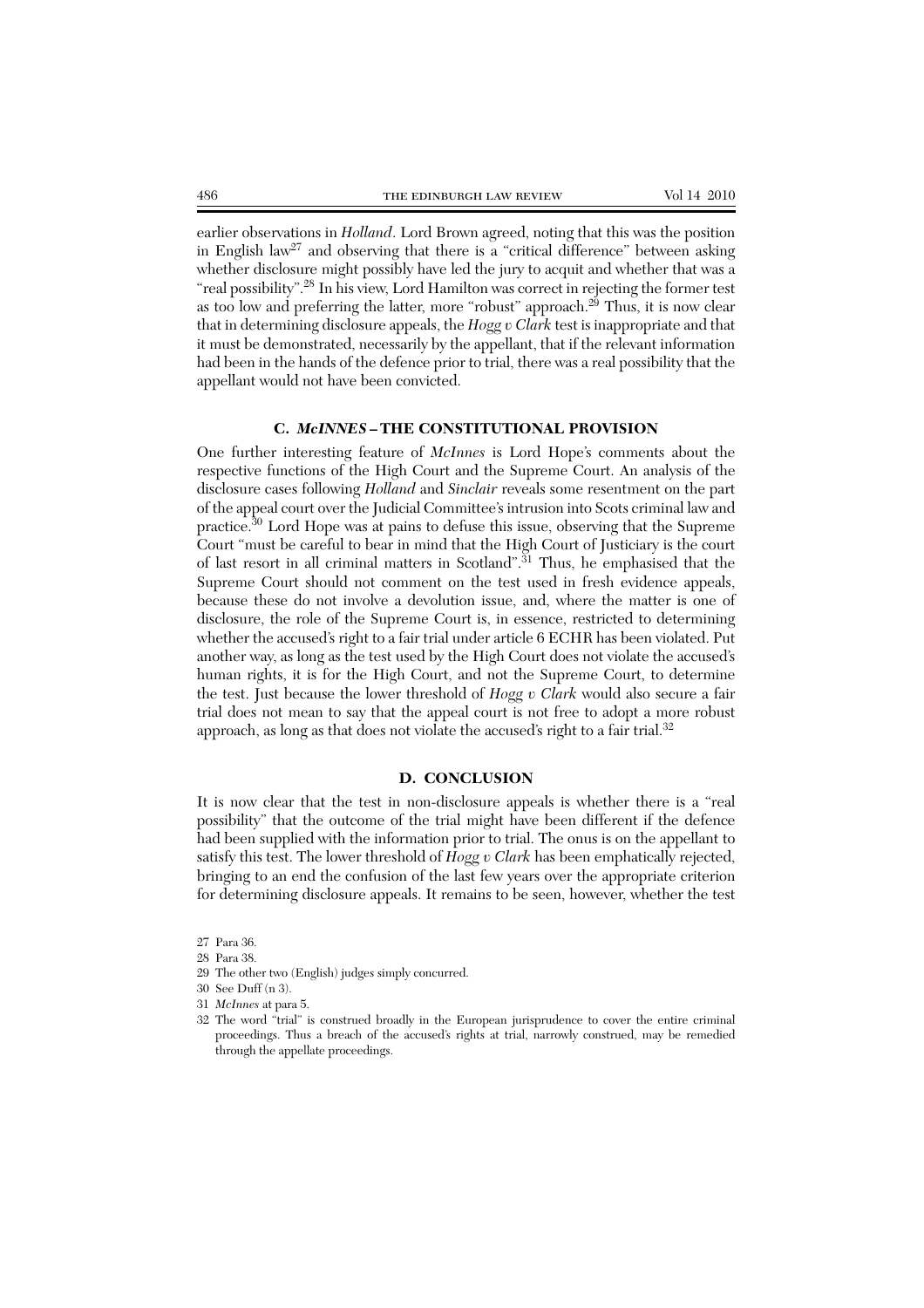in fresh evidence and non-disclosure appeals is precisely the same or whether subtle differences in approach will yet emerge.

> *Peter Duff University of Aberdeen*

EdinLR Vol 14 pp 487-492 DOI: 10.3366/E1364980910001745

# Nothing Special About That? *Martin v HM Advocate* in the Supreme Court

In *Martin v HM Advocate*<sup>1</sup> the ground of appeal against a prison sentence for driving while disqualified was that an increase in the sentencing power of the summary sheriff by section 45 of the Criminal Proceedings etc (Reform) (Scotland) Act 2007 (the "2007 Act") was beyond the legislative competence of the Scottish Parliament. By a majority of three to two, the Supreme Court rejected this contention. While good news for the Scottish Parliament, this decision is bad news – and a very great disappointment – for more distant bystanders. Difficult issues which would have benefited from judicial illumination have become immersed in a judicial cloud of confusion.

#### **A. THE ISSUES AND THE DECISION**

Section 45 of the 2007 Act sought to raise the maximum term of imprisonment, for offences capable of being tried either summarily or on indictment, from any shorter prescribed term up to 12 months. This provision was intended to apply generally and without regard to whether the offence affected a "reserved matter" under the devolution settlement.<sup>2</sup> One enactment purportedly amended by the 2007 Act was the Road Traffic Offenders Act 1988 (the "1988 Act"), which provided<sup>3</sup> that the offence of driving while disqualified<sup>4</sup> was punishable by up to six months' imprisonment on summary prosecution or 12 months on indictment. As the Road Traffic Acts are a reserved matter,<sup>5</sup> there is clearly a question about whether this provision was within the Parliament's legislative competence. The Supreme Court was in agreement that the answer to the question of competence lay in the interpretation of, first, section 29(3) of the Scotland Act 1998; secondly, section 29(4); and thirdly, paragraph 2(3) of Schedule 4 to the Act. There was almost total agreement in the

<sup>1</sup> *Martin v HM Advocate; Miller v HM Advocate* [2010] UKSC 10, 2010 SLT 412.

<sup>2</sup> Scotland Act 1998 Sch 5.

<sup>3</sup> In s 33 and Part I of Sch 2.

<sup>4</sup> Under s 103(1)(b) of the Road Traffic Act 1988.

<sup>5</sup> Scotland Act 1998 Sch 5 Part II S E1.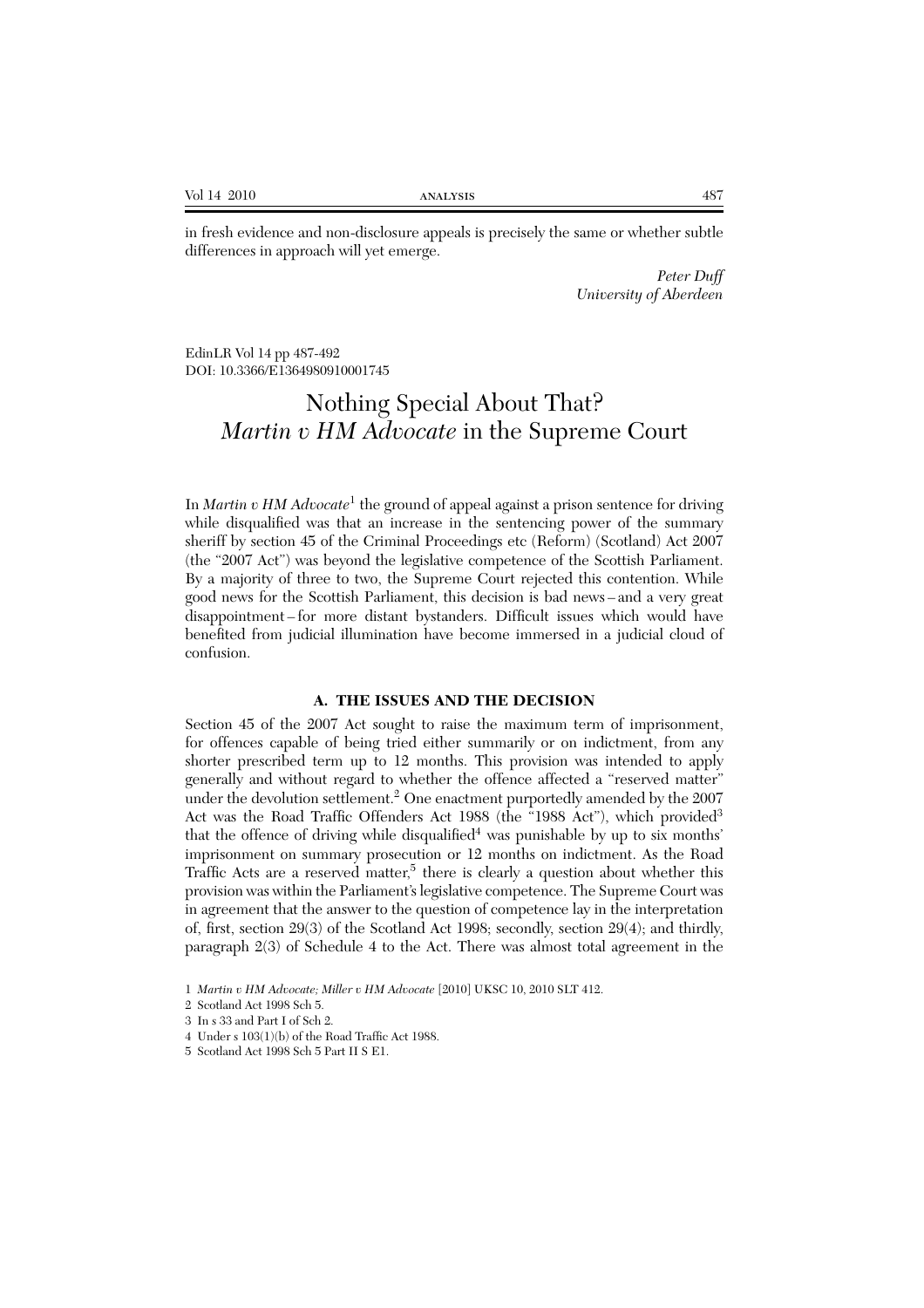Supreme Court as to the answers to the first two points but the Court divided sharply on the answer to the third.

Section 28(1) of the Scotland Act states that "[s]ubject to section 29, the Parliament may make laws to be known as Acts of the Scottish Parliament", and section 29(1) that "[a]n Act of the Scottish Parliament is not law so far as any provision of the Act is outside the legislative competence of the Parliament". Section  $29(2)(b)$ , (c) defines a provision as outside competence if, *inter alia*, "it relates to reserved matters"6 and "it is in breach of the restrictions in Schedule 4". And here we reach the first issue and section 29(3) which states that "[f]or the purposes of this section, the question whether a provision of an Act of the Scottish Parliament relates to a reserved matter is to be determined, subject to subsection (4), by reference to the purpose of the provision, having regard (among other things) to its effect in all the circumstances". All members of the Supreme Court were agreed that, judged by its purpose, section 45 of the 2007 Act did not relate to a reserved matter.7 Its purpose was to implement a reform proposed by the Summary Justice Review Committee which had reported in 2004.8 Reform of the summary justice system is not a reserved matter.

The second issue requires scrutiny of section 29(4) of the Scotland Act. This states that a provision which would otherwise not relate to reserved matters, but makes modifications of Scots private law, or Scots criminal law (defined as including procedure and penalties), $9$  as it applies to reserved matters, is to be treated as relating to reserved matters unless the purpose of the provision is to make the law in question apply consistently to reserved matters and otherwise. As explained by Lord Hope,  $^{10}$ this takes account of the fact that Scots private law and Scots criminal law are likely to be involved in the regulation of both devolved and reserved matters. Such is the case with section 45 of the 2007 Act. Judged under the terms of section 29(3), it does not *otherwise* relate to reserved matters.11 On the other hand it does make modifications to Scots criminal law – the provisions of the 1988 Act – as it applies to reserved matters and would therefore be treated as relating to reserved matters. However, section 45 is saved once again by the purpose test of section 29(4) because, in the view of the Court, its purpose was indeed to apply consistently to reserved matters and otherwise.12

So far, so good. The application of subsections (3) and (4) of section 29 evinced a high degree of unity in the Court and, on the basis of those provisions alone, the competence of section 45 of the 2007 Act would have been upheld by all judges. The difficulties arose, however, in the application of Schedule 4. As applied by section  $29(2)(c)$ , that schedule imposes a second test of competence by reference, in the heading of the schedule, to "Enactments etc. Protected from Modification".

<sup>6</sup> Defined by s 30(1) and Sch 5.

<sup>7</sup> See, in particular, Lord Hope at paras 25-31 and Lord Rodger at paras 113-119.

<sup>8</sup> *The Summary Justice Review Committee: Report to Ministers* (2004, available at *http:/www. scotland.gov.uk/Publications/2004/03/19042/34176*).

<sup>9</sup> Scotland Act 1998 s 126(4).

<sup>10</sup> Para 19.

<sup>11</sup> But see Lord Rodger's doubts about the relevance of subsection (4) at para 116.

<sup>12</sup> See e.g. Lord Hope at paras 32-33, Lord Rodger at paras 117-118.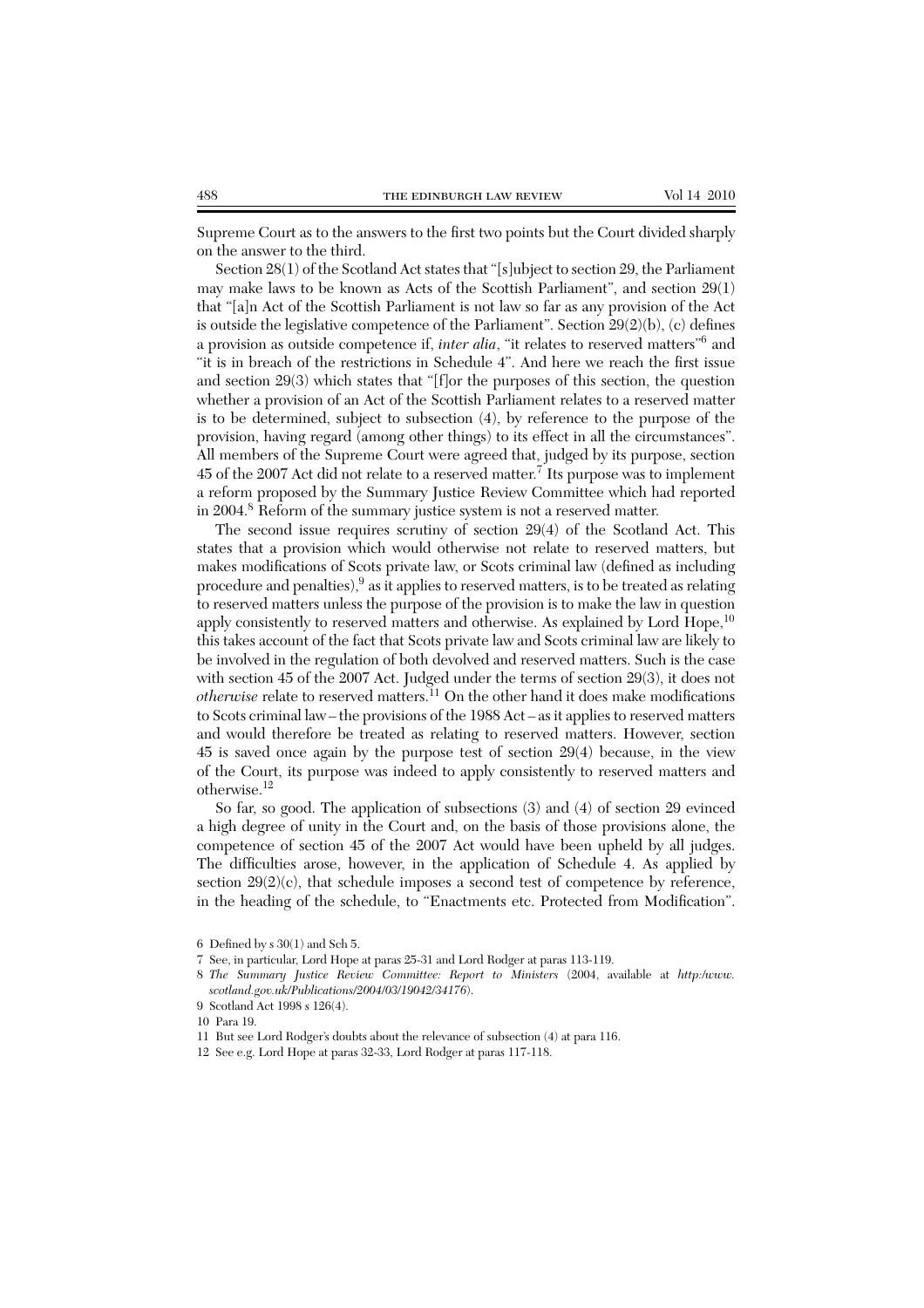| 489 |
|-----|
|     |

Thus, with certain exceptions, an Act of the Scottish Parliament cannot modify the Scotland Act itself<sup>13</sup> or other named pieces of legislation.<sup>14</sup> And then, paragraph  $2(1)$ of the schedule proscribes the modification of "the law on reserved matters". It might be thought, at first blush, that this is something that, in its own way, section 29(2), (3),  $(4)$  had already done. But no: the target of schedule 4 is different. Section  $29(2)(b)$ renders incompetent a provision which relates to reserved matters, as defined by the purpose tests in subsections (3) and (4). Schedule 4, on the other hand, simply prevents the modification of the law on reserved matters. Clearly the two competence hurdles are somewhat related. What divided the Court was how far the principles according to which the section 29 tests are applied may or may not inform the interpretation of Schedule 4.

More must be said about Schedule 4 itself. First, paragraph 2(2) defines "the law on reserved matters" as any enactment the subject matter of which is a reserved matter or a non-statutory rule with the same subject matter. Secondly, paragraph  $2(3)$ adjusts the initial proscription of modification. If the modification is of a rule of Scots criminal law (all members of the Court were indeed of the view that the relevant provisions of the 1998 Act were such rules) then the ban on modification applies "only to the extent that the rule in question is special to a reserved matter" or the subject matter of the rule is one of a specified list. Thirdly, paragraph 3 of Schedule 4 provides that the whole of the proscription in paragraph 2 does not apply to "modifications which (a) are incidental to, or consequential on, provision made . . . which does not relate to reserved matters, and (b) do not have a greater effect on reserved matters than is necessary to give effect to the purpose of the provision". It was on the basis of this exception that the High Court, in reliance on *Logan v Harrower*, <sup>15</sup> had upheld the competence of section 45 of the 2007 Act. However, only one member of the Supreme Court  $(Lord Brown)^{16}$  would have been prepared to defend section 45 on this ground. All others took the view that the modifications could not be regarded as merely incidental to or consequential on other provision made.

Thus, the Court's decision turned instead on whether, in modifying, for Scotland, the effect of the 1988 Act, the Scottish Parliament should be regarded as modifying a rule which was *special* to a reserved matter. Lord Hope, joined by Lords Walker and Brown, considered the rules in the 1988 Act to be not special. Lord Rodger, with Lord Kerr, considered that the rule fixing the maximum sentence on summary conviction must indeed be special to the reserved matter of road transport and, therefore, that its purported amendment by an Act of the Scottish Parliament must inevitably be incompetent.

For Lord Hope, it was permissible, in the interpretation of Schedule 4, to derive assistance from the purpose tests of section 29. This led him to draw a distinction between the status of the two rules in the 1988 Act. The first imposed the overall maximum period of imprisonment, which must necessarily be regarded as special.

<sup>13</sup> Sch 4 para 4. 14 Sch 4 para 1. 15 2008 SLT 1049. 16 Para 65.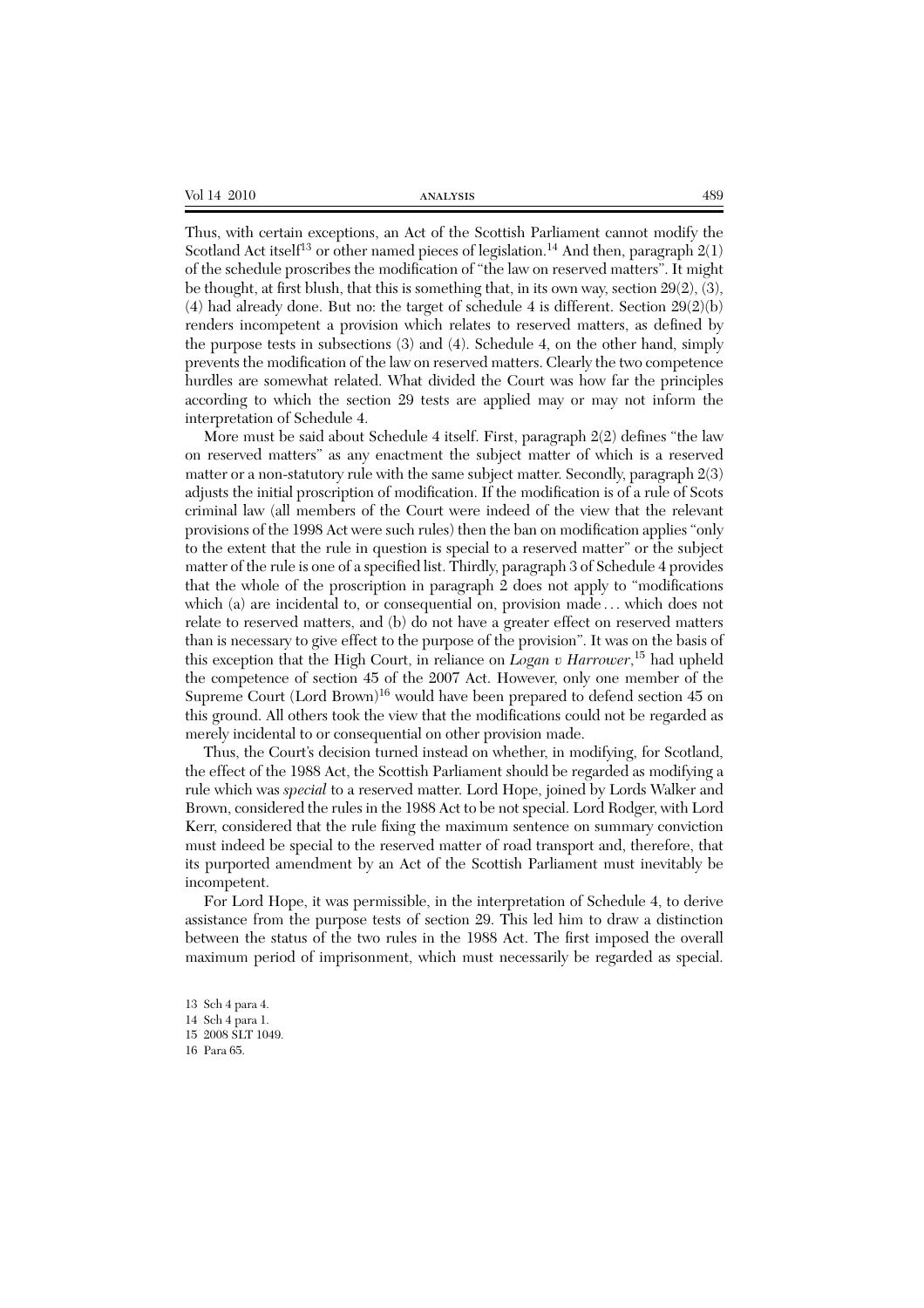But, he said, the second rule (fixing the maximum penalty to be imposed in summary procedure) was a rule about Scots criminal jurisdiction and procedure, which was not reserved. It was a rule which determined the procedure under which the maximum sentence might be imposed, not a rule as to the maximum overall sentence.<sup>17</sup>

For Lord Rodger, the purpose of a purported amendment to a rule could not be used to identify the rule itself as special or otherwise. For this reason, one could not distinguish between the rule in the 1988 Act defining the maximum punishment on indictment and the rule defining the maximum following summary prosecution. Both should be treated as special to the reserved matter. It could not be said that a maximum sentence rule was general simply because examples of it could be found in the devolved areas.18 "In my view", he said, "a statutory rule of law is 'special to a reserved matter' if it has been specially, specifically, enacted to apply to the reserved matter in question – as opposed to being a general rule of Scots private or criminal law which applies to, inter alia, a reserved matter".<sup>19</sup>

#### **B. REFLECTIONS**

Lord Rodger's minority view did not, of course, prevail. Beyond that, the case leaves much unclear. Lord Rodger expressed himself vividly:<sup>20</sup>

Until now, judges, lawyers and law students have had to try to work out what Parliament meant by a rule of Scots criminal law that is "special to a reserved matter". That is, on any view, a difficult enough problem. Now, however, they must also try to work out what the Supreme Court means by these words. It is a new and intriguing mystery.

As to what "special to a reserved matter" meant prior to *Martin*, it is certainly true that the terms of Schedule 4 presented a difficulty for those who felt compelled to scrutinise them. They were confusing when they were first introduced as a cluster of amendments (including the adjusted terms of what is now section 29) at the House of Lords committee stage on the Scotland Bill. After Lord Sewel, as the junior Scottish Office minister, had explained the purpose of the amendments,<sup>21</sup> Lord Mackie of Benshie intervened mischievously to hope that the minister understood his speech as well as those who wrote it.22 Lord Clyde declared that it was essential that the limitations on the powers of the Scottish Parliament were precisely and simply  $ext{expressed}<sup>23</sup>$  but then encountered difficulties over the relationship between section 29 and Schedules 4 and 5.<sup>24</sup> Lord Mackay of Drumadoon also insisted on the need for simplicity and suggested that "members of the public, and indeed members of the Parliament, in the first few years will have regular recourse to the provisions of the Act to see what their legislative powers are. If they experience as much

17 Para 37. 18 Paras 133-134. 19 Para 139. 20 Para 149. 21 HL Deb 21 Jul 1998, cols 818-822. 22 Col 822. 23 Col 822. 24 Cols 822-825.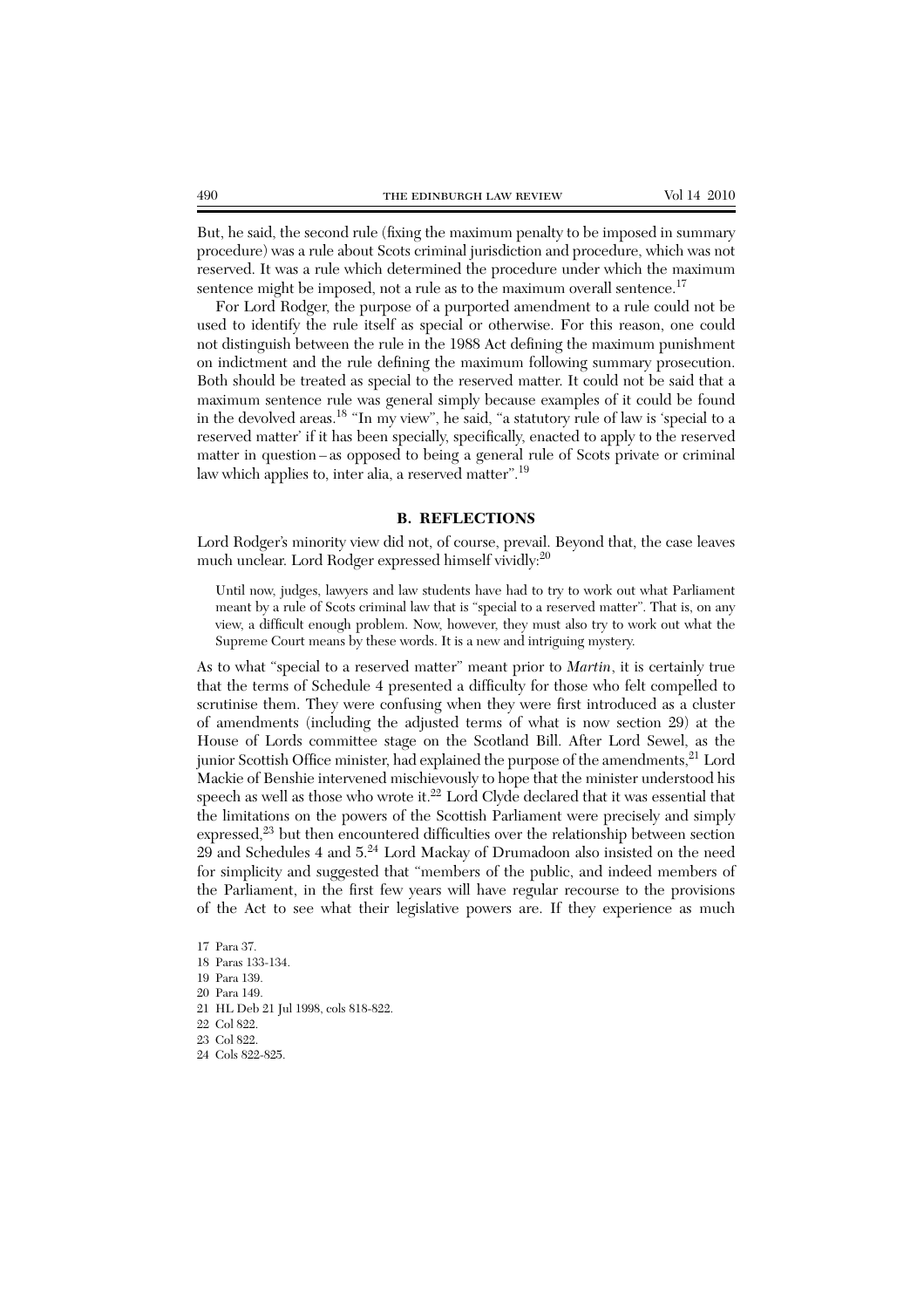| Vol 14 2010<br>ANALYSIS | 491 |
|-------------------------|-----|
|-------------------------|-----|

difficulty in understanding the provisions . . . as the noble and learned Lord, Lord Clyde, also seems to do, it can be anticipated that problems may lie ahead".<sup>25</sup> Lord Hope intervened in the debate only briefly to support the points made by Lords Clyde and Mackay.<sup>26</sup>

As things have turned out, of course, there has been little of the debate about the definition of competences, in public at least, that was anticipated.<sup>27</sup> Now, following *Martin*, there is, as Lord Rodger says, continuing confusion. There was a failure by the two factions on the Court in this trailblazing case adequately to engage on the issues which divided them. In the judgments of those in the majority there is express acknowledgement that, on the crucial question, Lord Rodger will disagree with them.<sup>28</sup> But despite that anticipated disagreement, there is no adequate response to the question of how the *purpose* of a particular amendment can be relevant to defining the special character of a rule itself. There is no explanation of why the rule defining the maximum penalty after summary trial is less special than the maximum penalty on indictment. And how far could such the distinction be carried? The 2007 Act was held to be *intra vires* in doubling the summary maximum from six months to the maximum on indictment of 12 months. But would the same freedom have been available to multiply, by many times more, the summary maxima under the Misuse of Drugs Act 1971 in the direction of life imprisonment, also the maximum on indictment? We do need – and the Supreme Court will need in future – *much* clearer guidance on what defines a special rule within the area of maximum sentences, as well as guidance on the criteria of "specialness" more broadly.

It is evident that the conditions for measured engagement with the issues were simply not present in *Martin*. Lord Rodger pulled no punches. In his references to the mere "assertions" and "unstated reasons" offered by Lord Hope, his tone is scathing.<sup>29</sup> Of Lord Walker's argument, he writes of "eagerly waiting" for the conclusion. "But", he says, "you wait in vain".<sup>30</sup> He writes of Lord Brown's having bowed politely in the general direction of the argument but then resting his conclusion on "simple assertion".31

If the reasoning in *Martin* is dominated by Lord Rodger's unfraternal observations, other comments may also be made. They relate to the general style of approach to be taken by our top court when it confronts constitutional questions in the form of legislative competence issues.<sup>32</sup> Four questions may be briefly posed:

(1) Do the "normal" principles of statutory construction – such as the principle that penal statutes should be construed strictly against the Crown – apply?

- 26 Col 827.
- 27 As noted by Lord Hope in *Martin* at para 4.
- 28 See e.g. paras 39, 42, 51-60 and 65.
- 29 Paras 144 and 146.
- 30 Para 147.
- 31 Para 148.

<sup>25</sup> Col 826.

<sup>32</sup> These were earlier reflected in cases such as *Whaley v Watson* 2000 SC 125, *Adams v Scottish Ministers* 2004 SC 665, and *AXA General Insurance Ltd Ptrs* 2010 SLT 179. For discussion, see C M G Himsworth and C M O'Neill, *Scotland's Constitution,* 2nd edn (2009) 402-409.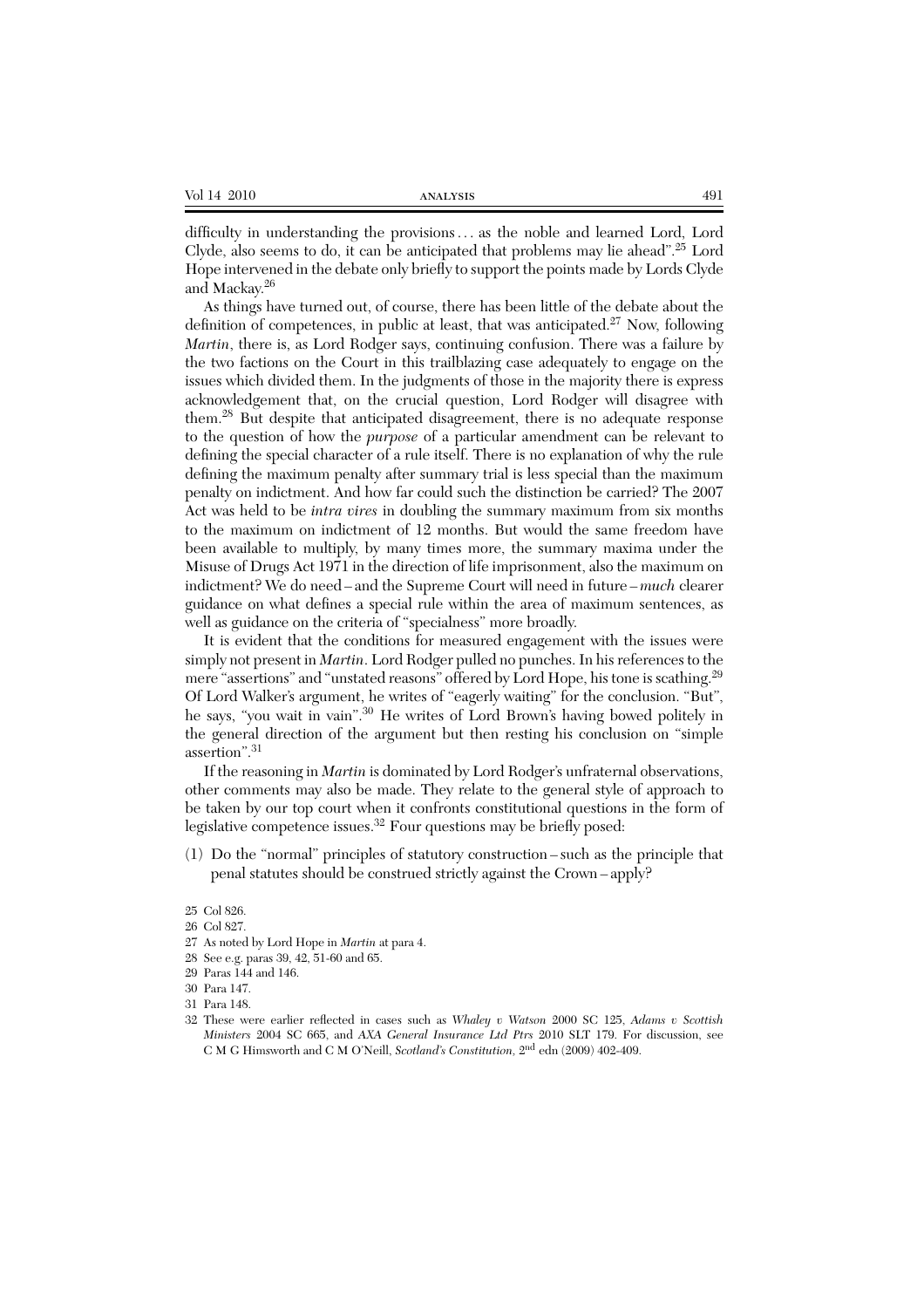- (2) Rather differently, is there room, in the interpretation of the powers of a Parliament, for a starting generosity of approach to those powers?<sup>33</sup>
- (3) What should be made of the injunction derived from the jurisprudence of the Judicial Committee of the Privy Council in cases on the British North America Act 1867,<sup>34</sup> its deployment by the House of Lords in *Gallagher v Lynn*,<sup>35</sup> and the explicit reference to it in the speech of Lord Sewel in the House of Lords already mentioned<sup>36</sup> – to take account of the "pith and substance" of the legislative measure under review? Lord Hope pays a degree of respect to the idea in *Martin*,<sup>37</sup> before doubting its relevance.<sup>38</sup> Lord Walker is much more sceptical.<sup>39</sup> Despite the constitutional pedigree of "pith and substance", it does seem preferable, in the interpretation of the Scotland Act, to start instead from that Act's own architecture and terms.
- (4) How far is it relevant to the assessment of the competence of an Act of the Scottish Parliament to take account of the decision-making process which may have taken place within and between the Scottish and UK governments, and the availability of alternative lawmaking procedures if those governments had doubts on the question of legislative competence? These are issues on which Lord Rodger, perhaps surprisingly, expands at some length.<sup>40</sup>

The account of interdepartmental relationships given by Lord Rodger raises certain questions. We must assume, given his governmental experience, that he reports accurately on interdepartmental negotiations prior to devolution, but those relationships have surely altered since 1999. Most importantly, we may also wonder about how the process of negotiation-the "hammering out"<sup>41</sup> between departments – is relevant to the question of whether section 45 of the 2007 Act is or is not competent. No real explanation is offered: it might even be said that we waited in vain for the answer.

> *Chris Himsworth University of Edinburgh*

- 33 There is a passing reference by Lord Hope to this point at para 38 but it is not discussed further.
- 34 See e.g. *Russell v The Queen* (1881-82) LR 7 App Cas 829.

- 36 HL Deb 21 Jul 1998, col 819.
- 37 Paras 11-14.
- 38 Para 15.
- 39 Para 44-45.
- 40 Paras 68-93. Space precludes further discussion here, save to note that Lord Rodger expressed enthusiasm for orders under s 104 of the Scotland Act 1998, whereby the Scottish Parliament may legislate on the devolved side of the line and then an order may be made by the UK government to supplement that provision in the reserved areas. In respect of the 2007 Act, a section 104 order was made to expand the powers of the District and JP Courts, which does tend to suggest that it must have been the view of both governments that section 45, on the other hand, was within the competence of the Scottish Parliament.

41 Para 85.

<sup>35 [1937]</sup> AC 863.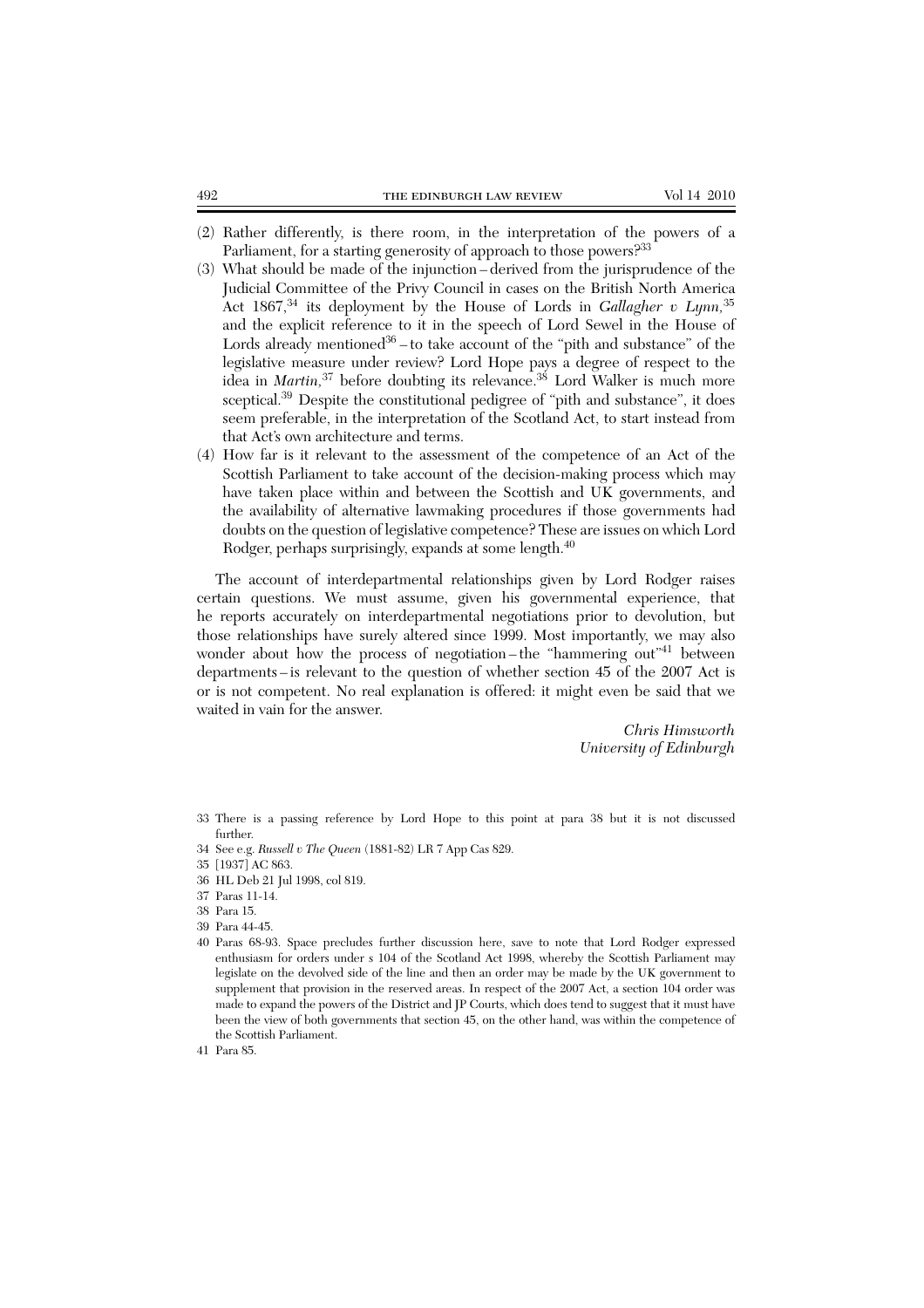EdinLR Vol 14 pp 493-497 DOI: 10.3366/E1364980910001757

# Assistance in Dying or Euthanasia? Comments on the End of Life Assistance (Scotland) Bill

Attempts to introduce legislation to facilitate the termination of human life are not new in the United Kingdom.<sup>1</sup> None has succeeded and the chances of a new Bill faring better would seem to be slim – that is, unless it has something different to offer. Margo MacDonald's recent submission to the Scottish Parliament in the form of the End of Life Assistance (Scotland) Bill – an "Act . . . to permit assistance to be given to persons who wish their lives to be ended"<sup>2</sup> – certainly satisfies this requirement both as to its wide concepts and administrative detail. The purpose of this note is to draw attention to these innovations and to consider whether they are likely to promote or further obstruct the Bill's passage to the statute books. We are not here concerned with the broader question of whether such an Act is necessary or desirable.

#### **A. THE CONCEPTUAL LEVEL**

Perhaps the main surprise – indeed, the "sink or swim" condition – of the Bill lies in its first line<sup>3</sup> where, subject to the necessary provisions of the remainder of the Bill, section  $1(1)(a)$  absolves "a person" who provides assistance in ending the life of another from committing a criminal offence or delict. The Benelux countries apart, no Western jurisdiction has legislated to permit any legal acceleration of death beyond the concept of physician-assisted suicide (PAS), nor has any such extension been mooted in any of the previous United Kingdom proposals. It is generally agreed that the opposition to legalising any form of hastening death has centred on the risks to those most vulnerable to its improper use. Impropriety has been, hopefully, controlled by conferring immunity from prosecution – albeit strictly limited – on the medical profession alone. The Scottish Bill is unique in that it would confer this privilege broadly, on "a person", and we discuss the implications of this below.

Margo MacDonald's Bill appears, in general, to be somewhat ambivalent as to the role of the medical profession. On the one hand, the integral involvement of

<sup>1</sup> Such as Lord Joffe's Assisted Dying for the Terminally Ill Bill 2003 and, in Scotland, Jeremy Purvis' abortive draft Right To Die for the Terminally Ill Bill 2005.

<sup>2</sup> From the preamble to the Bill. The Bill was introduced to the Scottish Parliament on 20 January 2010. For the text and for details of the Bill's legislative progress, see *http://www.scottish.parliament.uk/ s3/bills/38-EndLifeAssist/index.htm*.

<sup>3</sup> Ignoring the anomaly in the title itself – "end of life assistance" is a fair definition of palliative care, the direct opposite of the Bill's purpose.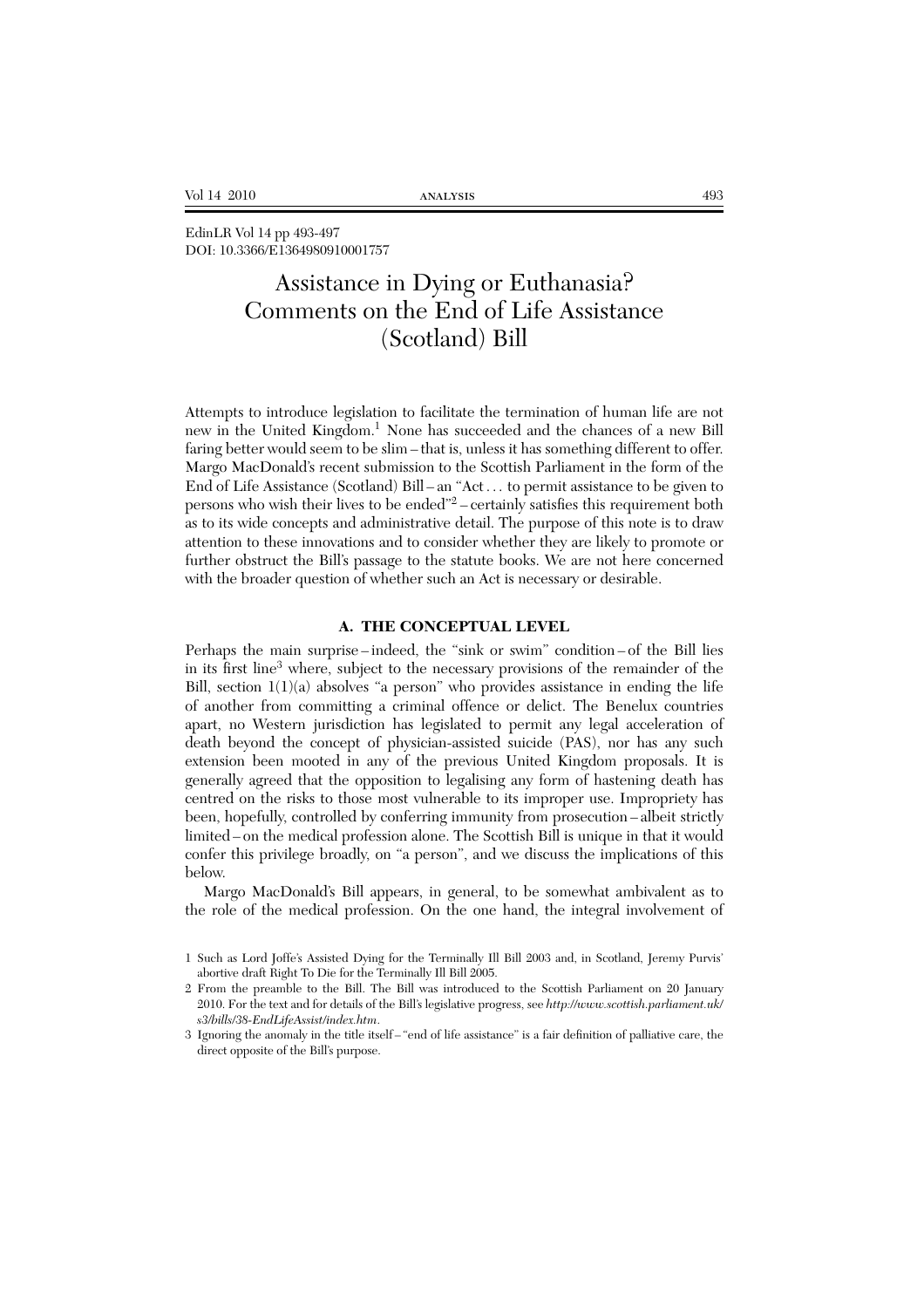the doctor is retained in section 2, which stipulates the essential prerequisites to the proposed lawful assistance in dying as being two formal requests for assistance separated by not less than  $15$  and not more than  $30 \text{ days}^4$ . These requests must be addressed to, and approved by, a registered medical practitioner who must be satisfied that the requirements as to eligibility for assistance (see below) are satisfied, that the request is being made voluntarily, that the requesting person is not subject to any undue influence and that a psychiatrist has provided a positive report in respect, particularly, of the requesting person's mental capacity to make the relevant formal request.<sup>5</sup> Beyond this, there is no further requirement laid on the designated practitioner other than to ensure that the eligibility criteria still apply – and that he or she is present-when the assistance in ending life is provided.<sup>6</sup> We have become aware of considerable opposition amongst commentators to the restriction of the designated practitioner to membership of the medical profession. The post, it is argued, could be equally, or better, filled by any number of professionals, and medicalisation of what is essentially a social matter is to be deprecated. The alternative view, which we support, is that the failure to lay down the limits as to who is empowered to end a person's life – or, indeed to define the methods used – is at best a dangerous precedent that should not be accepted.

Which brings us, quite naturally, to the third major conceptual innovation in the Bill which, at section 1(2), defines end of life assistance as including "the provision *or administration* of appropriate means, to enable a person to die with dignity . . . ". Thus, at one fell swoop, it places assisted suicide on a par with outsider-accomplished suicide, the latter being indistinguishable from what is commonly known as active voluntary euthanasia. The avowed intent of all previous United Kingdom proposals has been to limit legalised assistance in ending life prematurely to physician-assisted suicide.<sup>7</sup> We find it hard to believe that the Scottish public would accept this extension<sup>8</sup> and suggest that section  $1(2)$  constitutes a fatal flaw in the Bill which would have to be corrected in any resulting statute.

The major difficulty, however, lies in the humane management of sufferers from progressive neuromuscular disease of the types recently highlighted by the cases of Mrs Pretty and Ms Purdy.<sup>9</sup> The common factor that distinguishes such cases in the present context is that the patient will ultimately be unable to commit suicide at a time when he or she feels the greatest need. Common sense says that some form of disability discrimination is involved if such persons are denied active assistance in choosing their moment of death and this, we assume, is the mischief that section 1(2)

<sup>4</sup> End of Life Assistance (Scotland) Bill ss 6, 8.

<sup>5</sup> Bill s 9.

<sup>6</sup> Bill s 11.

<sup>7</sup> For commentary on European jurisdictions, see the various articles published in vol 12(1) of the European Journal of Health Law (2005).

<sup>8</sup> The most thorough, albeit slightly dated, attempt to assess Scottish attitudes to assisted dying appears to support this view: see S A M McLean and A Britton, *Sometimes a Small Victory* (1996).

<sup>9</sup> For a brief analysis of the two cases, see J K Mason, "Unalike as two peas: *R (on the application of Purdy) v DPP*" (2009) 13 EdinLR 298. The ongoing "locked-in syndrome" case of Mr Nicklinson in England (see e.g. *The Times* 20 July 2010) extends the problem from assisted suicide to voluntary euthanasia.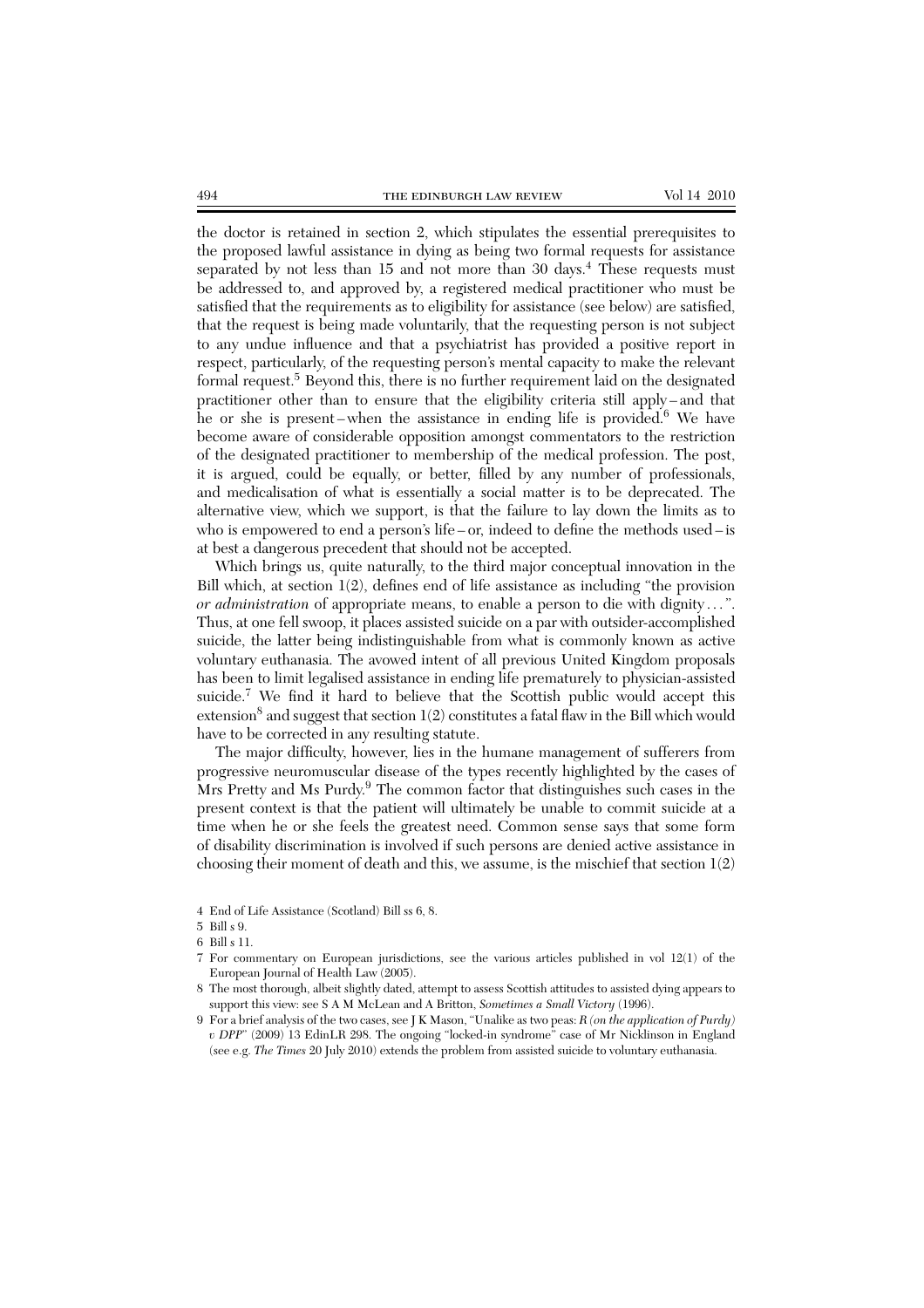is designed to redress. However, if we are to avoid what seems to be the very evident possibility of legitimising "mercy killing", this should be spelled out specifically. We propose the following definition:<sup>10</sup>

In this Act, end of life assistance includes –

- (a) the provision of appropriate means; or
- (b) in the event of the requesting person being physically unable to utilise such means, the administration of appropriate means

to enable a person to die with dignity and a minimum of distress.

Paragraph (b) would, in effect, would kill two birds with one stone. It would close the door to assisted suicide by way of mercy killing and, at the same time, open the door to a category of persons who are in special need.

In summary, the Bill appears to us to strike a "double whammy" at currently informed medical jurisprudence in that it not only stands to eliminate the physician from the actual ending of life but it also admits frank euthanasia as a lawful activity. Indeed, we would suggest that, in referring to "a person" as the final operative, section  $11(4)$  actually promotes the possibility of a trade of euthanasist – although, insofar as it would free the medical profession of a duty that was contrary to their ethical principles, this might be no bad thing and perhaps even welcomed by doctors.<sup>11</sup>

#### **B. ADMINISTRATIVE ASPECTS OF THE BILL**

Having dealt with the culture shocks inherent in the Bill, we turn to consider those aspects which define how these should be delivered. Our selective choice is determined by the imperative that any consequent Act must protect the interests of those most vulnerable to radically new statutory powers over death and the dying.

#### **(1) Eligibility for assistance**

Who might avail themselves of assistance under a new law? The question of determining mental competence aside, the Bill provides that "a person may make a formal request if ... the person is 16 years of age or over...".<sup>12</sup> Such an attempt to draw a clear bright line in terms of age is problematic in a number of respects. Scots law has a tradition of protecting children up to and beyond the age of 16 from decisions that are manifestly against their interests, for example in respect of contracts and medical treatment. On this basis, we suggest that there are strong reasons to argue that the Bill should only apply to those aged 18 and over.<sup>13</sup> If, however, we were

<sup>10</sup> Although for convenience we give the full text of s 1(2), as altered by our suggested amendment, we should not be taken to endorse the use of the expression "die with dignity". In our view the expression is ambiguous and should be avoided. It has, however, come into use as a popular catchphrase that is open to wide interpretation.

<sup>11</sup> See the trend apparent in McLean and Britton, *Sometimes a Small Victory* (n 8).

<sup>12.</sup> Bill s  $4(1)(a)$ .

<sup>13</sup> When adulthood is attained: Age of Majority (Scotland) Act 1969 s 1(1).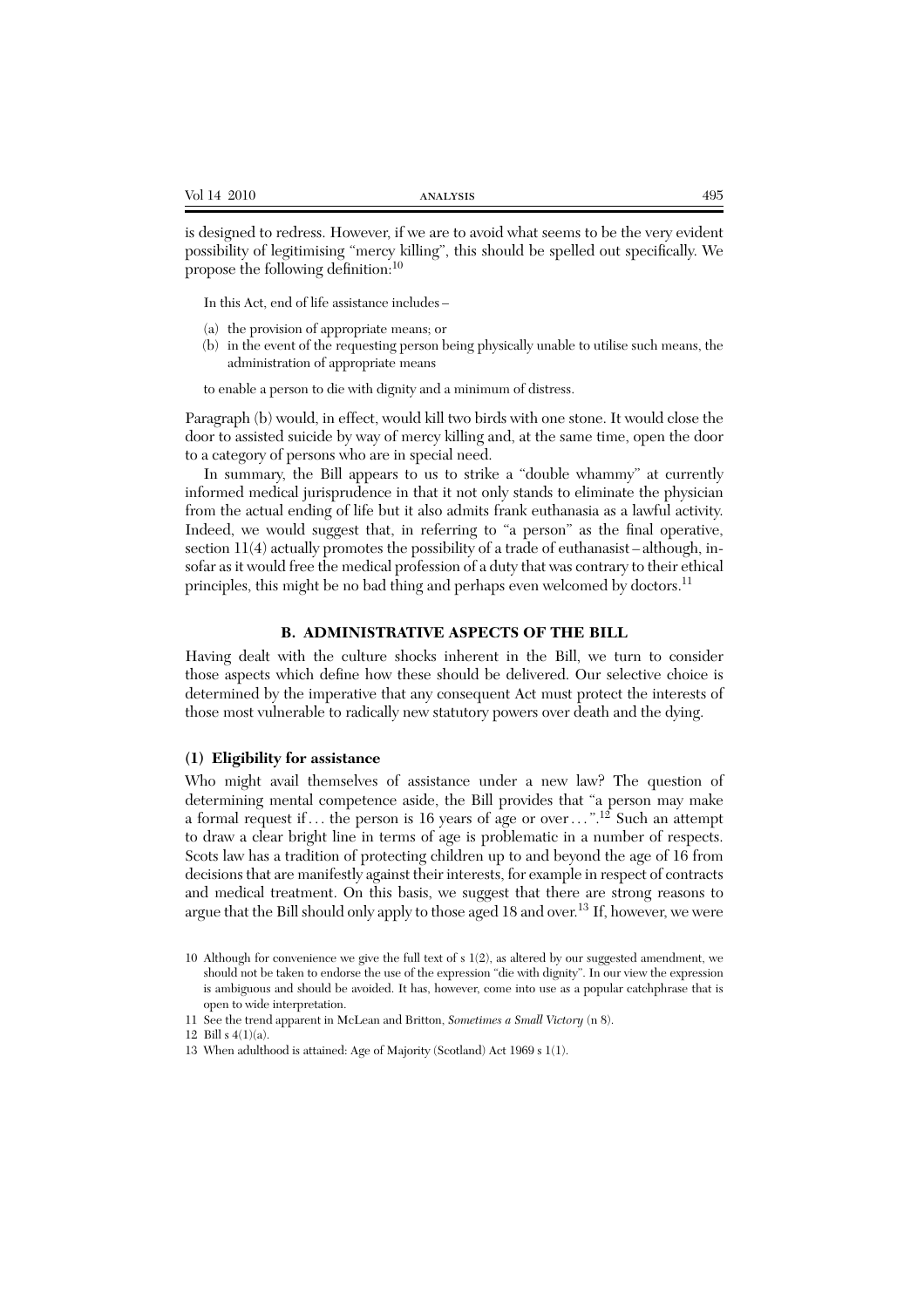to deviate from this threshold then it would be more consistent to reflect the concept of *understanding* as in the Age of Legal Capacity (Scotland) Act 1991.<sup>14</sup> Moreover, if this recommendation were followed, it might be prudent also to incorporate a protective *minimum* age, perhaps 14.

#### **(2) Qualifying criteria**

The Bill provides that a requesting person can only seek assistance if he or she "(a) has been diagnosed as terminally ill and finds life intolerable; or (b) is permanently physically incapacitated to such an extent as not to be able to live independently and finds life intolerable".<sup>15</sup> Section 4(4) defines "terminal" as a case in which death can reasonably be expected within six months. On this, we suggest that "unbearable suffering" should replace "intolerability" on the grounds that something that is intolerable cannot, by definition, be tolerated whereas "unbearable suffering" more accurately reflects the subjective experience of the patient.<sup>16</sup> Second, we question the inclusion of a restricted six-month window of opportunity before death if the test is indeed to be intolerability. The real concern must be for those who are suffering over the longer term and who wish to end their pain or other measure of intolerability.<sup>17</sup>

#### **(3) Limitations as to time**

Under the Bill's provisions, assistance in dying must be provided within 28 days from the notification of the approval of a second request. In the first instance, this period begins to run from the date of approval by the registered medical practitioner.<sup>18</sup> The Bill is silent as to whether the practitioner must act with alacrity with respect to the requests themselves, and this raises questions over the validity of those requests as advance decisions, the force of which is diminished over time. A further issue relating to this 28-day time factor is the question of the need for a cooling-off period. A patient who changes his or her mind at the last minute must then begin the process all over again. Could not the law allow an extension of this period? Such a provision could help to avoid charges of coercion. Equally, returning to our earlier point, this period should not be too long lest it undermine the original decision. We propose that a provision for a one-off extension of 28 days, overseen by the designated practitioner and the psychiatrist, should be included.

<sup>14 1969</sup> Act s 2(4) of that Act. At the same time, we wonder if it is *ever* possible to *understand* death. 15 Bill s  $4(2)$ .

<sup>16</sup> The antipathy of the English appellate courts to the concept of "intolerability" is noteworthy: see e.g. *Portsmouth NHS Trust v Wyatt* [2005] 1 WLR 3995.

<sup>17</sup> If the concern is to build in some form of protection mechanism to avoid abuse or expanded use of end of life assistance, then we would point to s 9(2) which requires that full discussions be undertaken about alternative options including palliative care.

<sup>18</sup> Bill s 11(2).